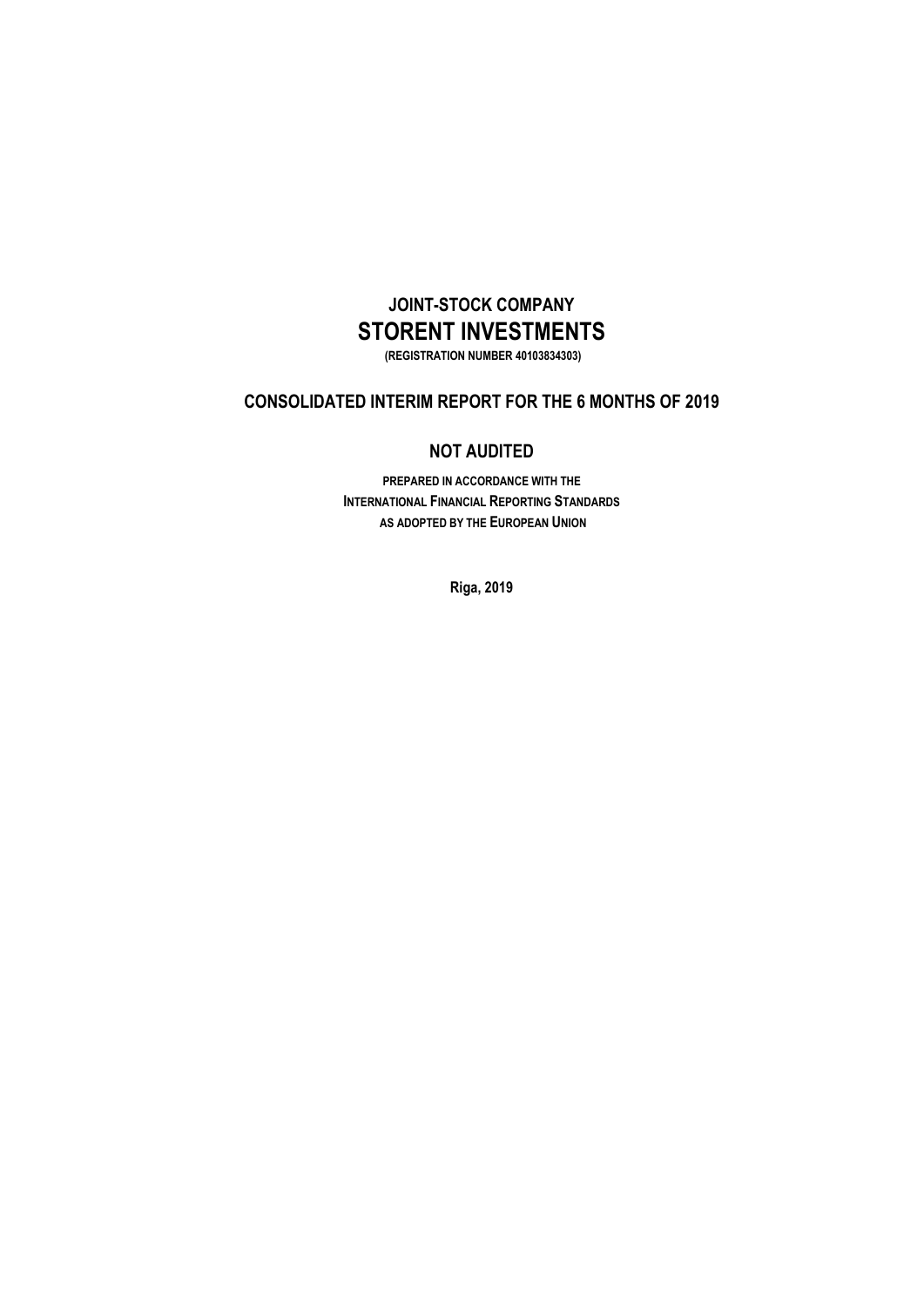# **CONTENT**

| <b>General information</b>                          | $\mathbf{3}$   |
|-----------------------------------------------------|----------------|
| <b>Management report</b>                            | 4              |
| Statement of management's responsibility            | 5              |
| <b>Financial statements</b>                         |                |
| Consolidated statement of comprehensive income      | 6              |
| <b>Consolidated statement of financial position</b> | $\overline{7}$ |
| <b>Consolidated statement of cash flows</b>         | 8              |
| Consolidated statement of changes in equity         | 10             |
| Notes to the consolidated financial statements      | 11             |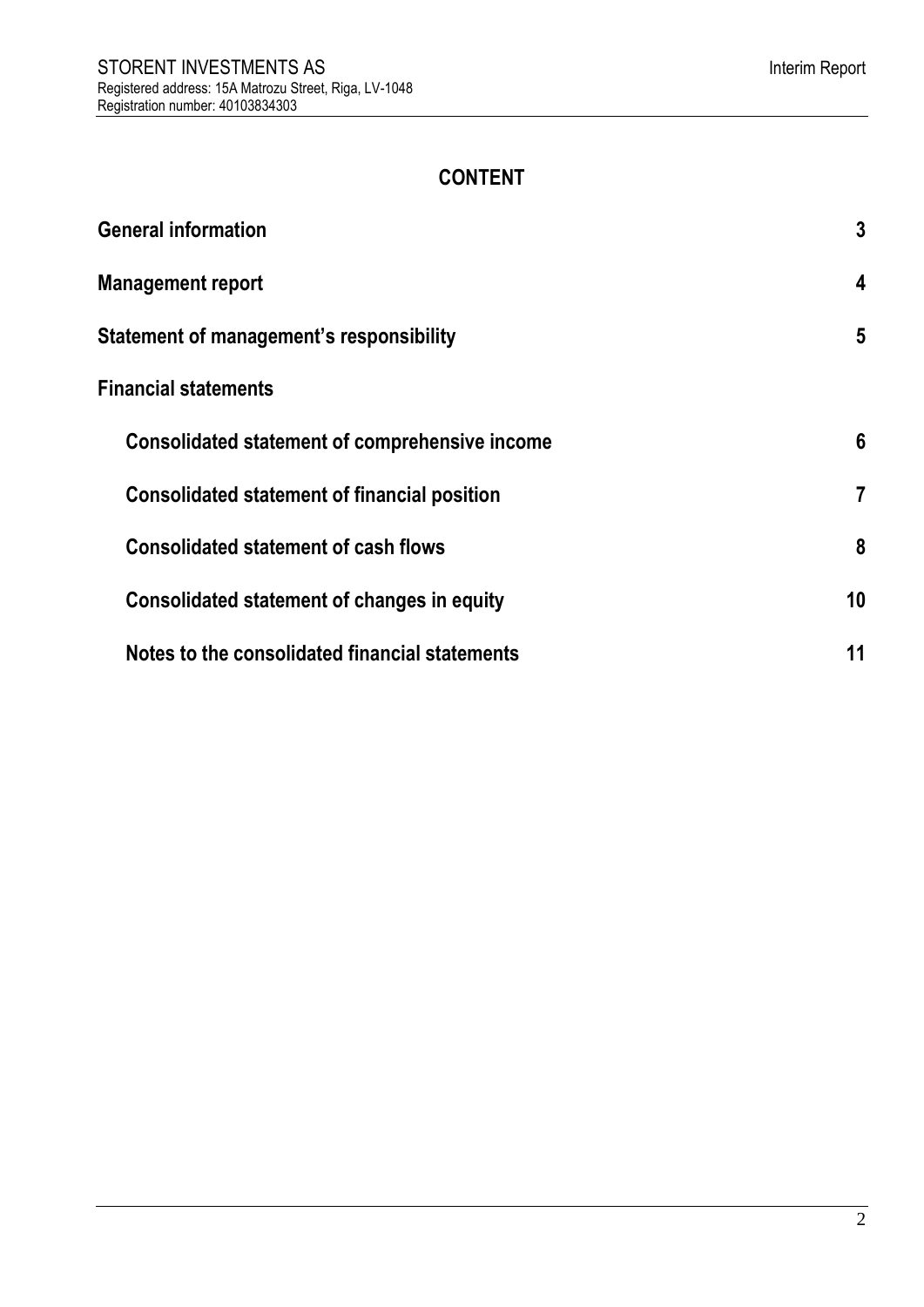# **General information**

<span id="page-2-0"></span>

| Name of the Group's Parent company                                | <b>Storent Investments</b>                                                                                                                                                                                                                                                                               |
|-------------------------------------------------------------------|----------------------------------------------------------------------------------------------------------------------------------------------------------------------------------------------------------------------------------------------------------------------------------------------------------|
| Legal status of the Group's Parent company                        | Joint-stock company                                                                                                                                                                                                                                                                                      |
| The Group Parent company's registration<br>number, place and date | 40103834303<br>Riga, 7 October 2014                                                                                                                                                                                                                                                                      |
| Registered address of the Group's Parent<br>company               | 15a Matrozu Street, Riga, LV-1048,<br>Latvia                                                                                                                                                                                                                                                             |
| Shareholders of the Group's Parent company                        | Levina Investments S.A.R.L. (Luxembourg) 73% (from 31.01.2017)<br>Bomaria LTD (Latvia) 13.5% (from 01.09.2018)<br>Supremo LTD (Latvia) 13.5% (from 01.09.2018)                                                                                                                                           |
|                                                                   | Levina Investments S.A.R.L. (Luxembourg) 73% (from 31.01.2017)<br>Perle Cunsultancy LTD (Cyprus) 13.5% (from 31.01.2017)<br>TORRINI LTD (Cyprus) 13.5% (from 31.01.2017)                                                                                                                                 |
|                                                                   | Levina Investments S.A.R.L. (Luxembourg) 56% (till 31.01.2017)<br>Perle Cunsultancy LTD (Cyprus) 22% (till 31.01.2017)<br>TORRINI LTD (Cyprus) 22% (till 31.01.2017)                                                                                                                                     |
| Members of the Board                                              | Andris Bisnieks, Member of the Board<br>Andris Pavlovs, Member of the Board                                                                                                                                                                                                                              |
| Members of the Council                                            | Nicholas Kabcenell, Chairman of the Council (from 11.12.2017)<br>Onkele Baiba, Member of the Council<br>Jozwiak Michal Lukasz, Member of the Council (till 04.04.2019)<br>Burak Dalgin, Member of the Council (from 04.04.2019)<br>Podziewski Arkadiusz Marek, Chairman of the Council (till 11.12.2017) |
| Group's type of operations                                        | Renting and leasing of construction machinery and equipment                                                                                                                                                                                                                                              |
| Group's NACE code                                                 | 77.32 (2.0 rev) Rental and leasing of construction and civil engineering<br>machinery and equipment                                                                                                                                                                                                      |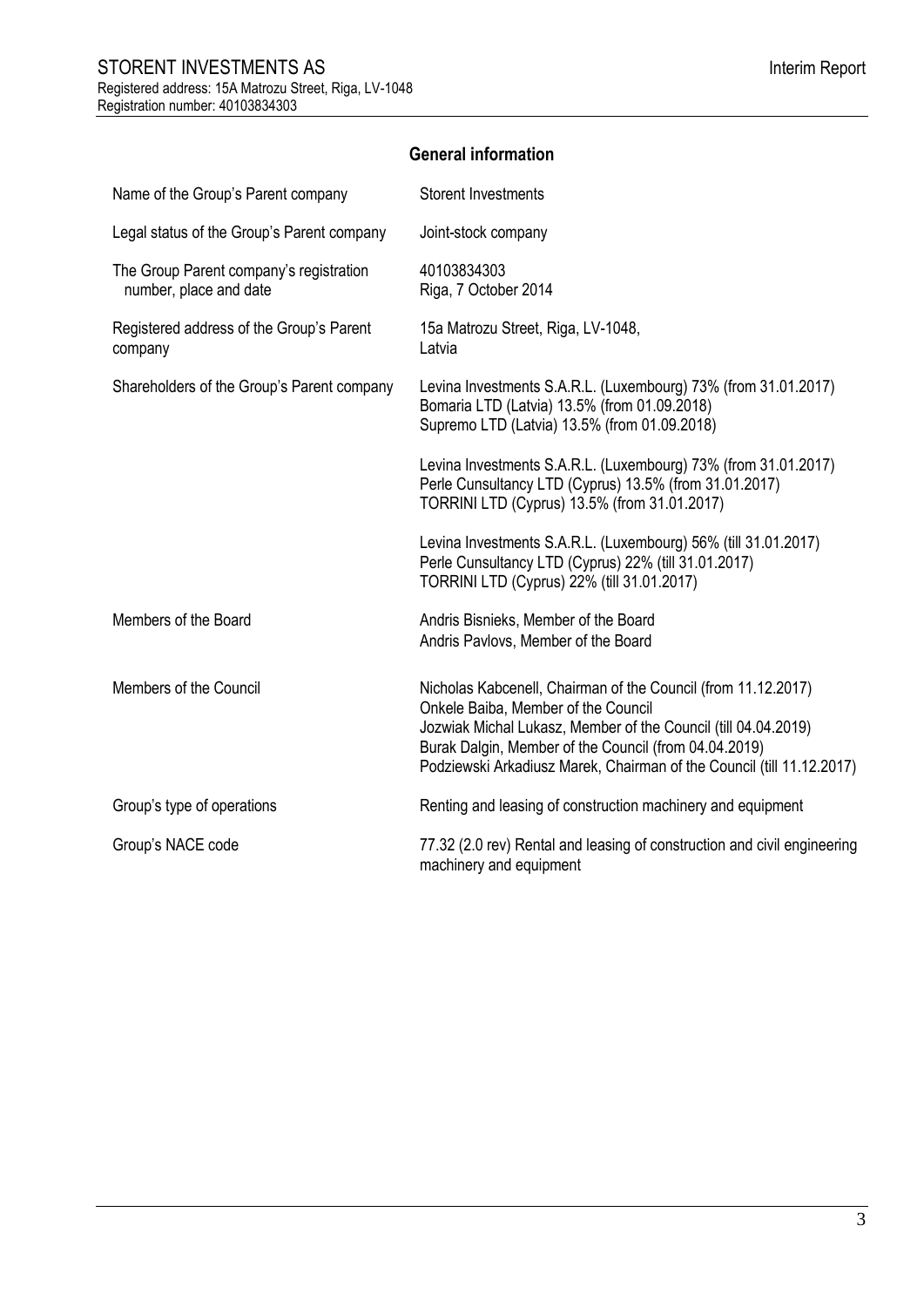# **Management report**

<span id="page-3-0"></span>Storent was established in 2008 in Latvia with an objective to become the most efficient construction equipment rental company in Baltics and Nordic countries. Today Storent group operates 29 rental depots in 6 countries. Annual turnover for Storent group in 2018 was 45,5 million euros.

Total revenue for **Storent group** in six months has shown small growth compared to six months in 2018 with various changes by countries. The main driver for rent incomes growth was the strong market position in Latvian and Lithuanian markets, which are the key income generating entities in Storent group.

**Baltic** region operations increased incomes by 9% with highest growth rate in Latvia and Lithuania. Baltic region accounted almost 70% of group rent incomes.

Sustainable development in construction continued in **Latvia** through first half of 2019. Growth rate slowed down due to the completion of major private projects and reached peak of EU funded investments. Flat trend of construction market in **Estonia** affected Storent performance during first six months of 2019. For five months we operated only one depot in Tallinn and that influenced rental incomes as well, currently we serve customers from two depots, as in 2018. Strategic focus on large construction projects in **Lithuania** allowed us to reach breakthrough in modular space rentals. Positive trend was seen in all segments of construction market.

**Nordic** operations have decreased rent incomes mostly due to a weaker performance in Finland, in spite of very good growth rate in Sweden. Overall region accounted for 30% of group rent incomes.

Incomes in **Finland** declined during first half of 2019, this was mostly due to poorer sales in Q1 caused by few large accounts purchasing behaviours and tough winter conditions. Despite of that, we expect sales revenue growth during second half of 2019. **Swedish** construction market has been booming mostly due to high level of activities in infrastructure segment, residential segment decreased steadily due to oversupply. Storent business in Sweden has been increasing in first half of 2019 along with sales team enlargement and customer base growth. Overall 2019 looks very promising.

During five months of 2019 construction market in **Kaliningrad** decreased by 30%. This factor alone negatively impacted Storent revenues. We have been aligning our strategy in the region in order to diversify customer portfolio and maximize incomes in current conditions.

First half of 2019 has been strong for **Storent group** and further through the year management will to focus on regions that didn't show positive growth in that period. Outlook for Q3 looks positive in all countries, construction season has started and many large and mid-size projects have kicked off. In July 2019 Storent Baltics implemented innovative digital document signing solution based on Smart-ID application. This is the first-time equipment rental company in Baltics integrated such tool for easier and faster customer authorization in rental depots and on sites.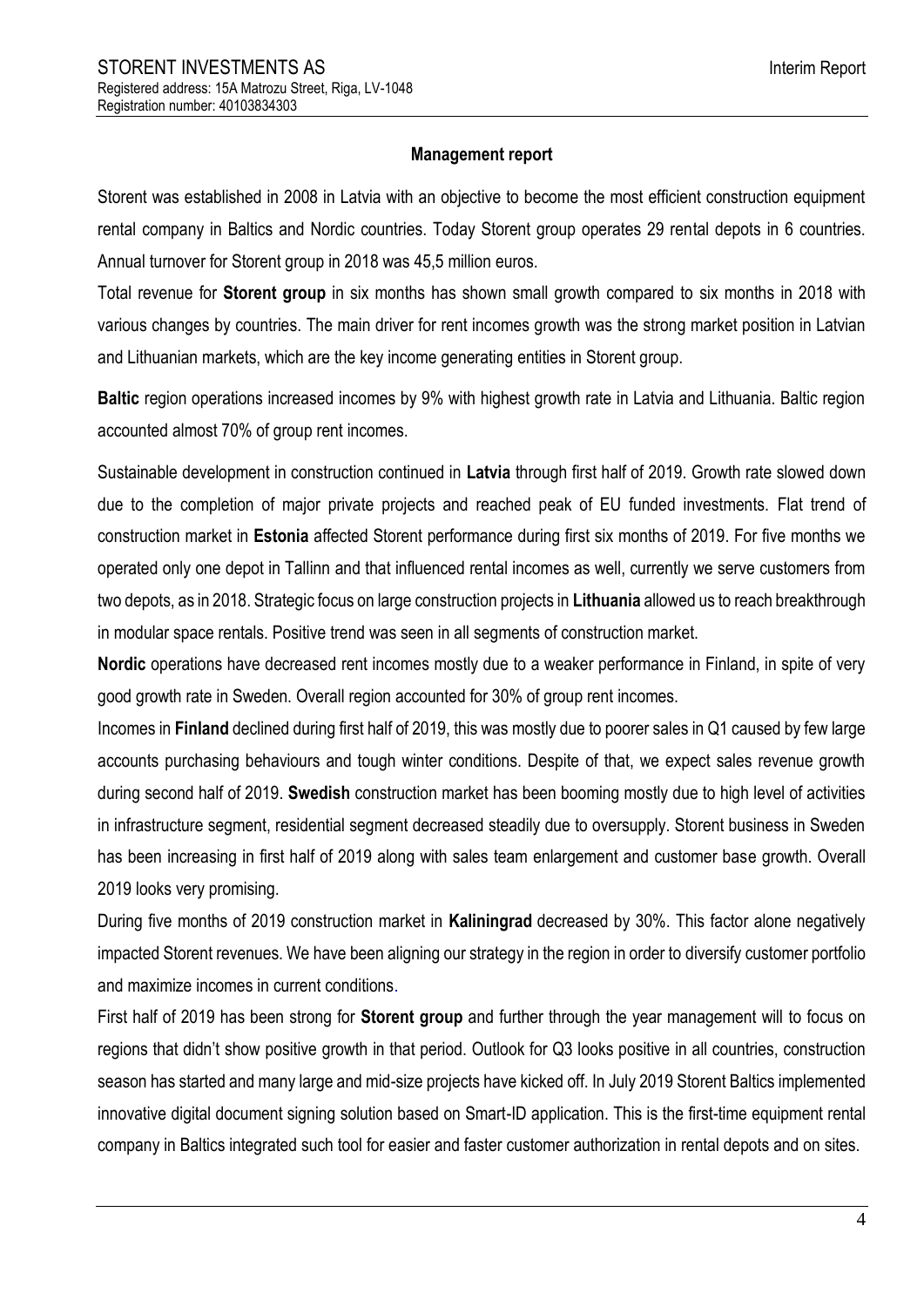# **Statement of management's responsibility**

<span id="page-4-0"></span>On the basis of information held by the management board of the groups parent company the financial and other additional information published in the Interim report January– June 2019 is true and complete. Consolidated financial statement gives a true and fair view of the actual financial position and results of operations.

Consolidated financial statements in the report for the period January – June 2019 is not yet audited.

B.

Andris Bisnieks Member of the Management Board



Andris Pavlovs Member of the Management Board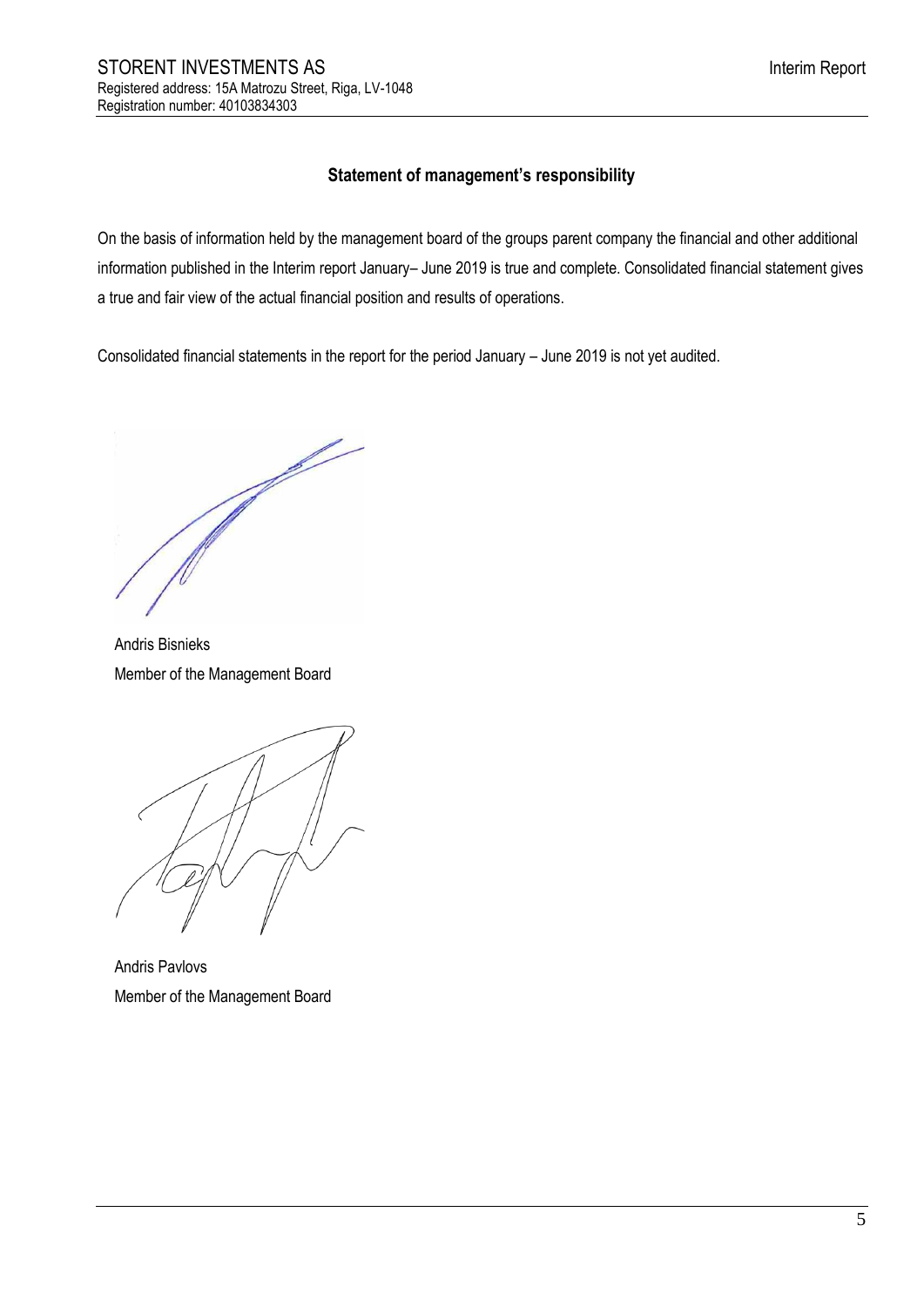# **Consolidated statement of comprehensive income**

<span id="page-5-0"></span>

|                                         |              | 01.01.2019- | 01.01.2018- |
|-----------------------------------------|--------------|-------------|-------------|
|                                         |              | 30.06.2019  | 30.06.2018  |
|                                         | <b>Notes</b> | <b>EUR</b>  | <b>EUR</b>  |
| Net revenue                             | 3            | 20 568 436  | 20 483 053  |
| Other operating income                  | 4            | 171 739     | 67 109      |
| Cost of materials and services received | 5            | (7589215)   | (7 118 081) |
| Personnel costs                         | 10           | (5349381)   | (5198221)   |
| Other operating expenses                | 6            | (2600943)   | (3 161 639) |
| Depreciation and amortization           | 7            | (5500175)   | (4985188)   |
| Interest and similar income             | 8            | 4 0 26      | 3 0 0 5     |
| Interest and similar expenses           | 9            | (1725741)   | (1555180)   |
| (Loss) / profit before income tax       |              | (2 021 254) | (1465142)   |
| Income tax income / (expense)           |              | (360)       | 56 246      |
| (Loss) / profit for the year            |              | (2021614)   | (1408896)   |
|                                         |              |             |             |
| Total comprehensive income for the year |              | (2021614)   | (1 408 896) |
| Basic earnings per share                |              | (0.202)     | (0.141)     |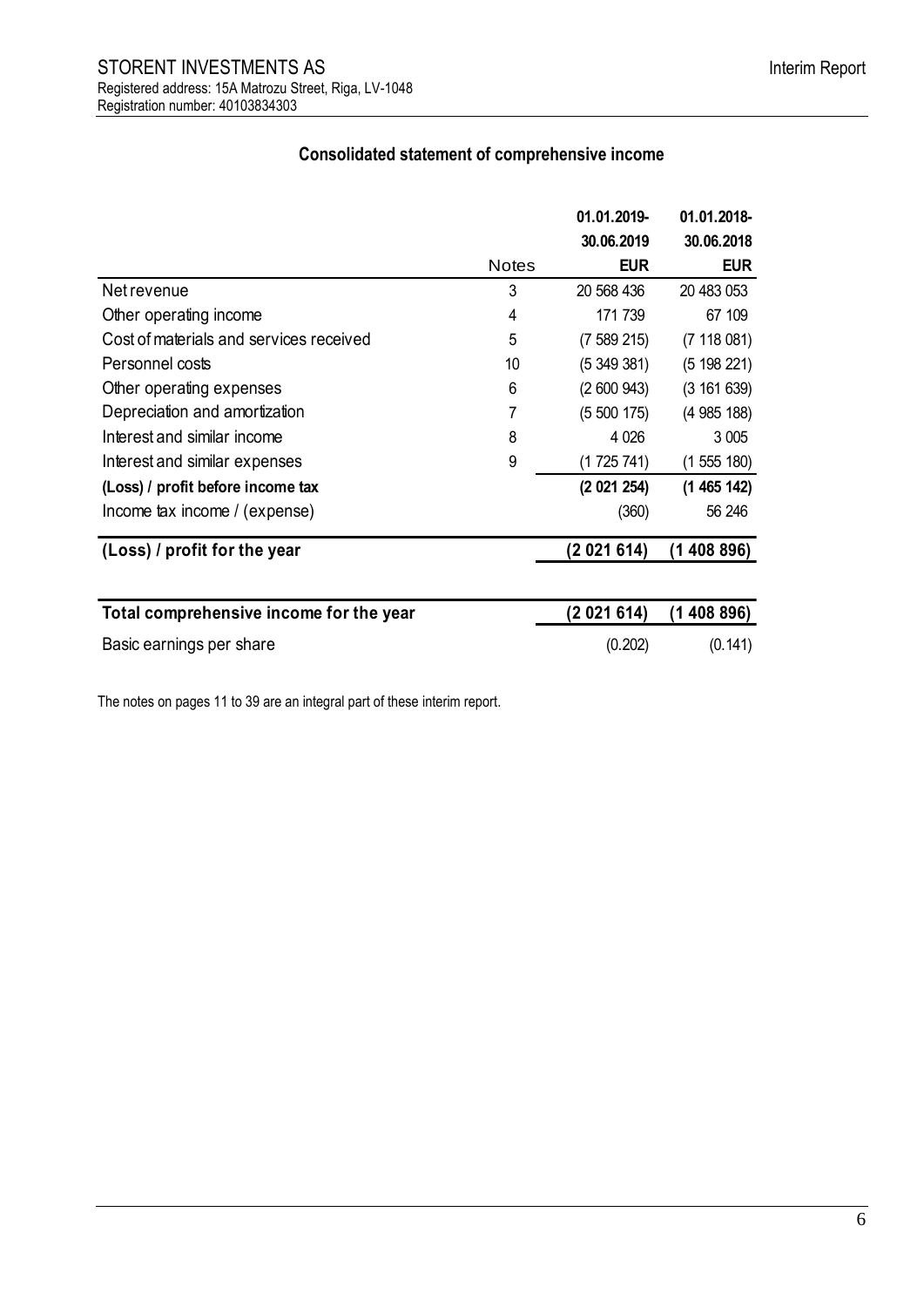# **Consolidated statement of financial position**

# <span id="page-6-0"></span>**ASSETS**

|                                  |                   | 30.06.2019 | 31.12.2018 |
|----------------------------------|-------------------|------------|------------|
| <b>NON-CURRENT ASSETS</b>        | <b>Notes</b>      | <b>EUR</b> | <b>EUR</b> |
| Intangible assets                |                   |            |            |
| Licences and similar rights      |                   | 195 096    | 231 618    |
| Other intangible investments     |                   | 1 068 905  | 901711     |
| Customer relationships           |                   | 3 4 7 2    | 24 30 6    |
| Goodwill                         |                   | 15 346 352 | 15 346 352 |
| <b>TOTAL</b>                     | $\blacksquare$ 11 | 16 613 825 | 16 503 987 |
| Property, plant and equipment    |                   |            |            |
| Lands and buildings              |                   | 241 556    | 249 102    |
| Leasehold improvements           |                   | 92919      | 106 929    |
| Plant and equipment*             |                   | 48 311 760 | 49 963 410 |
| Other fixed assets *             |                   | 1 256 585  | 1817452    |
| Construction in progress         |                   | 9777       | 352 744    |
| Rights to use assets             |                   | 1 464 722  |            |
| <b>TOTAL</b>                     | 12                | 51 377 319 | 52 489 637 |
| Other non-current assets         |                   |            |            |
| Deferred income tax assets       |                   | 490 657    | 500 226    |
| <b>TOTAL</b>                     |                   | 490 657    | 500 226    |
| <b>TOTAL NON-CURRENT ASSETS</b>  |                   | 68 481 801 | 69 493 850 |
| <b>CURRENT ASSETS</b>            |                   |            |            |
| Inventories                      | 13                | 1893775    | 1 323 965  |
| Trade and other receivables      |                   |            |            |
| Trade receivables                | 14                | 6 438 372  | 4 582 502  |
| Corporate income tax overpayment |                   |            | 45 757     |
| Other receivables                | 15                | 573 224    | 319 158    |
| Prepaid expenses                 | 16                | 293 437    | 211 189    |
| <b>TOTAL</b>                     |                   | 7 305 033  | 5 158 606  |
| Cash and cash equivalents        | 17                | 583 010    | 4 230 394  |
| <b>TOTAL CURRENT ASSETS</b>      |                   | 9781818    | 10 712 965 |
| <b>TOTAL ASSETS</b>              |                   | 78 263 619 | 80 206 815 |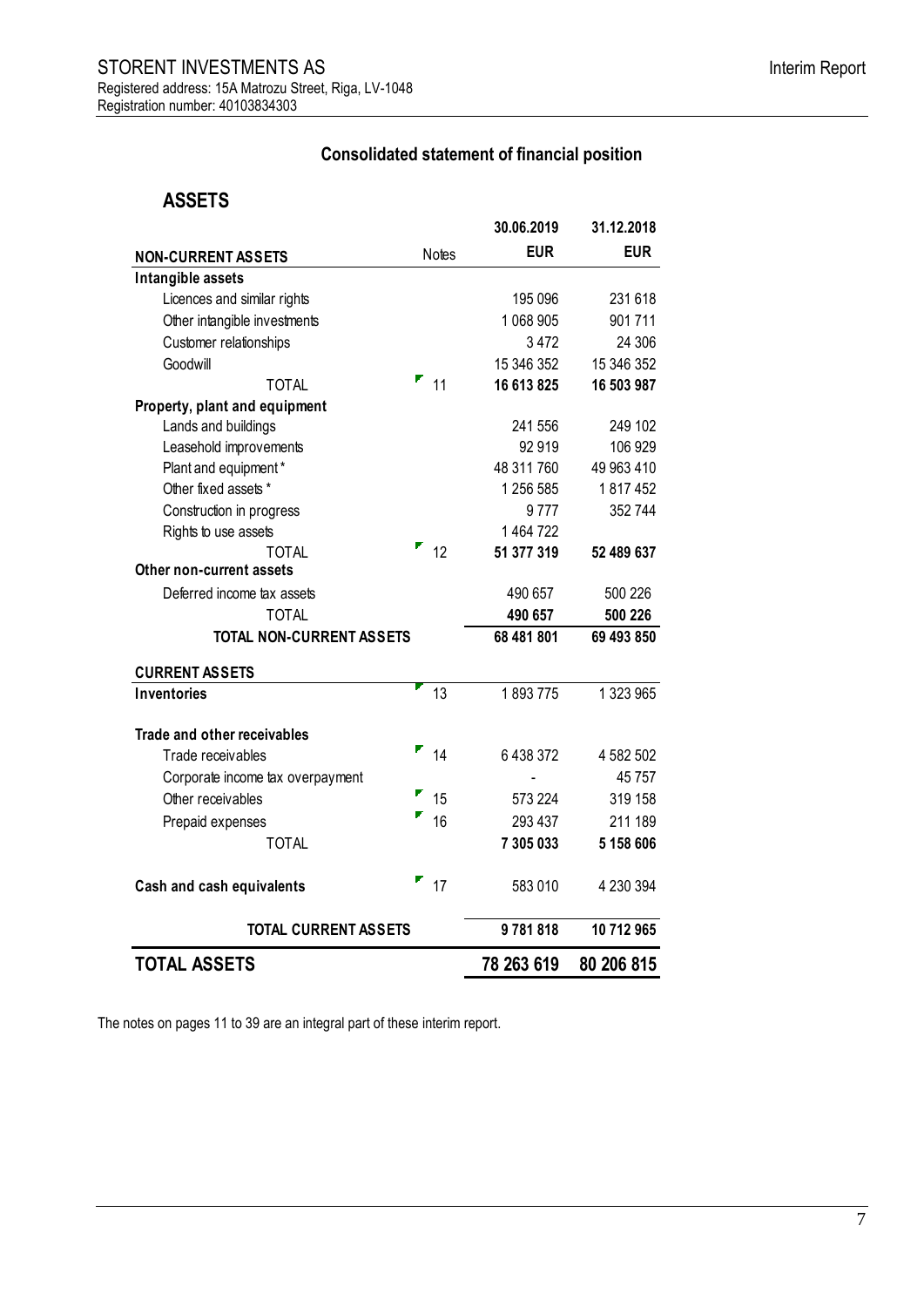# **Consolidated statement of financial position**

# **EQUITY AND LIABILITIES**

| <b>EQUITY</b>                                 | <b>Notes</b> | 30.06.2019<br><b>EUR</b> | 31.12.2018<br><b>EUR</b> |
|-----------------------------------------------|--------------|--------------------------|--------------------------|
| Share capital                                 | 18           | 33 316 278               | 33 316 278               |
| Reserves:                                     |              |                          |                          |
| Foreign currency translation reserve          |              | 33 941                   | (37907)                  |
| Other reserves                                |              | 26 774                   | 26 774                   |
| Accumulated loss:                             |              |                          |                          |
| Previous' years accumulated deficit           |              | (6464487)                | (6607214)                |
| period                                        |              | (2021612)                | 142727                   |
| <b>TOTAL EQUITY</b>                           |              | 24 890 894               | 26 840 658               |
| <b>LIABILITIES</b>                            |              |                          |                          |
| <b>Non-current liabilities</b>                |              |                          |                          |
| Loans from credit institutions                | 20           | 10 500                   | 14 000                   |
| <b>Issued bonds</b>                           | 21           |                          | 8 091 389                |
| Loans from related companies                  | 28 c         | 5 5 20 6 19              | 5 179 922                |
| Finance lease liabilities                     | 22           | 14 288 010               | 15 766 471               |
| Other borrowings                              | 23           | 2 820 554                | 3892770                  |
| Rights to use assets liabilities              | 29           | 1 161 056                |                          |
| Deferred income                               |              |                          | 132 412                  |
| Deffered income tax liabilities               |              | 459 457                  | 461 470                  |
| <b>TOTAL</b>                                  |              | 24 260 196               | 33 538 434               |
| <b>Current liabilities</b>                    |              |                          |                          |
| Loans from credit institutions                | 20           | 14 000                   | 14 000                   |
| <b>Issued bonds</b>                           | 21           | 9863341                  |                          |
| Finance lease liabilities                     | 22           | 8 549 083                | 9458219                  |
| Other borrowings                              | 23           | 3 137 338                | 3 203 165                |
| Rights to use assets liabilities              | 29           | 319747                   |                          |
| Advances from customers                       |              | 271851                   | 231 120                  |
| Trade payables                                |              | 3876042                  | 2 835 312                |
| Corporate income tax liabilities              |              | 5771                     | 15814                    |
| Taxes and national mandatory social insurance |              |                          |                          |
| contributions                                 | 24           | 854 612                  | 644 276                  |
| Provisions                                    | 19           | 331 185                  | 1 059 597                |
| Deferred income                               | 25           | 404 226                  | 728 186                  |
| Other liabilities                             | 26           | 308 831                  | 326 488                  |
| <b>Accrued liabilities</b>                    | 27           | 1 176 502                | 1 311 546                |
| <b>TOTAL</b>                                  |              | 29 112 529               | 19 827 723               |
| <b>TOTAL LIABILITIES</b>                      |              | 53 372 725               | 53 366 157               |
| <b>TOTAL EQUITY AND LIABILITIES</b>           |              | 78 263 619               | 80 206 815               |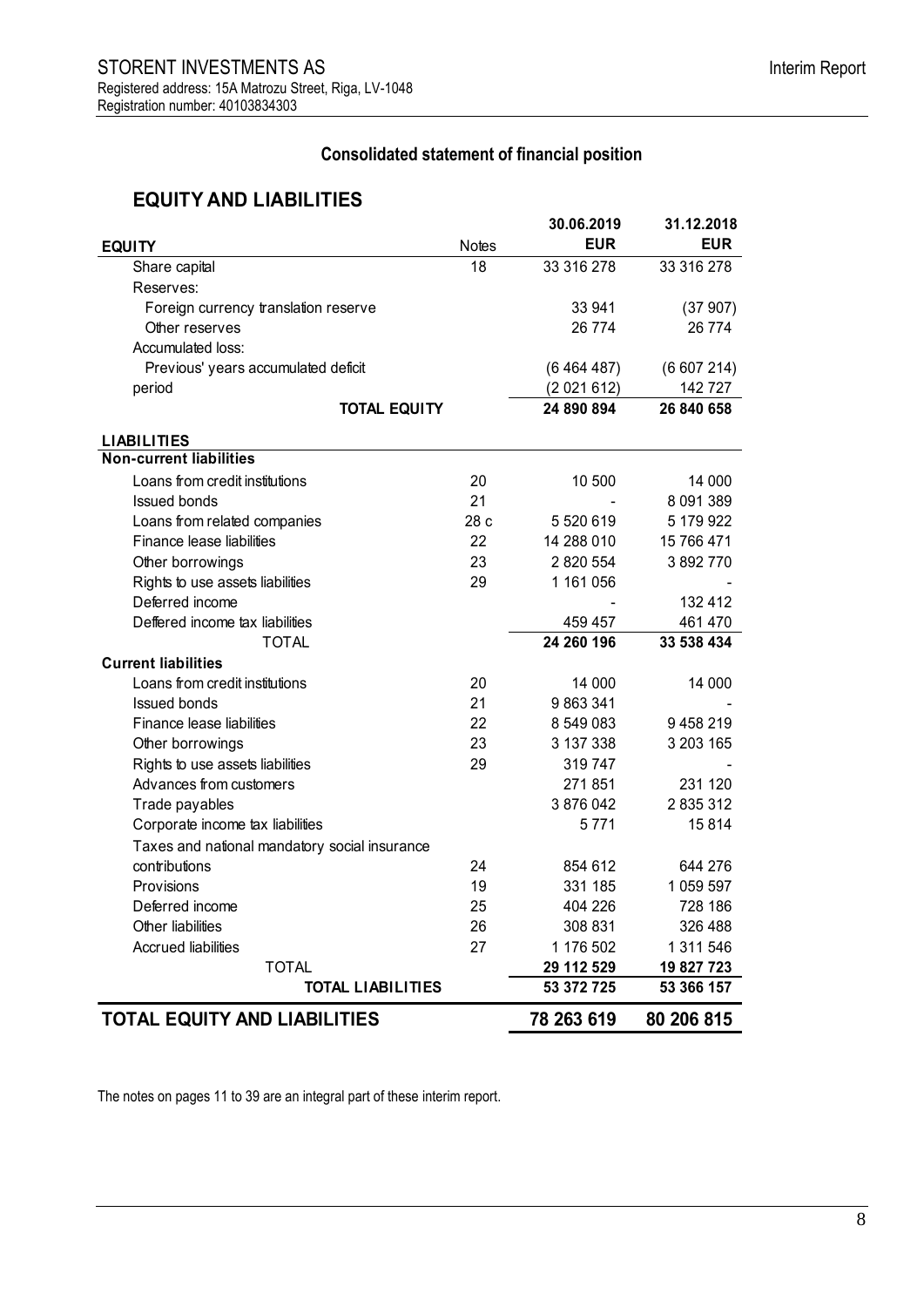# **Consolidated statement of cash flows**

<span id="page-8-1"></span><span id="page-8-0"></span>

|                                                                    | <b>Notes</b> | 01.01.2019-<br>30.06.2019<br><b>EUR</b> | 01.01.2018-<br>30.06.2018<br><b>EUR</b> |
|--------------------------------------------------------------------|--------------|-----------------------------------------|-----------------------------------------|
| Cash flows from operating activities                               |              |                                         |                                         |
| Profit/ (loss) before income tax                                   |              | (2021254)                               | (1465142)                               |
| Adjustments:                                                       |              |                                         |                                         |
| Amortisation of intangible assets and depreciation of              |              |                                         |                                         |
| property, plant and equipment                                      | 11, 12       | 5 956 547                               | 5 510 146                               |
| Net result on disposals of property, plant and equipment           |              | 480 750                                 | (211586)                                |
| Interest expense                                                   | 9            | 1650346                                 | 1476 198                                |
| Provision decrease                                                 |              | (728 412)                               | (631953)                                |
| Operating results before changes in working capital                |              | 5 337 977                               | 4677663                                 |
| Receivables decrease / (increase)                                  |              | (2 192 184)                             | (1720814)                               |
| Inventories (increase)                                             |              | (569 810)                               | (119659)                                |
| Payables increase/ (decrease)                                      |              | 1 137 942                               | 932 511                                 |
| Cash flows from operating activities                               |              | 3713925                                 | 3769701                                 |
| Interest paid                                                      |              | (1272669)                               | (1016490)                               |
| Corporate income tax paid                                          |              | 35 714                                  |                                         |
| Net cash flow generated from operating activities                  |              | 2476970                                 | 2753211                                 |
| Cash flows from investing activites                                |              |                                         |                                         |
| Purchases of property, plant and equipment                         |              | (2555784)                               | (839 079)                               |
| Net cash used in investing activities                              |              | (2555784)                               | (839079)                                |
| <b>Cash flows from financing</b>                                   |              |                                         |                                         |
| Proceeds from borrowings                                           |              | 4 196 688                               |                                         |
| Proceeds from lease back transactions                              |              |                                         | (1651620)                               |
| Loan repayment                                                     |              | (2 114 103)                             | (1503549)                               |
| Repayment of finance leases                                        |              | (5723005)                               | (4309843)                               |
| Net cash used in financing activities                              |              | (3640420)                               | (7465012)                               |
| Foreign curreny exchange                                           |              | 71850                                   |                                         |
| Net cash flow for the period                                       |              | (3647384)                               | (5550880)                               |
| Cash and cash equivalents at the beginning of the reporting period |              | 4 230 394                               | 6 239 954                               |
| Cash and cash equivalents at the end of the reporting period       | 17           | 583 010                                 | 689 074                                 |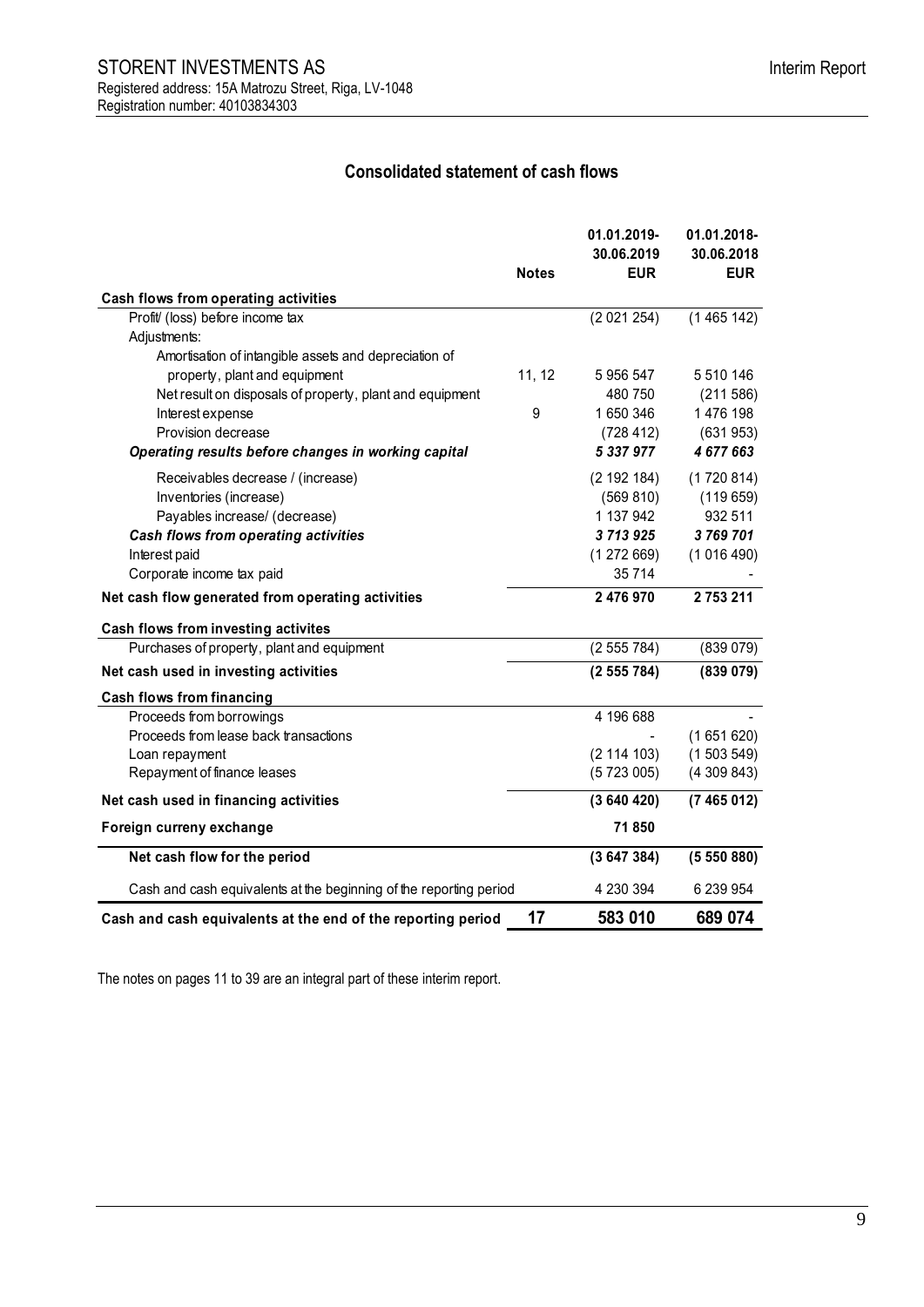# **Consolidated statement of changes in equity**

|                                    | <b>Share</b><br>Capital | Foreign<br>currency<br>translation<br>reserve | Other<br>reserves* | Previous'<br>years<br>accumulated<br>deficit | Profit/<br>(loss)<br>for the year | <b>Total</b> |
|------------------------------------|-------------------------|-----------------------------------------------|--------------------|----------------------------------------------|-----------------------------------|--------------|
|                                    | <b>EUR</b>              | <b>EUR</b>                                    | <b>EUR</b>         | <b>EUR</b>                                   | <b>EUR</b>                        | <b>EUR</b>   |
| Balance at 31 December 2017        |                         |                                               |                    |                                              |                                   |              |
| <b>Before adoption if IFRS 9</b>   | 33 316 278              | (14381)                                       | 26 7 74            | (6565079)                                    | 59 974                            | 26 823 566   |
| Adjustment due to adoption of      |                         |                                               |                    |                                              |                                   |              |
| IFRS 9                             |                         |                                               |                    | (102 109)                                    |                                   | (102 109)    |
| After at 31 December 2017          |                         |                                               |                    |                                              |                                   |              |
| <b>Before adoption if IFRS 9</b>   | 33 316 278              | (14 381)                                      | 26 774             | (6667188)                                    | 59 974                            | 26 721 457   |
|                                    |                         |                                               |                    |                                              |                                   |              |
| Profit for the year                |                         |                                               |                    |                                              | 142 727                           | 142727       |
| Other comprehensive income         |                         | (23526)                                       |                    |                                              |                                   | (23 526)     |
| Transfer of previous' year profit  |                         |                                               |                    | 59 974                                       | (59974)                           |              |
| <b>Balance at 31 December 2018</b> | 33 316 278              | (37907)                                       | 26 774             | (6 607 214)                                  | 142727                            | 26 840 658   |
| Loss for the period                |                         |                                               |                    |                                              | (2021612)                         | (2021612)    |
| Other comprehensive income         |                         | 71848                                         |                    |                                              |                                   | 71848        |
| Transfer of previous' year profit  |                         |                                               |                    | 142 727                                      | (142727)                          |              |
|                                    |                         |                                               |                    |                                              |                                   |              |
| Balance at 30 June 2019            | 33 316 278              | 33 941                                        | 26 774             | (6 4 64 487)                                 | (2021612)                         | 24 890 894   |

\* One of Group's subsidiaries has obligation to allocate certain percentage from financial year's profit to reserves.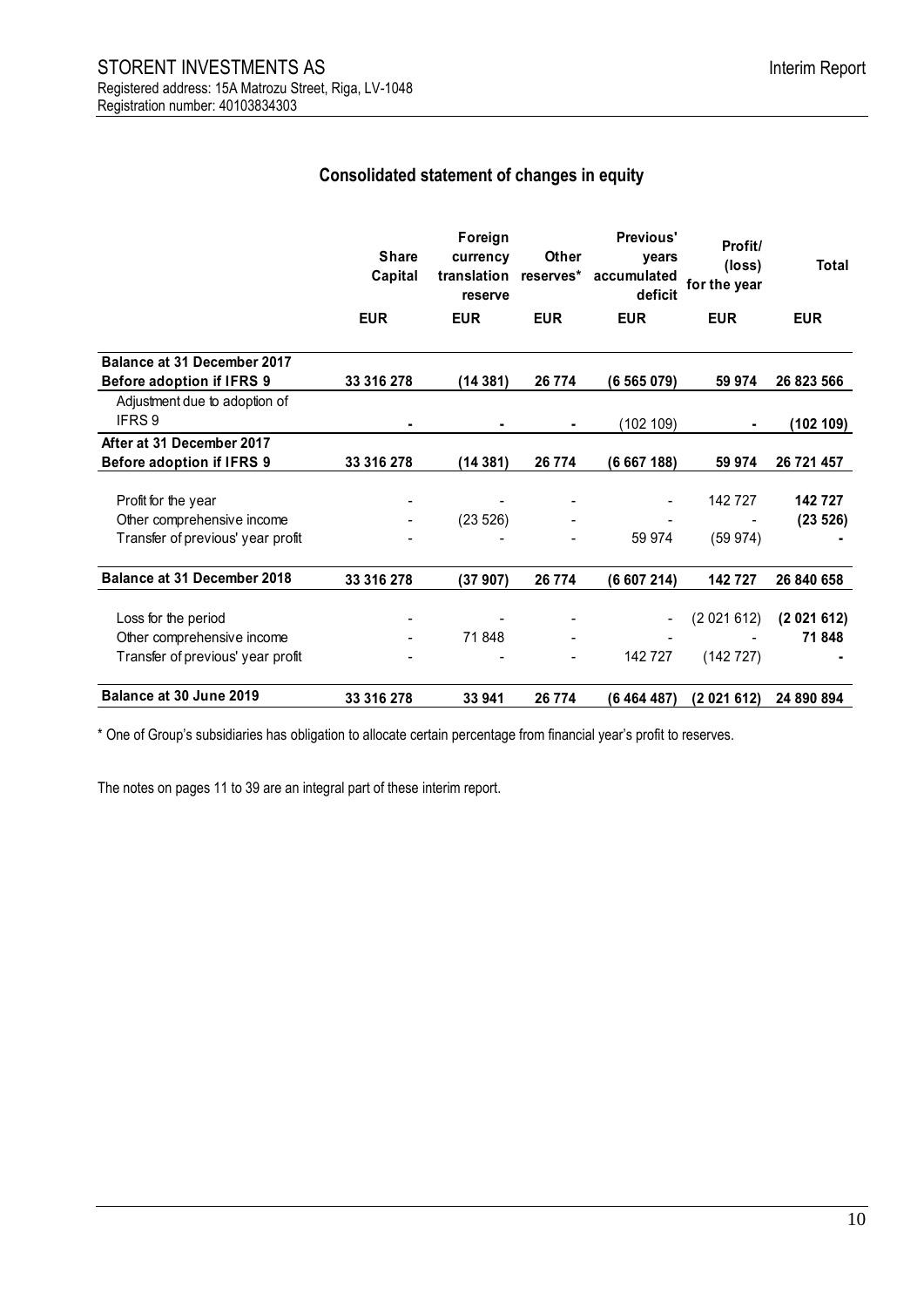# **Notes to the consolidated financial statements**

#### <span id="page-10-0"></span>**1. General information**

Storent Investments AS (hereinafter – the Group's Parent company or Storent Investments AS) was registered in the Company Register of the Republic of Latvia on 7 October 2014. Registered address of the Group's Parent company is 15A Matrozu street, Riga. Starting from 20 November 2014 the major shareholder of the Group's Parent company is LEVINA INVESTMENTS S.A.R.L (Luxemburg).

The Group's Parent company and its subsidiaries Storent SIA, UAB Storent, Storent OÜ, Storent AB, Storent AS, Storent OOO, Storent OY and Leinolift Oy (hereinafter – the Group) main operations relate to the rental of industrial equipment.

#### **2. Summary of significant accounting policies**

#### *(a) Basis of preparation*

The consolidated financial statements have been prepared in accordance with the International Financial Reporting Standards (IFRS) as adopted by the European Union (EU) and the interpretations issued by the International Financial Reporting Issues Committee as adopted by the EU.

The consolidated financial statements have been prepared on the historical cost basis except positions which are stated at their fair values. Income statement classified by expense type. Cash flow statement is prepared using the indirect method. The accompanying consolidated financial statements are presented in the currency of the Latvian Republic, the euro (hereinafter – EUR).

# *(b) Consolidation*

As at 30 June 2019 the Group's Parent company had control over the following subsidiaries:

| Name                | Country   | Type of business               | Date of incorporation /<br>acquisition | Share of interest |
|---------------------|-----------|--------------------------------|----------------------------------------|-------------------|
| <b>Subsidiaries</b> |           |                                |                                        |                   |
| Storent SIA         | Latvia    | Rental of industrial equipment | 17 April 2008                          | 100%              |
| Storent UAB         | Lithuania | Rental of industrial equipment | 27 November 2008                       | 100%              |
| Storent OU          | Estonia   | Rental of industrial equipment | 7 July 2009                            | 100%              |
| Storent Oy          | Finland   | Rental of industrial equipment | 4 September 2012                       | 100%              |
| Storent AB          | Sweden    | Rental of industrial equipment | 15 January 2013                        | 100%              |
| Storent AS          | Norway    | Rental of industrial equipment | 27 June 2013                           | 100%              |
| Leinolift Oy        | Finland   | Rental of industrial equipment | 21 December 2016                       | 100%              |
| Storent OOO         | Russia    | Rental of industrial equipment | 01 August 2017                         | 100%              |

The subsidiaries Leinolift Oy and Storent OO was acquired by the Group by the way of acquisition.

The separate financial statements of the subsidiaries have been consolidated into the Group's consolidated financial statements, consolidating the respective assets, liabilities, revenue and expense items. The subsidiaries controlled by the Group's Parent company are included in the consolidation. Control is achieved when the Group:

- has power over the investee;
- is exposed, or has rights, to variable returns from its involvement with the investee; and
- has the ability to use its power to affect its returns.

The Group reassesses whether or not it controls an investee if facts and circumstances indicate that there are changes to one or more of the three elements of control listed above.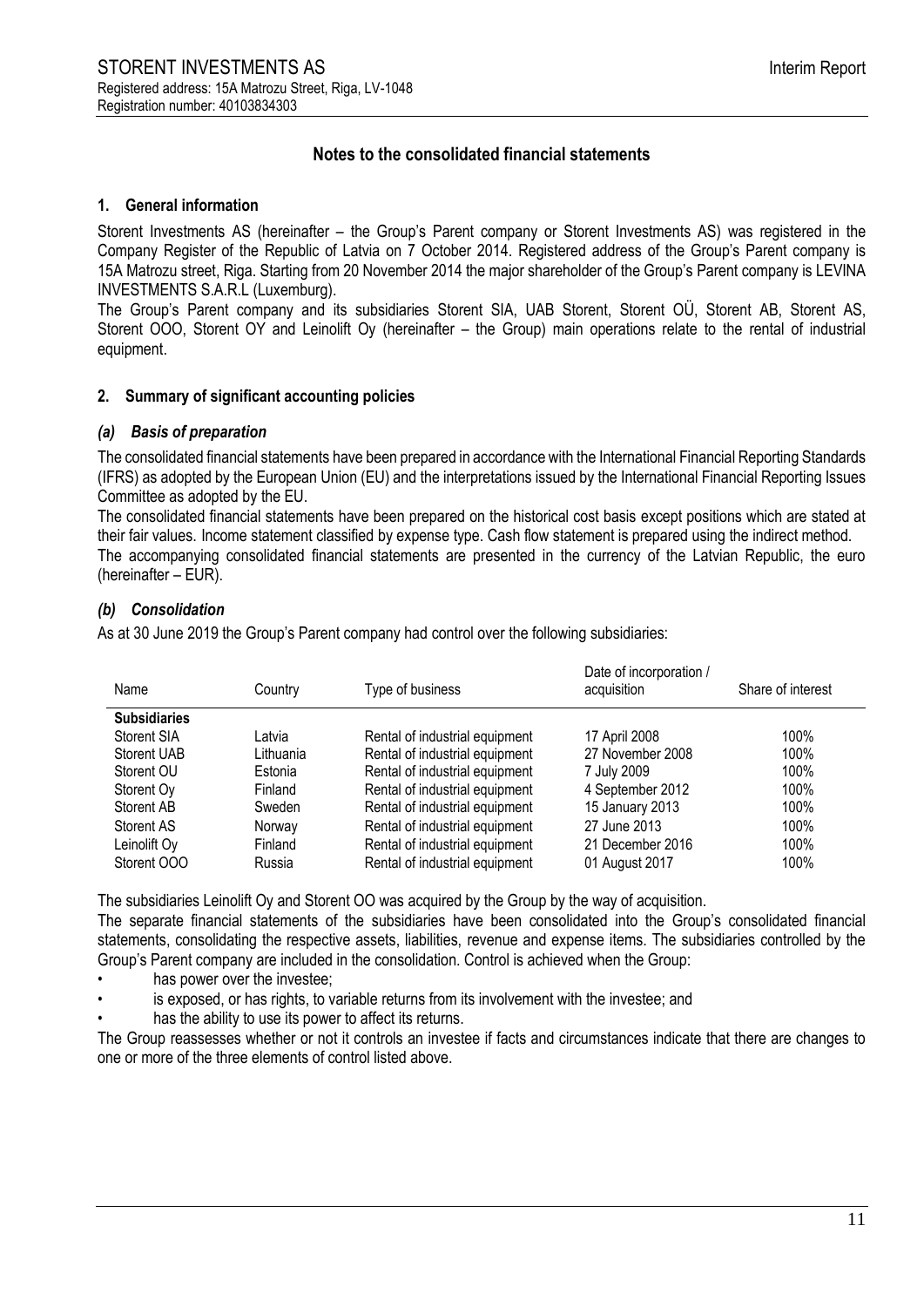Consolidation of a subsidiary begins when the Group obtains control over the subsidiary and ceases when the Group loses control of the subsidiary. Specifically, income and expenses of a subsidiary acquired or disposed of during the year are included in the consolidated statement of profit or loss and other comprehensive income from the date the Company gains control until the date when the Company ceases to control the subsidiary. The Group Parent company's and its subsidiaries' financial years are equal and represent the calendar year. For the purposes of preparing the consolidated financial statements uniform accounting policies have been applied.

The consolidated financial statements include all assets, liabilities, revenue, expenses, gains, losses and cash flows of Storent Investments AS and its subsidiaries Storent SIA, Storent UAB, Storent OÜ, Storent Oy, Storent AB, Storent AS, Storent OOO and Leinolift Oy in the manner as if Storent Investments AS and its subsidiaries were a single entity.

Upon consolidation inter-company unrealized profit, inter-company transactions, balances, inter-company interest in entities and other transactions between group companies are eliminated.

#### *(c) Foreign currency transactions*

The monetary unit used in the consolidated financial statements is the official currency of the European Union – euro (EUR), which is Group's Parents company and some of the subsidiaries functional and presentation currency. The functional currency of Storent AS is Norwegian krone, of Storent AB is Swedish krone and of Storent OOO is Russian ruble.

From the 1 January 2014 all transactions in foreign currency are converted to EUR based on the European Central Bank exchange rate on trade date. On the balance sheet date, foreign currency monetary assets and liabilities are translated at the European Central Bank exchange rate as at 31 December.

European Central Bank exchange rates:

|       | 30.06.2019 | 31.12.2018 |
|-------|------------|------------|
|       | <b>EUR</b> | <b>EUR</b> |
| 1 USD | 0.885183   | 0.87305    |
| 1 GBP | 1.144946   | 1.10775    |
| 1 NOK | 0.102776   | 0.10026    |
| 1 SEK | 0.095096   | 0.09730    |
| 1 RUB | 0.013567   | 0.01257    |

Profit or losses from exchange rate differences, as well as from the foreign currency monetary assets and liabilities denominated in euro, are recognized in the consolidated statement of profit and loss.

#### *(d) Consolidation of foreign subsidiaries*

Consolidating foreign subsidiaries into the consolidated financial statement, the Group's Parent company translated the monetary and non-monetary assets and liabilities at the European Central Bank exchange rate ruling at the closing balance sheet date, and revenue and expense items of the foreign subsidiaries – at the average exchange rate in the reporting period. Exchange differences arising on recognizing asset and liability items, translating at exchange rates, are recognized in other comprehensive income and accumulated in equity. Consolidation of foreign subsidiaries is performed according to the accepted consolidation procedures, for example, by eliminating inter-group company transactions.

### *(e) Estimates and assumptions*

Preparation of the consolidated financial statements according to the IFRS requires the Group's management to make estimates and assumptions that affect the reported amounts of assets and liabilities and disclosure of contingent assets and liabilities. The determination of estimates is based on comprehensive information, current and expected economic conditions available to the management. Actual results could differ from those estimates.

The following are the critical judgments and key estimates concerning the future, and other key sources of estimation uncertainty, which exist at the reporting date of the financial statements that have a significant risk of causing a material adjustment to the carrying amounts of assets and liabilities during the next reporting period: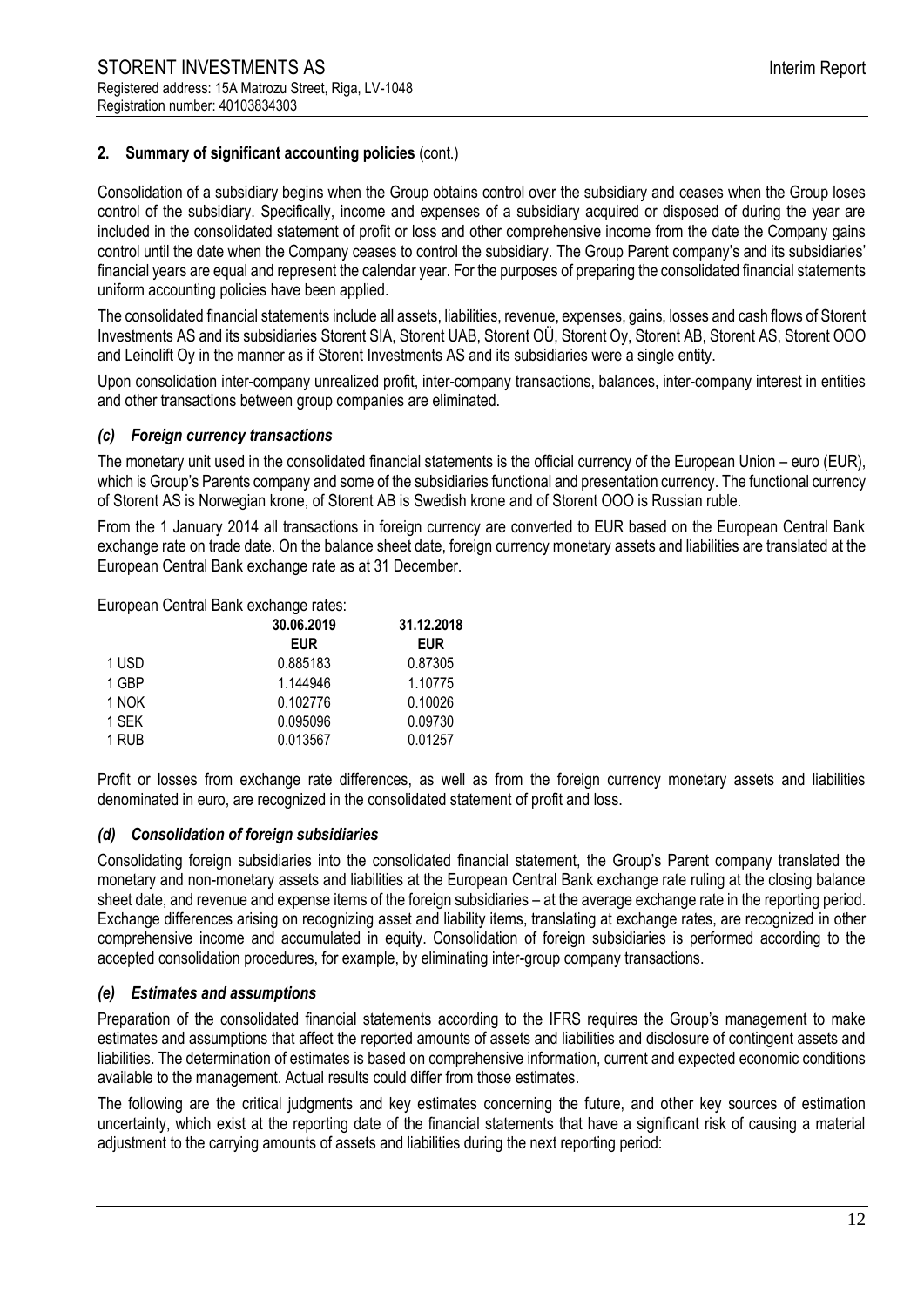#### *(e) Estimates and assumptions (cont.)*

#### *The carrying amounts of intangible assets and fixed assets*

The Group's management reviews the carrying amounts of intangible assets and property, plant and equipment, and assesses whenever indications exist that the assets' (including goodwill) recoverable amounts are lower than their carrying amounts. The Group's management calculates and records an impairment loss on intangible assets and fixed assets based on the estimates related to the expected future use, planned liquidation or sale of the assets. Taking into consideration the Group's planned level of activities and the estimated market value of the assets, the Group's management considers that no significant adjustments to the carrying values of intangible assets fixed assets are necessary as of 30 June 2019.

#### *Useful lives of fixed assets*

Useful lives of fixed assets are assessed at each balance sheet date and changed, if necessary, to reflect the Group's management current view on their remaining useful lives in the light of changes in technology, the remaining prospective economic utilization of the assets and their physical condition.

#### *Lease classification*

Management of the Group applies definite assumptions in classifying signed lease contracts to finance or operative leases.

Financial leases, in which the Group has substantially all the risks and benefits incidental to ownership of the leased item, are capitalized in balance sheet as fixed assets at the amount measured as the lower of the fair value of the leased property and the present value of the minimum lease payments.

Leases, under which the lessor owns substantially all of the ownership of the risks and rewards, are classified as operating leases. The Group's obligations arising from operating lease contracts are recorded as off-balance sheet commitments.

#### *Deferred tax asset on tax losses to be carried forward*

A deferred tax asset shall be recognized for the carry forward of unused tax losses and unused tax credits to the extent that it is probable that future taxable profit will be available against which the unused tax losses and unused tax credits can be utilized. When considering whether a deferred tax asset can be recognized the management uses their judgment in estimating whether there will be sufficient taxable profits in the future and about their timing and the overall future tax planning strategy. A deferred tax asset is recognized on all tax losses to be carried forward as of 30 June 2019, except for tax losses related to Latvian and Estonian subsidiaries as management does not expect distribution of dividends in a foreseeable future. The Group's management assumes that it is probable that the Group will have sufficient taxable profits in the future against which the tax losses will be utilized.

#### *Allowance for doubtful and bad trade receivables*

The Group's management evaluates the carrying amounts of trade receivables and assesses their recoverability, making an allowance for doubtful and bad trade receivables, if necessary. The Group's management has evaluated the trade receivables and considers that it is not necessary to make any additional significant allowances as of 30 June 2019.

### *Net realizable value of inventories*

The Group's management evaluates the net realizable value of inventories based upon the expected sales prices and selling costs and assesses the physical condition of inventories during the annual stock count. If the net realizable value of inventories is lower than the cost of inventories then an allowance is recorded. The Company's management has evaluated the net realizable value of inventories and considers that it is not necessary to make any additional significant allowance as of 30 June 2019.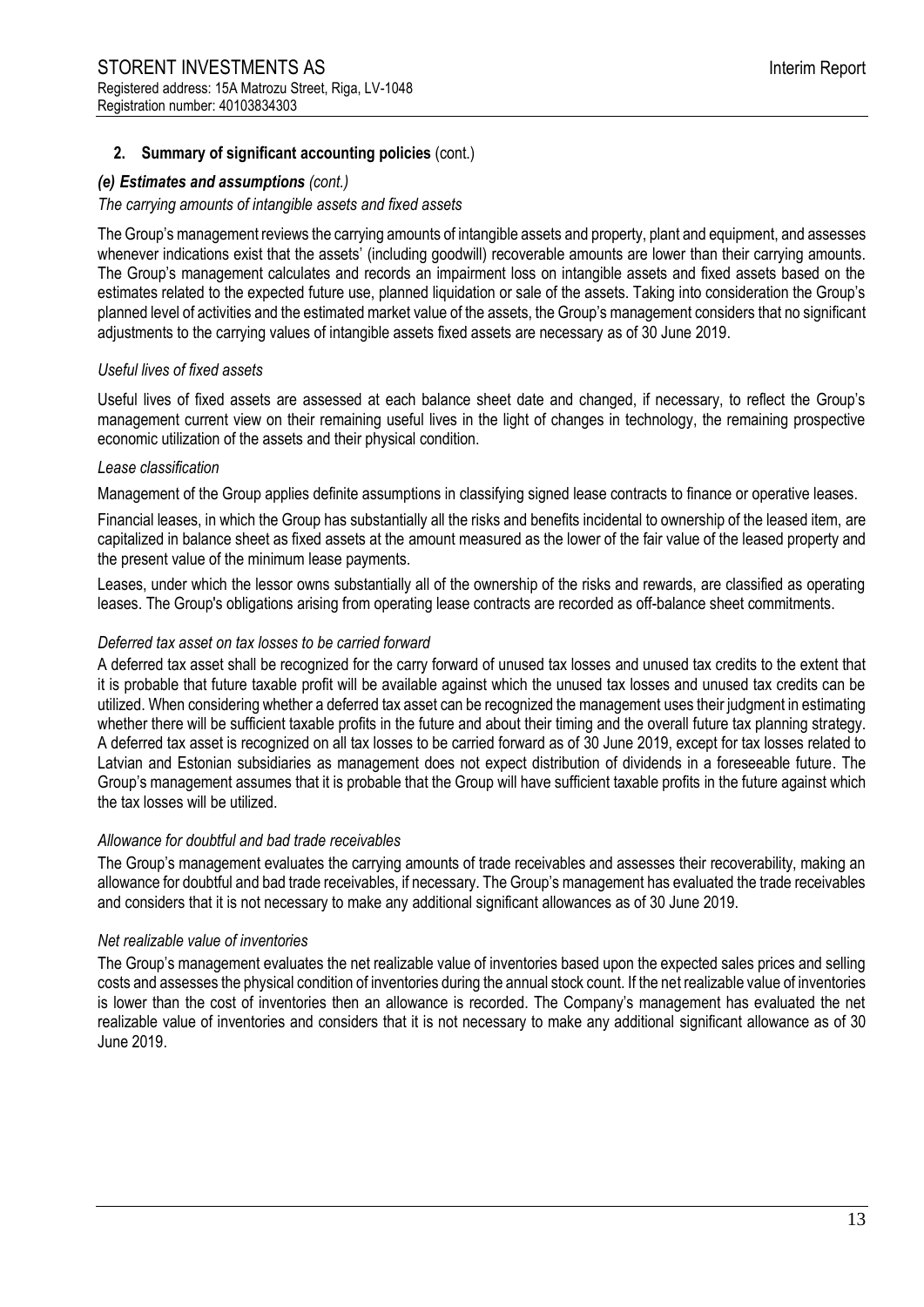#### *(f) Intangible assets*

#### *Goodwill*

The consideration transferred in a business combination is measured at fair value, which is calculated as the sum of the acquisition-date fair values of the assets transferred by the Group, liabilities incurred by the Group to the former owners of the acquiree and the equity interests issued by the Group in exchange for control of the acquiree. Acquisition-related costs are generally recognised in profit or loss as incurred. Goodwill is measured as the excess of the sum of the consideration transferred, the amount of any non-controlling interests in the acquiree, and the fair value of the acquirer's previously held equity interest in the acquiree (if any) over the net of the acquisition-date amounts of the identifiable assets acquired and the liabilities assumed. Goodwill is disclosed in intangible assets section.

Goodwill arising on an acquisition of a business is carried at cost as established at the date of acquisition of the business less accumulated impairment losses, if any. Impairment test is performed annually or more frequently if events or changes in circumstances indicate that it might be impaired. Loss from goodwill impairment is recognized in consolidated statement of comprehensive income.

#### *Other intangible assets*

Other intangible assets primarily comprise trademarks, domain registration expenses and software licenses. Customer relationships are formed by purchasing company with customer database. Other intangible assets are measured at historical cost amortized on a straight-line basis over the useful life of the assets. If some events or a change in conditions indicates that the carrying value of an intangible asset may not be recoverable, the value of the respective intangible asset is reviewed for impairment. Impairment loss is recognized if the carrying value of the intangible assets exceeds its recoverable amount. Depreciation is calculated using the straight-line method to allocate the cost of the assets over their estimated useful lives:

| Trademarks and domains | 5 years |
|------------------------|---------|
| Software licenses      | 3 years |
| Customer relationships | 3 years |

#### *(g) Property, plant and equipment*

Property plant and equipment is stated at historical cost less accumulated depreciation and impairment. Depreciation is calculated using the straight-line method to allocate the cost of the assets over their estimated useful lives:

| Plant and equipment | $4 - 12$ years |
|---------------------|----------------|
| Other               | $2 - 5$ years  |

Depreciation is charged in the month following the month when an item of property, plant or equipment was put into operation or used for business purposes. Each part of an item of property, plant and equipment with a cost that is significant in relation to the total costs of the item is depreciated separately. The remainder consists of the parts of the item that are individually not significant. The depreciation of the remainder is calculated using the approximation methods to fairly represent their useful life.

#### *(h) Impairment of tangible and intangible assets other than goodwill*

At the end of each reporting period, the Group reviews the carrying amounts of its tangible and intangible assets to determine whether there is any indication that those assets have suffered an impairment loss. If any such indication exists, the recoverable amount of the asset is estimated in order to determine the extent of the impairment loss (if any). When it is not possible to estimate the recoverable amount of an individual asset, the Group estimates the recoverable amount of the cashgenerating unit to which the asset belongs. When a reasonable and consistent basis of allocation can be identified, corporate assets are also allocated to individual cash-generating units, or otherwise they are allocated to the smallest group of cash-generating units for which a reasonable and consistent allocation basis can be identified.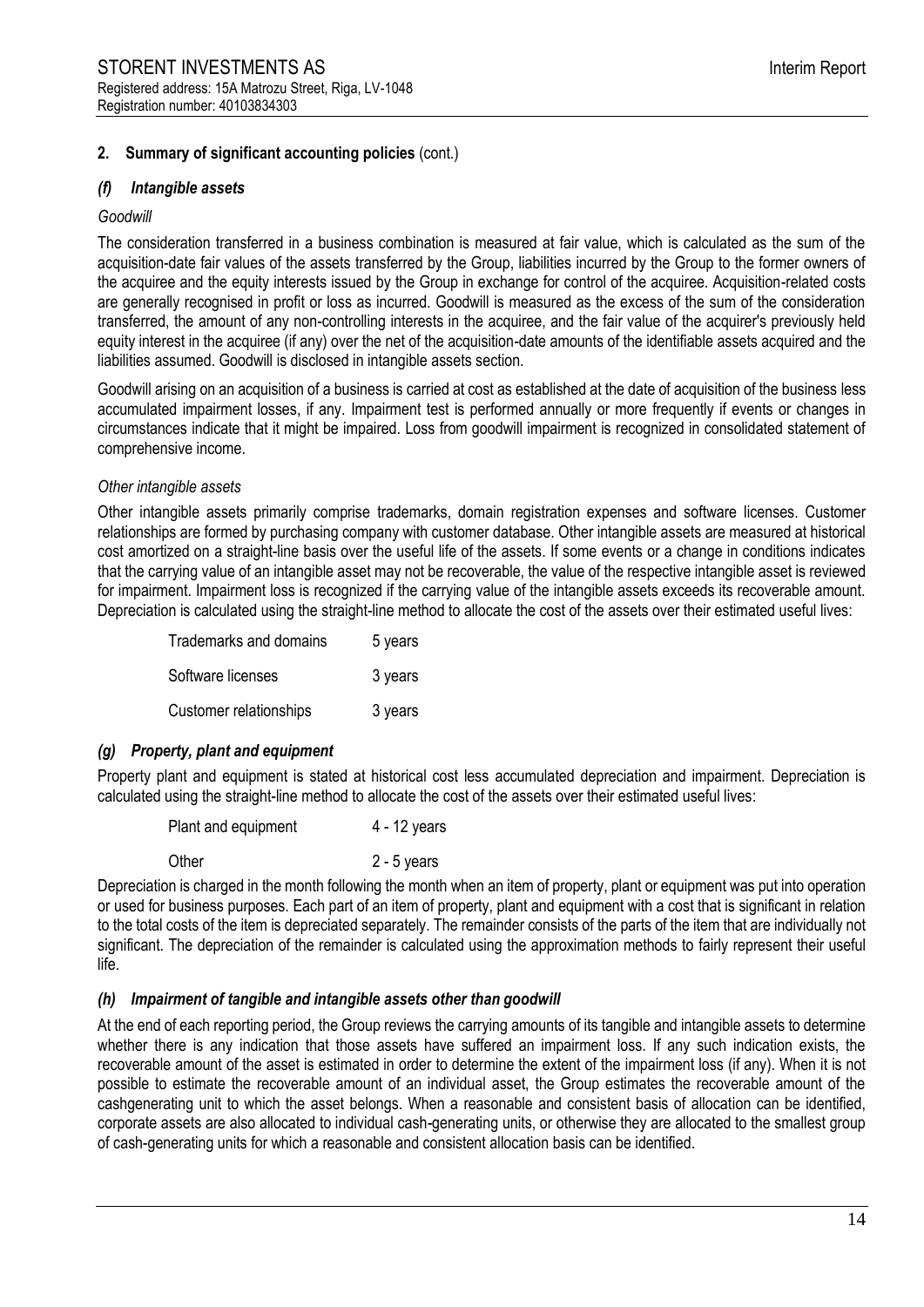#### *(h) Impairment of tangible and intangible assets other than goodwill (cont.)*

Recoverable amount is the higher of fair value less costs of disposal and value in use. In assessing value in use, the estimated future cash flows are discounted to their present value using a pre-tax discount rate that reflects current market assessments of the time value of money and the risks specific to the asset for which the estimates of future cash flows have not been adiusted.

If the recoverable amount of an asset (or cash-generating unit) is estimated to be less than its carrying amount, the carrying amount of the asset (or cash-generating unit) is reduced to its recoverable amount. An impairment loss is recognised immediately in profit or loss, unless the relevant asset is carried at a revalued amount, in which case the impairment loss is treated as a revaluation decrease.

When an impairment loss subsequently reverses, the carrying amount of the asset (or a cashgenerating unit) is increased to the revised estimate of its recoverable amount, but so that the increased carrying amount does not exceed the carrying amount that would have been determined had no impairment loss been recognised for the asset (or cash-generating unit) in prior years. A reversal of an impairment loss is recognised immediately in profit or loss, unless the relevant asset is carried at a revalued amount, in which case the reversal of the impairment loss is treated as a revaluation increase.

#### *(i) Loans and receivables*

Loans and receivables are non-derivative financial instruments with fixed or determinable payments that are not quoted in an active market. Loans and receivables (including trade and other recievables, bank balances and cash) are initially recognised at fair value, net of transactions costs incurred. Subsequently loans and receivables are measured at amortised cost using the effective interest method, less any impairment. Impairment lossess are recognized in profit and loss (other operating losses).

Interest income is recognized by applying the effective interest rate, except for short-term receivables when the effect of discounting is immaterial.

### *(j) Borrowings*

Borrowings are recognized initially at fair value, net of transaction costs incurred.

After initial measurement, borrowings are carried at amortized cost using the effective interest rate method. The amortized value is calculated including any acquisition related discount or premiums and payments that are an integral part of the effective interest rate and transaction costs.

Amortized cost is calculated by taking into account any loan or borrowing issue costs, and any discount or premium related to loans or borrowings.

## *(k) Inventories*

Inventories are stated at the lower of cost and net realizable value.

Costs incurred in bringing the inventories to their present location and condition is measured for as follows:

- consumables and finished goods are measured at cost of purchase applying "first in first out" (FIFO) method;

Net realizable value is the estimated selling price in the ordinary course of business, less less all estimated costs of completion and costs necessary to make the sale. Net realizable value is stated as cost less provisions.

#### *(l) Cash and cash equivalents*

Cash and cash equivalents includes cash in bank and in hand, deposits held at call with banks with maturities of three months or less.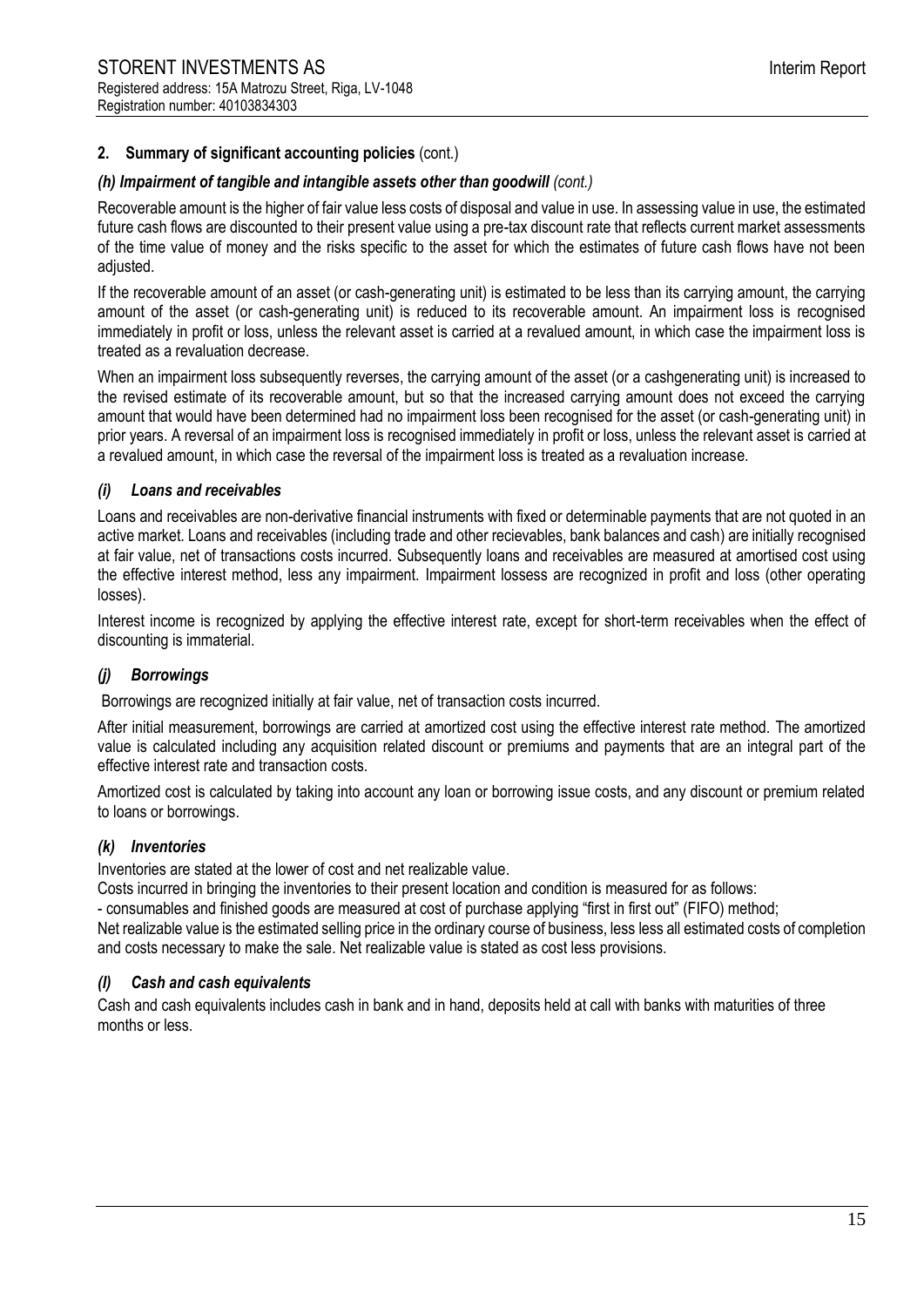## *(m) Provisions*

A provision is recognized if the Group has a present obligation (legal or constructive) as a result of a past event, and it is probable that an outflow of resources embodying economic benefits will be required from the Group to settle the obligation, and a reliable estimate can be made of the amount of the obligation. If the Group expects that the expenditure required to settle the provision will be reimbursed by another party partly or fully, e.g. under the terms of an insurance contract, the reimbursement is recognized as a separate asset when and only when it is virtually clear that the reimbursement will be received. In the consolidated statement of comprehensive income, the expense relating to a provision may be presented net of the amount recognized for a reimbursement. Where the effect of the time value of money is material, the provisions are calculated by discounting the future expected cash outflows, using a pre-tax discount rate that reflects current market assessment of the time value of money and the risks specific to the liability. If discounting is used, increase in provisions is gradually recognized as borrowing costs.

# *(n) Derecognition of financial assets and financial liabilities*

### *Financial assets*

A financial asset is derecognized if:

- the contractual rights to the cash flows from the financial asset expire;
- the Group retains the contractual rights to receive the cash flows of the financial asset, but assumes a contractual obligation to pay cash flows without material delay to a third party based on and earlier arrangement without any profit arising
- the Group transfers the contractual rights to receive the cash flows of the and either (a) it transfers substantially all the risks and rewards of ownership of the financial asset to a third party, or (b) it neither transfers no retains substantially all the risks and rewards of ownership of these assets but has transferred control over the item of financial asset.

If the Group transfers the contractual rights to receive cash flows from the respective financial assets but does not transfer nor retains the risks and rewards, nor transfers control over the respective financial asset, the asset continues to be recognized to the extent of the Group's continuing involvement. When the Group's continuing involvement takes the form of guaranteeing the transferred asset, the extent of the Group's continued involvement is the lower of the amount of the asset and the maximum amount of the consideration received that the Group may be required to repay.

# *Financial liabilities*

A financial liability is derecognized, if the obligation specified in the contract is discharged or cancelled or expired.

Where there has been an exchange between an existing borrower and lender of debt instruments with substantially different terms, or there has been a substantial modification of the terms of an existing financial liability, this transaction is accounted for as an extinguishment of the original financial liability and the recognition of a new financial liability. The difference between the respective carrying amounts is recognized in consolidated statement of comprehensive income.

### *(o) Contingent liabilities and assets*

The Group does not recognized any contingent liabilities in these financial statements. Contingent liabilities are disclosed, unless the probability that an outflow of resources will be required is remote. No contingent assets are recognized by the Group, they are disclosed if it is probable, that the economic benefits related to the transaction will flow to the Group.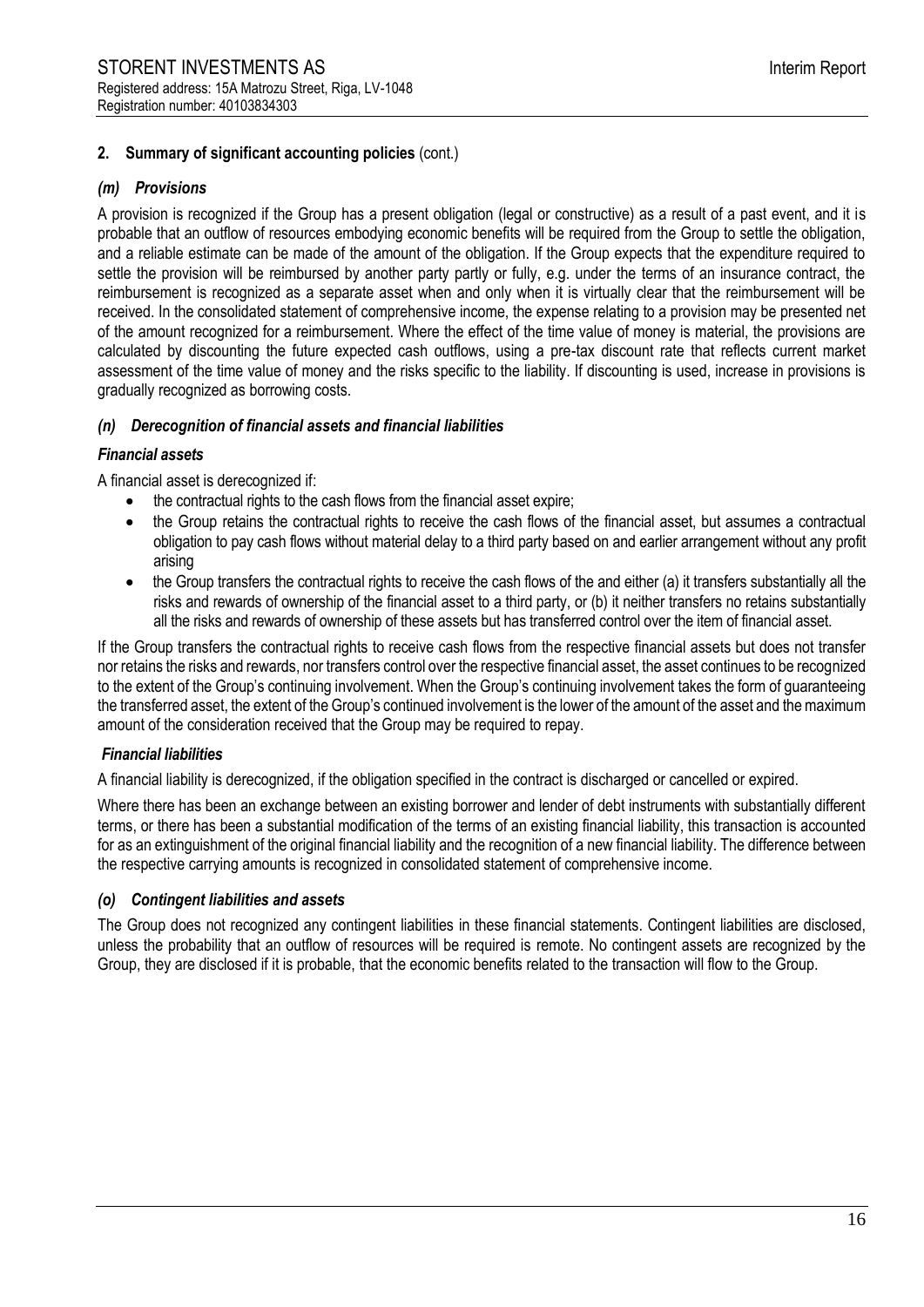### *(p) Leases*

#### *The Group as lessor*

Amounts due from lessees under finance leases are recognised as receivables at the amount of the Group's net investment in the leases. Finance lease income is allocated to accounting periods so as to reflect a constant periodic rate of return on the Group's net investment outstanding in respect of the leases.

Rental income from operating leases is recognised on a straight-line basis over the term of the relevant lease. Initial direct costs incurred in negotiating and arranging an operating lease are added to the carrying amount of the leased asset and recognised on a straight-line basis over the lease term.

#### *The Group as lessee*

Finance lease transactions under which substantially all the risks and rewards incidental to ownership of the leased asset are transferred to the Group, are recognized in the balance sheet as fixed assets at an amount that at the inception of the lease is equal to the fair value of the lease asset or, if lower, the present value of the minimum lease payments. Finance lease payments are apportioned between the finance charge and the reduction of the outstanding liability. The finance charge is included in the income statement as interest expense.

If there are reasonable grounds to expect that at the end of the lease term the ownership to the leased asset will not be transferred to the lessee, it is assumed that the useful life of the asset shall be lease term. In all other cases the depreciation of the capitalized leased asset will be calculated using a straight-line method over the estimated useful life of the asset.

A sale and leaseback transaction involves the sale of an asset and the leasing back of the same asset. The lease payment and the sale price are usually interdependent because they are negotiated as a package. The accounting treatment of a sale and leaseback transaction depends upon the type of lease involved. If a sale and leaseback transaction results in a finance lease, any excess of sales proceeds over the carrying amount is not immediately recognised as income by a seller-lessee. Instead, it is deferred and amortised over the lease term.

Operating lease payments are recognised as an expense on a straight-line basis over the lease term, except where another systematic basis is more representative of the time pattern in which economic benefits from the leased asset are consumed. Contingent rentals arising under operating leases are recognised as an expense in the period in which they are incurred.

Lease of assets under which substantially all risks and rewards incidental to ownership remains with the lessor is classified as an operating lease. Lease payments under an operating lease shall be recognized as an expense on a straight-line basis over the lease term. The Group's liabilities arising on operating leases are disclosed as off balance sheet liabilities.

#### *(q) Revenue recognition*

Starting from 1 January 2018, the Company has applied and recognises income according to SFPS No. 15 "Income from contracts with customers", using a 5-step model. The model consists of:

- Determination of contractual relations;
- Determination of contract performance obligation;
- Determination of transaction price;
- Attribution of transaction price to the performance obligation;
- Recognition of income, when the Company has fulfilled the performance obligation.

The following criteria are used for determination of contractual relations:

- The contractual parties have approved a contract and are committed to fulfil their liabilities;
- The Company may identify the rights of each party in relation to deliverable goods or services;
- The Company may identify settlement procedures for the goods or services;
- The contract has commercial nature;
- There is high possibility, that the Company will charge remuneration due to it in exchange for goods or services that will be transferred to the customer.

Determination of contract performance obligation

The performance obligation exists, if there is a good or service, which is separable and there is a range of separate goods and services, which are basically identical.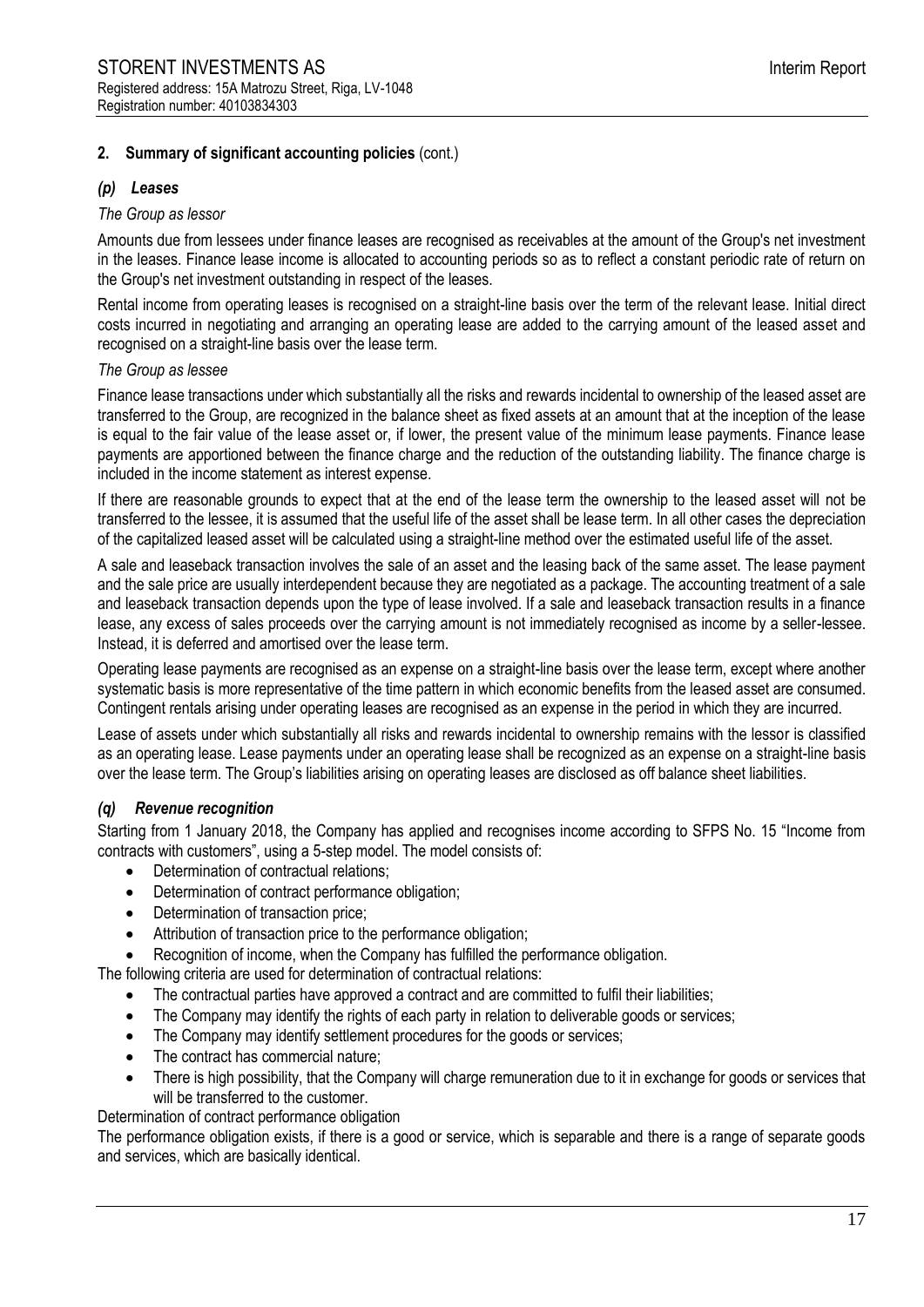#### *(q) Revenue recognition*

#### Determination of transaction price

For determination of transaction price, the Company uses the "expected value" method, which is based on the weighted average and actual variable value of remuneration under similar contracts.

The Company uses a relief in respect of the financing component and does not adjust the transaction price, because the period between the customer's payment and performance obligation does not exceed one year.

Attribution of the transaction price to the performance obligation

The Company uses the adjusted market assessment method for determination of the market price. A discount is applied proportionally for each performance obligation, based on the relative goods or services sales prices.

Compared to the previous income recognition policy, no significant corrections arise as a result of application of SFPS No. 15.

#### *(r) Segment information*

Reportable segments are operating segments or aggregations of operating segments that meet specified criteria. An operating segment is a component of the Group that engages in business activities from which it may earn revenues and incur expenses (including revenues and expenses relating to transactions with other components of the Group), is a component of the Group whose operating results are regularly reviewed by the Group's chief operating decision maker to make decisions about resources to be allocated to the segment and assess its performance, and for which discrete financial information is available. The Group considers that it operates in one reportable segment (rent of construction equipment and provision of related support services: assembling, transport and operator services), no split by geographical segments is provided as the Group believes that all geographical segments can be aggregated as they exhibit similar long-term financial performance, nature of the products and services, type of customers, the methods to provide the services are similar, no specific regulatory requirements.

### *(s) Fair value*

The fair value is the price that would be received to sell an asset or paid to transfer a liability in an orderly transaction between market participants at the measurement date.

#### *(t) Related party transaction*

Related parties are the subsidiaries and associated companies of the Group's Parent company, and the shareholders of the Group's Parent company that have significant influence or control over the activities of the Group's Parent company, members of the council and board, their close relatives and entities in which the above referred persons have significant influence or control.

#### *(u) Corporate income tax*

The corporate income tax consists of the income tax calculated for the reporting year and deferred income tax.

#### *Current tax*

*Corporate income tax for the reporting year (Latvia for 2017 and Lithuania for 2017 and 2018)*

The corporate income tax for the reporting year has been calculated, by applying the corporate income tax rate of 15% to the taxable income for the tax year.

*Corporate income tax for the reporting year (Estonia for 2017 and 2018, Latvia for 2018)*

The company's net profit is not subject to corporate income tax, however, income tax is levied on all dividends paid by the Company.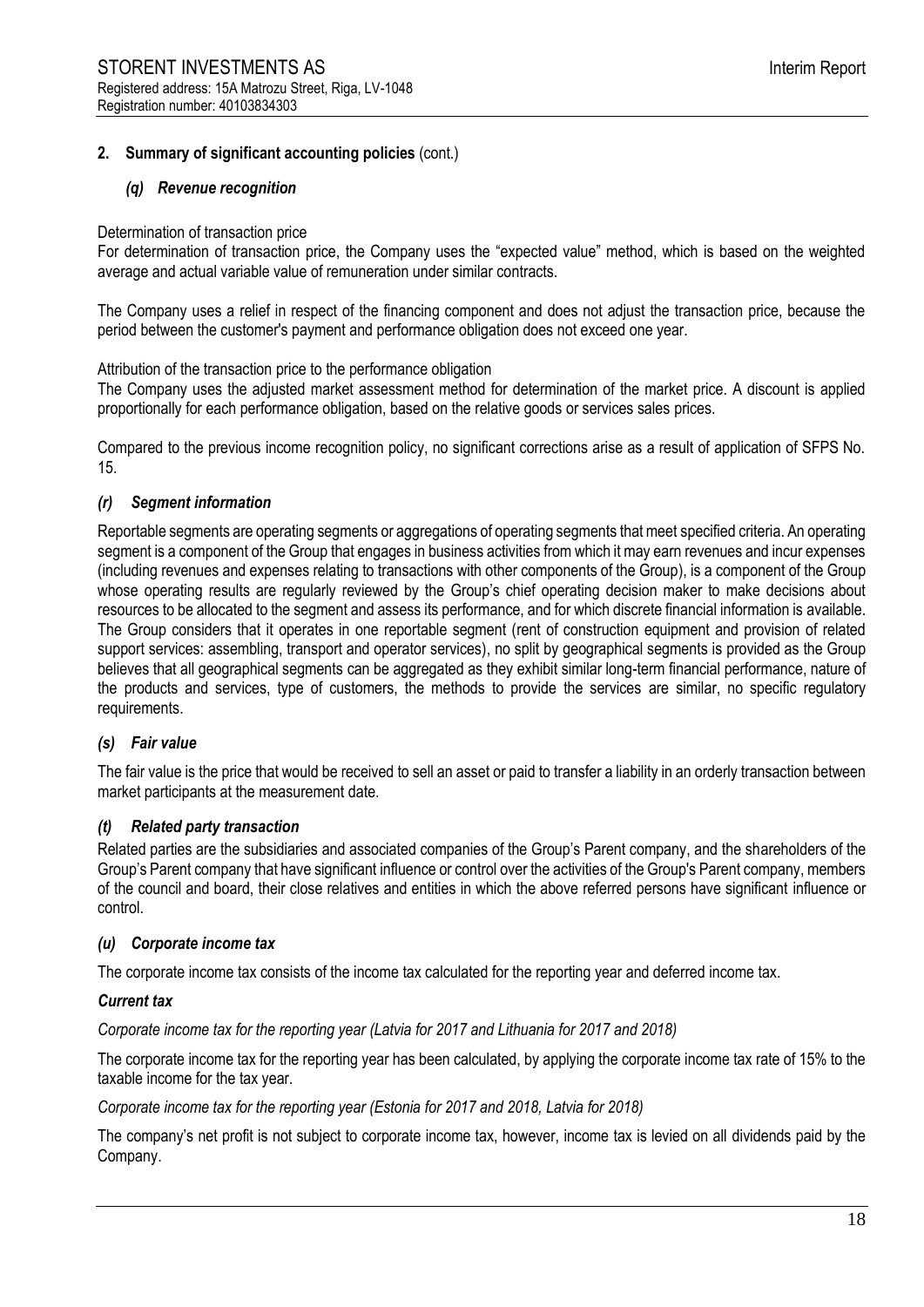#### *Corporate income tax for the reporting year (Finland)*

The corporate income tax for the reporting year has been calculated, by applying the corporate income tax rate of 20% to the taxable income for the tax year.

### *Corporate income tax for the reporting year (Sweden)*

The corporate income tax for the reporting year has been calculated, by applying the corporate income tax rate of 22% to the taxable income for the tax year.

#### *Corporate income tax for the reporting year (Russia)*

The corporate income tax for the reporting year has been calculated, by applying the corporate income tax rate of 20% to the taxable income for the tax year.

#### *Deferred tax*

Deferred income tax arising due to temporary differences between the tax bases of assets and liabilities and their carrying amounts in these consolidated financial statements has been calculated, using the liability method for all countries the Group operates. Deferred income tax assets and liabilities are determined using the tax rates that are expected to apply when the related temporary differences reverse. The key temporary differences result from different depreciation tax rates applied under tax and accounting legislation, certain non-deductible expenses and tax losses carried forward.

Specific accounting for deferred tax due to tax regimes have been applied in the respect of Latvia and Estonia.

#### *Deferred income tax (Latvia)*

Based on the new Corporate Income tax law of the Republic of Latvia announced in 2017, starting from 1 January 2018 corporate income tax will be applicable to distributed profits and several expenses that would be treated as profit distribution. In case of reinvestment of profit, corporate income tax shall not be applied. The applicable corporate income tax rate has increased from the 15% to 20%.

In accordance with International Accounting Standard No 12 "Income Taxes" requirements, in cases where income tax is payable at a higher or lower rate, depending on whether the profit is distributed, the current and deferred tax assets and liabilities are measured at the tax rate applicable to undistributed profits. In Latvia the applicable rate for undistributed profits is 0%. Therefore, in the consolidated financial statements the deferred tax assets and liabilities are released to comprehensive income statement for 2017.

As a parent controls the dividend policy of its subsidiaries, it is able to control the timing of the reversal of temporary differences associated with these investments including the temporary differences arising from undistributed profits. Therefore, in the consolidated financial statements the Group could recognize deferred tax assets and liabilities in the respect of its investments in subsidiaries using tax rate applicable to distributed profits. In cases the parent has determined that subsidiary's profits will not be distributed in the foreseeable future the parent does not recognize a deferred tax assets and liabilities.

### *Deferred income tax (Estonia)*

In accordance with International Accounting Standard No 12 "Income Taxes" requirements, in cases where income tax is payable at a higher or lower rate, depending on whether the profit is distributed, the current and deferred tax assets and liabilities are measured at the tax rate applicable to undistributed profits. In Estonia the applicable rate for undistributed profits is 0%. Therefore, in the consolidated financial statements no deferred tax assets and liabilities are recognised.

As a parent controls the dividend policy of its subsidiaries, it is able to control the timing of the reversal of temporary differences associated with these investments including the temporary differences arising from undistributed profits. Therefore, in the consolidated financial statements the Group could recognize deferred tax assets and liabilities in the respect of its investments in subsidiaries using tax rate applicable to distributed profits. In cases the parent has determined that subsidiary's profits will not be distributed in the foreseeable future the parent does not recognize a deferred tax assets and liabilities.

#### *(z) Post balance sheet events*

Only such post balance sheet events adjust amounts recognized in the consolidated financial statement, which provides additional information on the conditions that existed at balance sheet date (adjusting events). If post balance sheet events are not adjusting, they are disclosed in the consolidated financial statements only if they are material.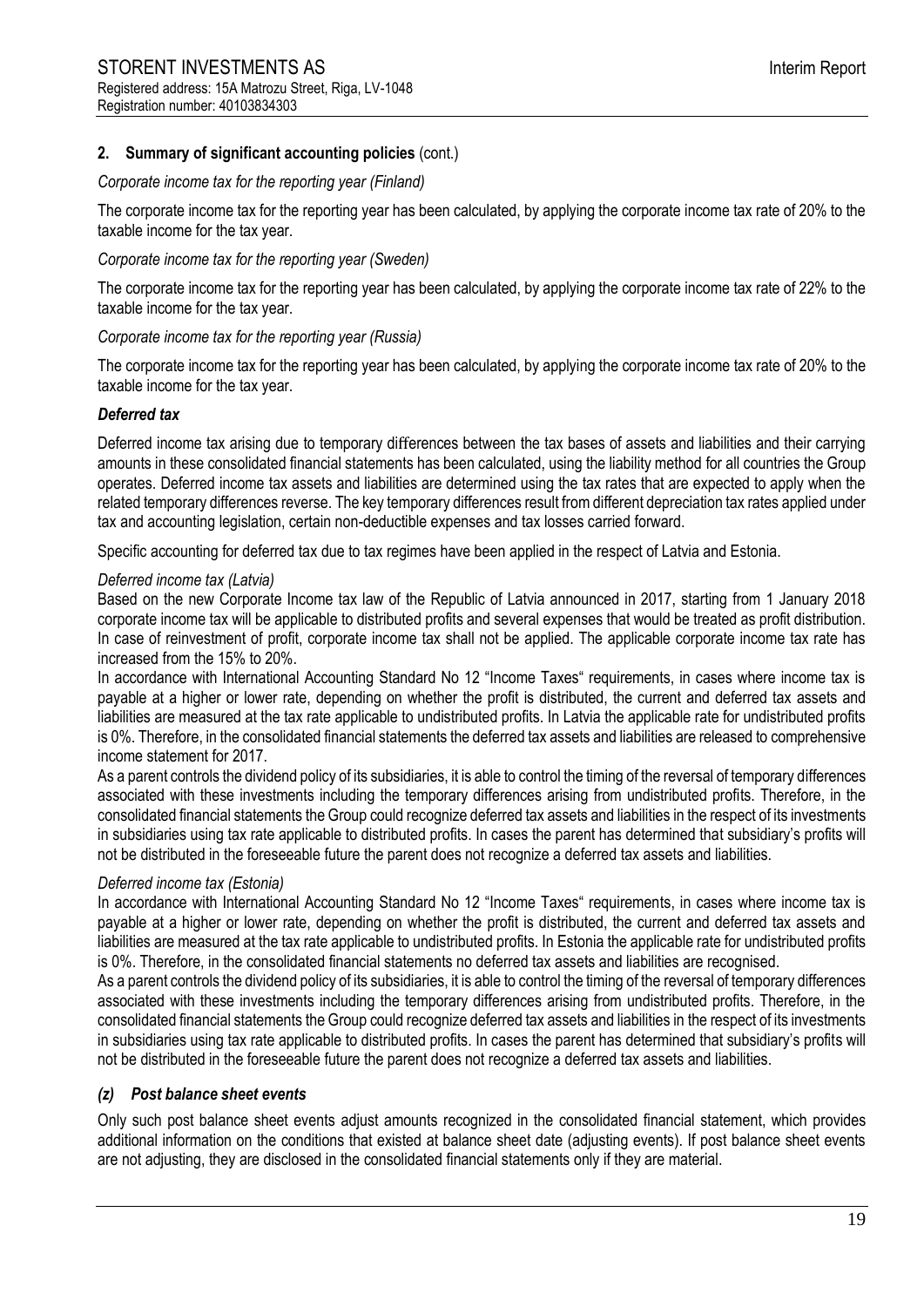#### *(aa) International Financial Reporting Standards*

These Consolidated Financial Statements of the Group have been prepared in accordance with and comply with International Financial Reporting Standards (IFRS) as adopted by the European Union (EU) and Interpretations issued by its International Financial Reporting Interpretations Committee (IFRIC) as endorsed by EU.

The amounts shown in these Consolidated Financial Statements are derived from the Group companies' accounting records, appropriately reclassified for recognition, measurement and presentation in accordance with the IFRS as adopted by the EU.

Consolidated Financial Statements have been prepared under the historical cost convention.

#### *Initial application of new amendments to the existing standards effective for the current reporting period*

The following new standards, amendments to the existing standards and new interpretation issued by the International Accounting Standards Board (IASB) and adopted by the EU are effective for the current reporting period:

- **IFRS 9 "Financial Instruments"** adopted by the EU on 22 November 2016 (effective for annual periods beginning on or after 1 January 2018),
- **IFRS 15 "Revenue from Contracts with Customers"** and amendments to IFRS 15 "Effective date of IFRS 15" adopted by the EU on 22 September 2016 (effective for annual periods beginning on or after 1 January 2018),
- **Amendments to IFRS 15 "Revenue from Contracts with Customers"** Clarifications to IFRS 15 Revenue from Contracts with Customers – adopted by the EU on 31 October 2017 (effective for annual periods beginning on or after 1 January 2018).
- **Amendments to IFRS 1 and IAS 28 due to "Improvements to IFRSs (cycle 2014 -2016)"** resulting from the annual improvement project of IFRS (IFRS 1, IFRS 12 and IAS 28) primarily with a view to removing inconsistencies and clarifying wording – adopted by the EU on 7 February 2018 (amendments to IFRS 1 and IAS 28 are to be applied for annual periods beginning on or after 1 January 2018),
- **IFRIC 22 "Foreign Currency Transactions and Advance Consideration"**  adopted by the EU on 28 March 2018 (effective for annual periods beginning on or after 1 January 2018).

The adoption of these new standards, amendments to the existing standards and interpretation has not led to any material changes in the Group's financial statements. The effect of the adoption of IFRS 9 was a release of a bad debt allowance in amount of 102 109 EUR (please refer to consolidated statement of changes in equity).

### *Standards and amendments to the existing standards issued by IASB and adopted by the EU*

- **IFRS 16 "Leases"** adopted by the EU on 31 October 2017 (effective for annual periods beginning on or after 1 January 2019),
- **Amendments to IFRS 9 "Financial Instruments"**  Prepayment Features with Negative Compensation adopted by the EU on 22 March 2018 (effective for annual periods beginning on or after 1 January 2019),
- **Amendments to IAS 28 "Investments in Associates and Joint Ventures"**  Long-term Interests in Associates and Joint Ventures – adopted by the EU on 8 February 2019 (effective for annual periods beginning on or after 1 January 2019),
- **IFRIC 23 "Uncertainty over Income Tax Treatments"**  adopted by the EU on 23 October 2018 (effective for annual periods beginning on or after 1 January 2019).

**2. Summary of significant accounting policies** (cont.)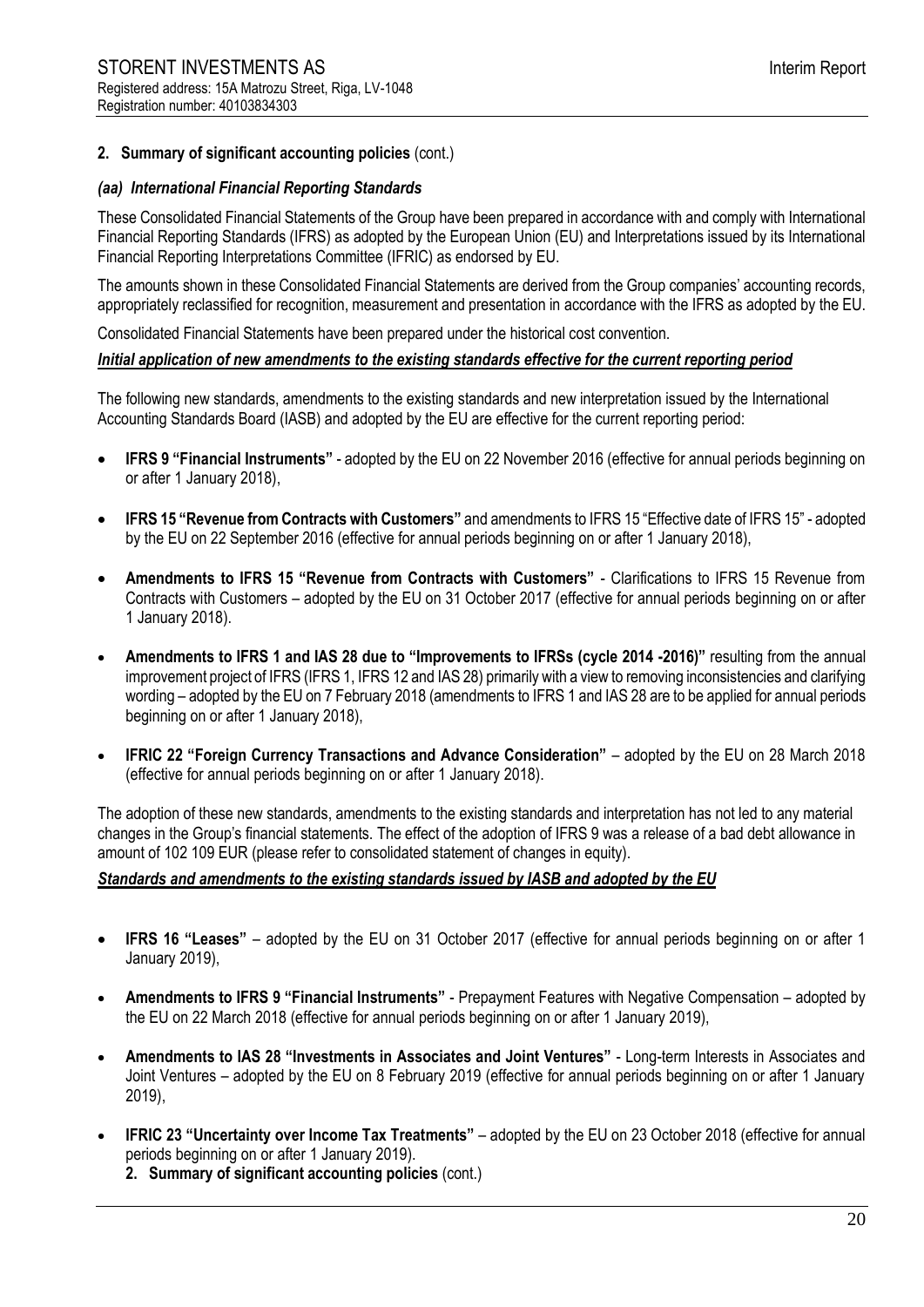The Group has elected not to adopt new standard, amendments to existing standard and interpretation in advance of their effective dates. Except for IFRS 16, The Group anticipates that the adoption of these standards and amendments to existing standards will have no material impact on the financial statements of the Group in the period of initial application. As at 31 December 2018, the Group has non cancellable operating lease commitments of EUR 1 775 257. A preliminary assessment indicates that EUR 1 775 257 of these arrangements relate to leases other than short term leases and leases of low value assets, and hence the Group will recognise a right of use asset of EUR 1 775 257 and a corresponding lease liability of EUR 1 775 257 in respect of all these leases. The impact on profit or loss is to decrease 0 EUR. Other expenses will decrease by EUR 436 591, with increase in depreciation by EUR 395 821 and interest expense by EUR 40 770. The preliminary assessment indicates that EUR 436 591 of these arangements relate to short term leases and leases of low value assets. According to IFRS 16 Group has agreements for promissory rent, that are the part of liabilities in 2019. Group management considers that promissories will be used for the next 5 years.

#### *New standards and amendments to the existing standards issued by IASB but not yet adopted by the EU*

At present, IFRS as adopted by the EU do not significantly differ from regulations adopted by the International Accounting Standards Board (IASB) except for the following new standards and amendments to the existing standards, which were not endorsed for use in EU as at 30 June 2019 (the effective dates stated below is for IFRS as issued by IASB):

- **IFRS 14 "Regulatory Deferral Accounts"** (effective for annual periods beginning on or after 1 January 2016) the European Commission has decided not to launch the endorsement process of this interim standard and to wait for the final standard,
- **IFRS 17 "Insurance Contracts"** (effective for annual periods beginning on or after 1 January 2021),
- **Amendments to IFRS 3 "Business Combinations"** Definition of a Business (effective for business combinations for which the acquisition date is on or after the beginning of the first annual reporting period beginning on or after 1 January 2020 and to asset acquisitions that occur on or after the beginning of that period).
- **Amendments to IFRS 10 "Consolidated Financial Statements" and IAS 28 "Investments in Associates and Joint Ventures"** - Sale or Contribution of Assets between an Investor and its Associate or Joint Venture and further amendments (effective date deferred indefinitely until the research project on the equity method has been concluded),
- **Amendments to IAS 1 "Presentation of Financial Statements" and IAS 8 "Accounting Policies, Changes in Accounting Estimates and Errors"** - Definition of Material (effective for annual periods beginning on or after 1 January 2020),
- **Amendments to IAS 19 "Employee Benefits"** Plan Amendment, Curtailment or Settlement (effective for annual periods beginning on or after 1 January 2019),
- **Amendments to various standards due to "Improvements to IFRSs (cycle 2015 -2017)"** resulting from the annual improvement project of IFRS (IFRS 3, IFRS 11, IAS 12 and IAS 23) primarily with a view to removing inconsistencies and clarifying wording (effective for annual periods beginning on or after 1 January 2019),
- **Amendments to References to the Conceptual Framework in IFRS Standards** (effective for annual periods beginning on or after 1 January 2020).

The Group anticipates that the adoption of these new standards and amendments to the existing standards will have no material impact on the financial statements of the Group in the period of initial application.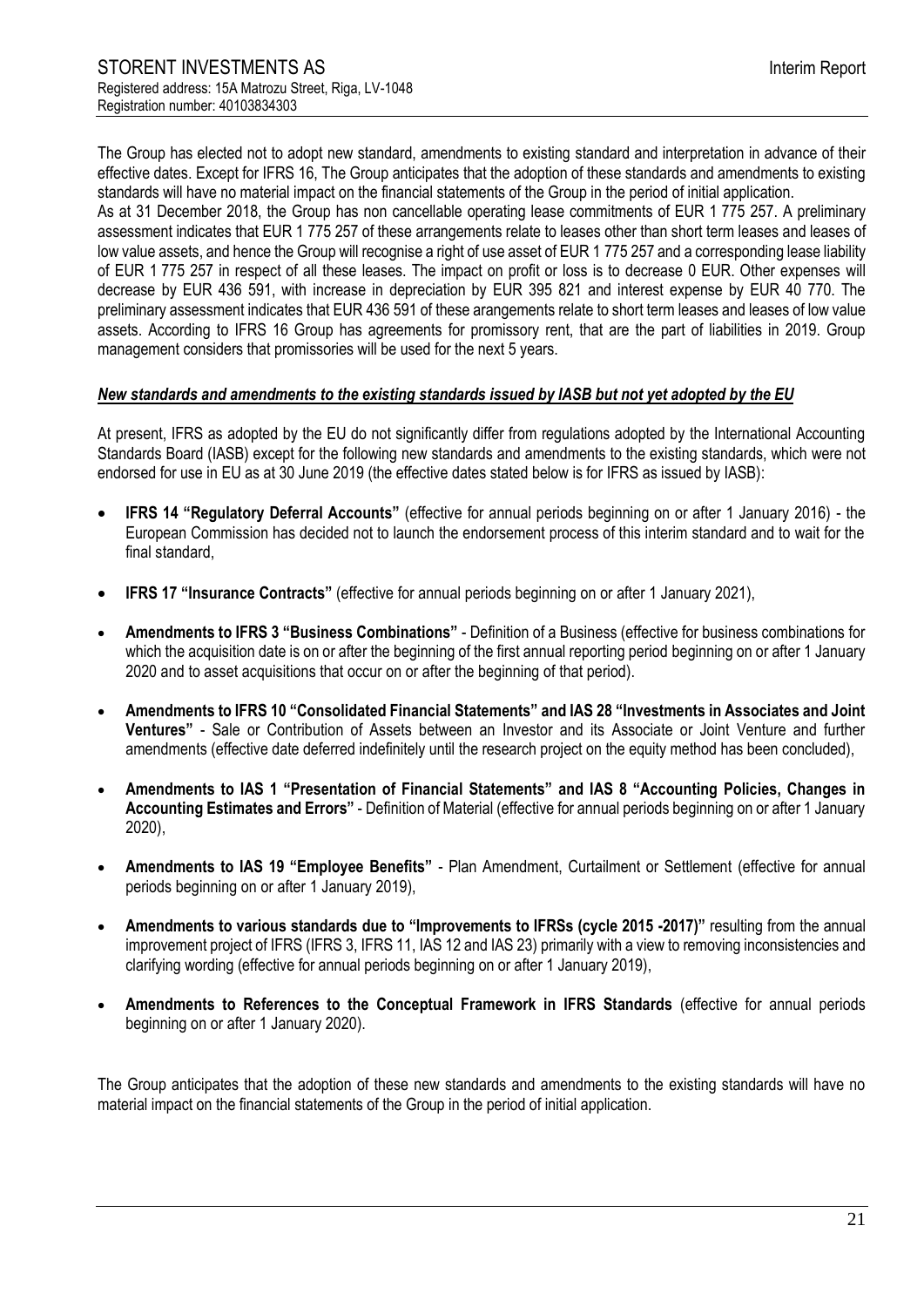### **3. Net revenue**

The Group considers that operates in one reportable segment (rent of construction equipment and provision of related support services such as assembling, transport and operator services) thus additional segment reporting disclosures except for geographical location of the non current assets are not presented.

|                                                                     |               | 01.01.2019-<br>30.06.2019               | 01.01.2018-<br>30.06.2018               |
|---------------------------------------------------------------------|---------------|-----------------------------------------|-----------------------------------------|
| Net revenue by products and services                                |               | <b>EUR</b>                              | <b>EUR</b>                              |
| Rental revenue                                                      |               | 15 837 531                              | 15 769 261                              |
| Transport and related services revenue                              |               | 4 199 377                               | 4 255 961                               |
| Revenue from sale of inventories                                    |               | 404 002                                 | 326 209                                 |
| Revenue from sale of property, plant and equipment used for renting |               | 161 018                                 | 153 327                                 |
| Cash discounts to customers                                         |               | (33 492)                                | (21705)                                 |
|                                                                     | <b>TOTAL:</b> | 20 568 436                              | 20 483 053                              |
| Net revenue per geographical location                               |               | 01.01.2019-<br>30.06.2019<br><b>EUR</b> | 01.01.2018-<br>30.06.2018<br><b>EUR</b> |
| <b>Baltic</b>                                                       |               | 14 291 853                              | 13 082 974                              |
| Nordic                                                              |               | 6 0 63 7 33                             | 7 099 792                               |
| Other                                                               |               | 212 850                                 | 300 287                                 |
|                                                                     | TOTAL:        | 20 568 436                              | 20 483 053                              |
| Other operating income<br>4.                                        |               |                                         |                                         |
| By type                                                             |               | 01.01.2019-<br>30.06.2019<br><b>EUR</b> | 01.01.2018-<br>30.06.2018<br><b>EUR</b> |
| Insurance reimbursements received                                   |               | 125 273                                 | 45 161                                  |
|                                                                     |               | 2 4 4 5                                 | 2 3 0 8                                 |
| Cost compensation                                                   |               |                                         |                                         |
| Other income                                                        |               | 44 021                                  | 19640                                   |
|                                                                     | <b>TOTAL:</b> | 171 739                                 | 67 109                                  |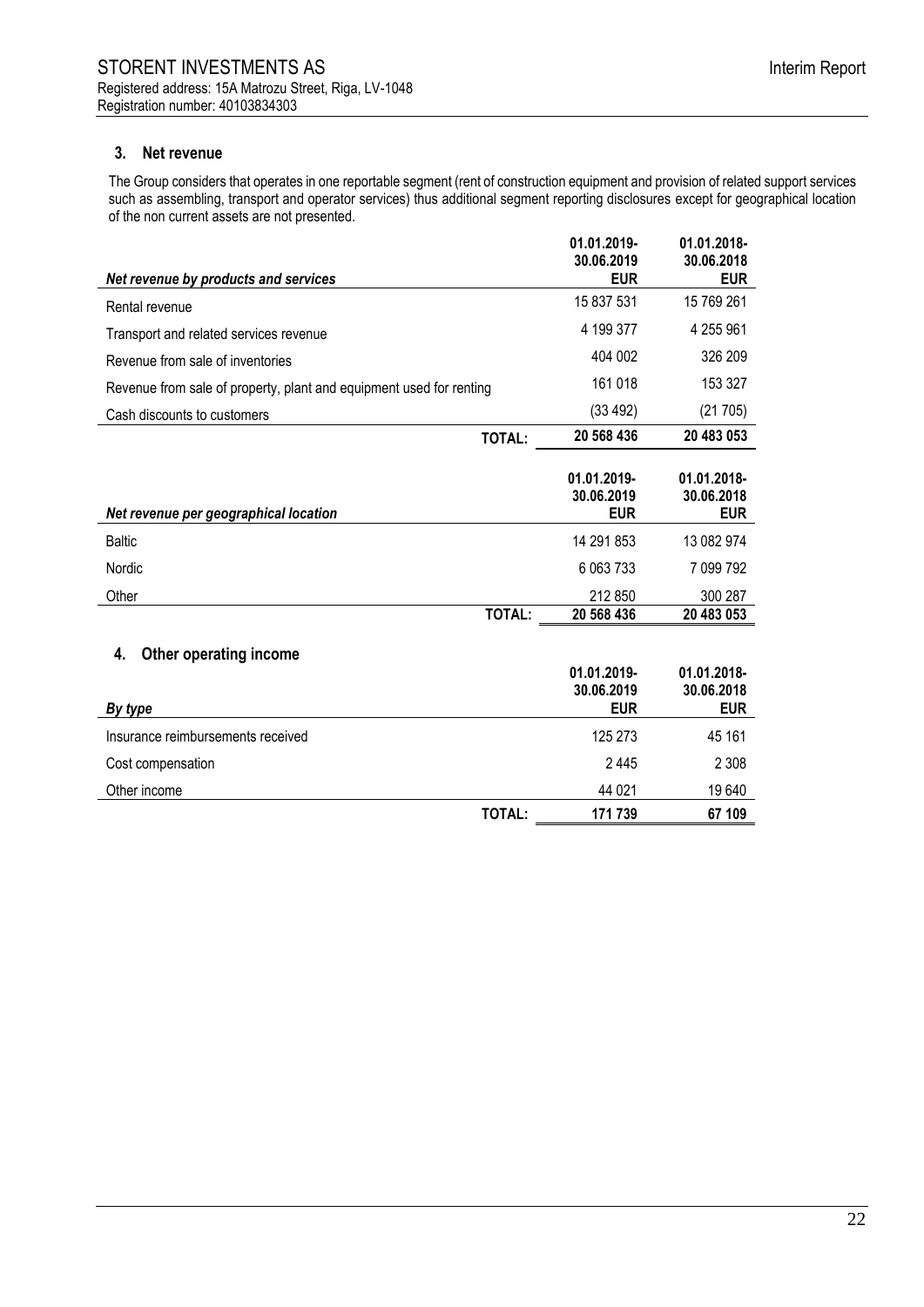### **5. Cost of services and goods sold**

# **a) Cost of goods sold**

|                                                             |        | 01.01.2019-<br>30.06.2019<br><b>EUR</b> | 01.01.2018-<br>30.06.2018<br><b>EUR</b> |
|-------------------------------------------------------------|--------|-----------------------------------------|-----------------------------------------|
| Cost of goods sold                                          |        | 272 127                                 | 207 318                                 |
| Cost of sold property, plant and equipment used for renting |        | 67 585                                  | 140 804                                 |
| Renting equipment corrected due to stock count              |        | (6735)                                  | (696)                                   |
|                                                             | TOTAL: | 332 977                                 | 347 426                                 |
| b)<br><b>Other external costs</b>                           |        | 01.01.2019-<br>30.06.2019<br><b>EUR</b> | 01.01.2018-<br>30.06.2018<br><b>EUR</b> |
| Transport and assembly services                             |        | 3 422 574                               | 3 268 979                               |
| Equipment rent related costs                                |        | 2 2 68 7 83                             | 2 248 782                               |
| Repairs and maintenance services                            |        | 1564881                                 | 1 252 894                               |
|                                                             | TOTAL: | 7 256 238                               | 6770655                                 |

# **6. Other operating expenses**

|                                                 |        | 01.01.2019-<br>30.06.2019<br><b>EUR</b> | 01.01.2018-<br>30.06.2018<br><b>EUR</b> |
|-------------------------------------------------|--------|-----------------------------------------|-----------------------------------------|
| Rent of offices and areas and maintenance costs |        | 991 247                                 | 1 135 283                               |
| IT expenses                                     |        | 472 515                                 | 370 163                                 |
| Other administrative expenses                   |        | 232 526                                 | 185 149                                 |
| Administration transport costs                  |        | 214 654                                 | 235 051                                 |
| Marketing expenses                              |        | 206 671                                 | 273 281                                 |
| Insurance costs                                 |        | 161 555                                 | 156 737                                 |
| Written-off doubtful debts                      |        | 142 007                                 | 299 458                                 |
| Communication expenses                          |        | 75 592                                  | 66 692                                  |
| Consulting and other services *                 |        | 21729                                   | 65 288                                  |
| Legal services                                  |        | 13 976                                  | 28 870                                  |
| Allowance (recovery) for doubtful debts         |        | 68 471                                  | 345 667                                 |
|                                                 | TOTAL: | 2 600 943                               | 3 161 639                               |

\* including audit and non-audit fee to Deloitte network companies:

|                                   |               | 01.01.2019-<br>30.06.2019<br><b>EUR</b> | 01.01.2018-<br>30.06.2018<br><b>EUR</b> |
|-----------------------------------|---------------|-----------------------------------------|-----------------------------------------|
| Financial statements audit fee    |               | 32 942                                  | 28 8 69                                 |
| Fees for permissible tax services |               | 18 650                                  | 36 147                                  |
|                                   | <b>TOTAL:</b> | 51 592                                  | 65016                                   |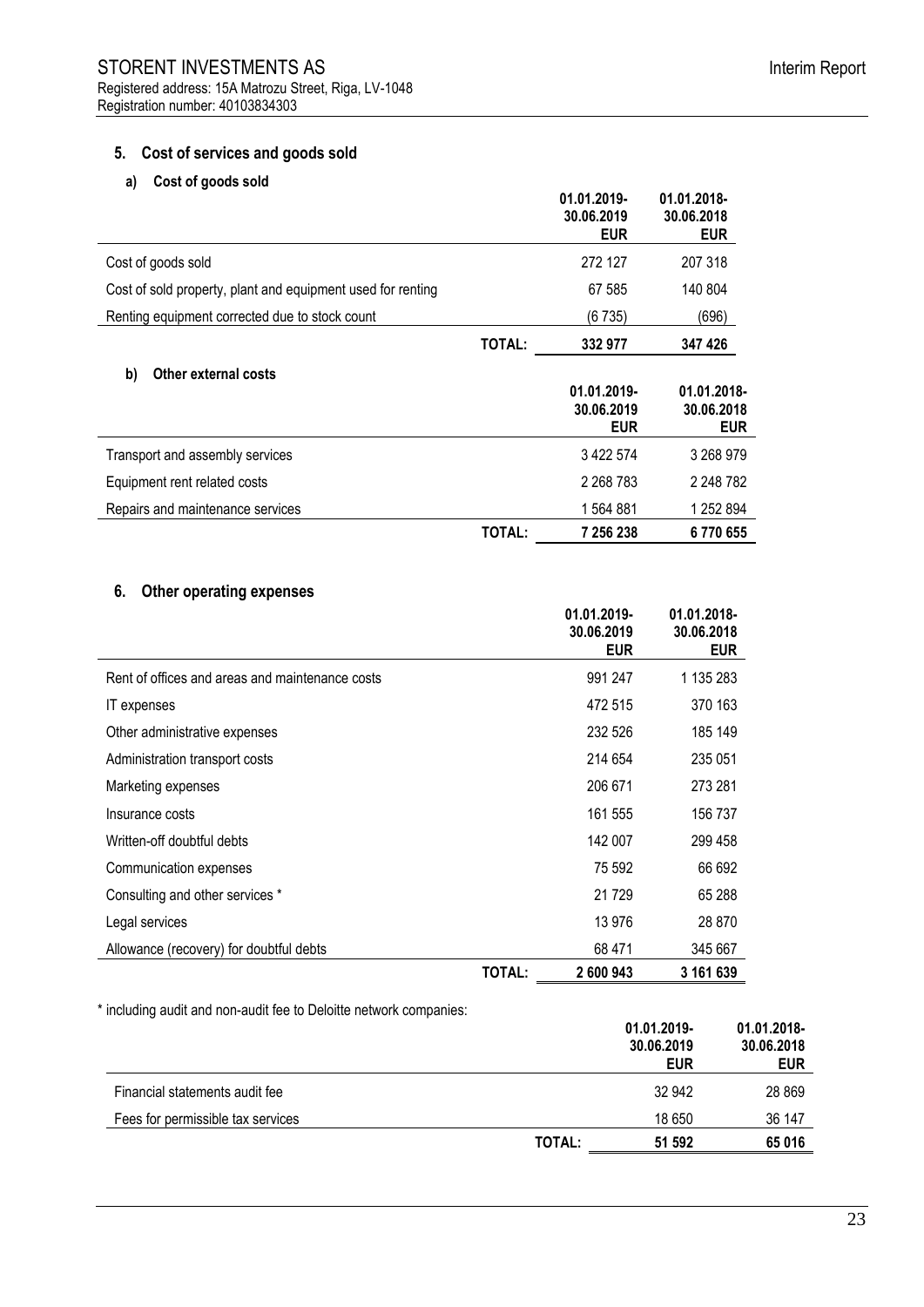### **7. Depreciation and amortization**

|                                                                           |               | 01.01.2019-<br>30.06.2019<br><b>EUR</b> | 01.01.2018-<br>30.06.2018<br><b>EUR</b> |
|---------------------------------------------------------------------------|---------------|-----------------------------------------|-----------------------------------------|
| Property, plant and equipment depreciation                                |               | 5 576 370                               | 5 281 482                               |
| Amortization of intangible assets                                         |               | 380 176                                 | 229 814                                 |
| Recognized deferred income (Note 26)                                      |               | (456 371)                               | (526 108)                               |
|                                                                           | TOTAL:        | 5 500 175                               | 4 985 188                               |
| Breakdown of the total property, plant and equipment depreciation charge: |               | 01.01.2019-<br>30.06.2019<br><b>EUR</b> | 01.01.2018-<br>30.06.2018<br><b>EUR</b> |
| Depreciation of property, plant and equipment used for renting            |               | 5 097 357                               | 4 908 427                               |
| Depreciation of property, plant and equipment used for own needs          |               | 479 013                                 | 373 055                                 |
|                                                                           | <b>TOTAL:</b> | 5 576 370                               | 5 281 482                               |
| 8.<br>Interest and similar income                                         |               | 01.01.2019-<br>30.06.2019<br><b>EUR</b> | 01.01.2018-<br>30.06.2018<br><b>EUR</b> |
| Interest income                                                           |               | 4 0 26                                  | 3 0 0 5                                 |
|                                                                           | <b>TOTAL:</b> | 4 0 26                                  | 3 0 0 5                                 |
| 9.<br>Interest and similar expenses                                       |               | 01.01.2019-<br>30.06.2019<br><b>EUR</b> | 01.01.2018-<br>30.06.2018<br><b>EUR</b> |
| Interest related to finance lease                                         |               | 620 984                                 | 660 730                                 |
| Interest on borrowings                                                    |               | 462 803                                 | 465 497                                 |
| Interest related to bonds                                                 |               | 368 392                                 | 201 846                                 |
| Amortization of incurred incremental costs                                |               | 193 416                                 | 163 808                                 |
| Interest on factoring                                                     |               | 4751                                    | 7783                                    |
| Net foreign exchange losses                                               |               | 61893                                   | 50 540                                  |
| Other expenses                                                            |               | 13 502                                  | 4 9 7 6                                 |
|                                                                           | <b>TOTAL:</b> | 1725741                                 | 1 555 180                               |

Interest expenses presented above are incurred by financial instruments presented in the group Financial liabilities at amortized cost in accordance with IFRS 9.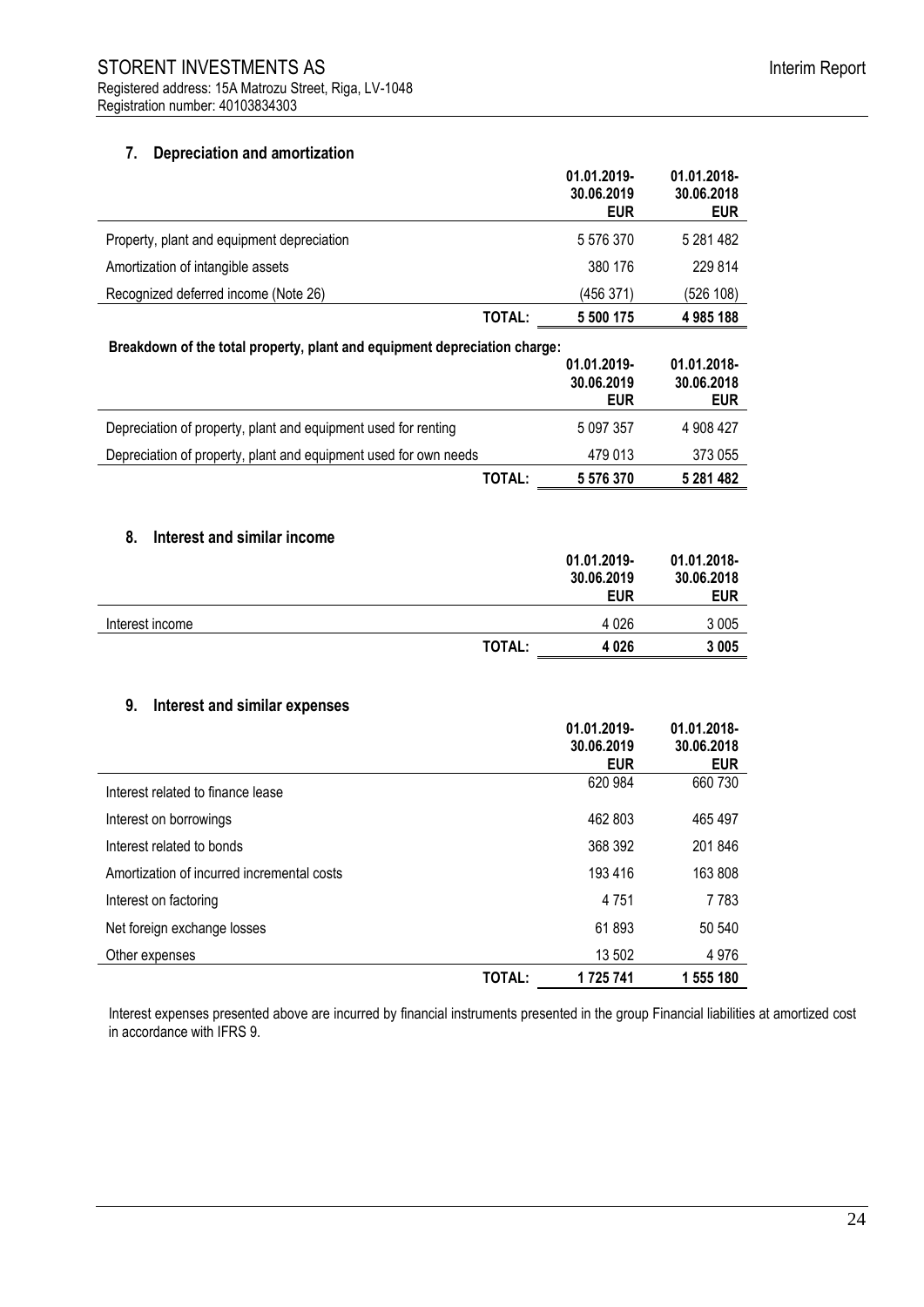# **10. Personnel expenses and number of employees**

|                                               |        | 01.01.2019-<br>30.06.2019<br><b>EUR</b> | 01.01.2018-<br>30.06.2018<br><b>EUR</b> |
|-----------------------------------------------|--------|-----------------------------------------|-----------------------------------------|
| Salaries                                      |        | 4 971 611                               | 4 641 496                               |
| State social security mandatory contributions |        | 818773                                  | 1 108 544                               |
| Other personnel costs                         |        | 509 710                                 | 458 719                                 |
| Remuneration to contractors                   |        | (950713)                                | (1 010 538)                             |
|                                               | TOTAL: | 5 349 381                               | 5 198 221                               |

# **11. Intangible assets**

|                             | similar rights | Licenses and Other intangible | <b>Customer</b><br>assets relationships | Goodwill   | <b>TOTAL</b> |
|-----------------------------|----------------|-------------------------------|-----------------------------------------|------------|--------------|
|                             | <b>EUR</b>     | <b>EUR</b>                    | <b>EUR</b>                              | <b>EUR</b> | <b>EUR</b>   |
| At 31 December 2017         |                |                               |                                         |            |              |
| <b>Historical cost</b>      | 501 222        | 1843031                       | 125 000                                 | 15 346 352 | 17 815 605   |
| Accumulated amortisation    | (234696)       | (1328518)                     | (59028)                                 |            | (1622242)    |
| Net carrying value          | 266 526        | 514 513                       | 65972                                   | 15 346 352 | 16 193 363   |
| FY 2018                     |                |                               |                                         |            |              |
| Net carrying value, opening | 266 526        | 514 513                       | 65 972                                  | 15 346 352 | 16 193 363   |
| <b>Additions</b>            | 53 119         | 780 926                       |                                         |            | 834 045      |
| Write-off                   | (1711)         |                               |                                         |            | (1711)       |
| Amortisation                | (86316)        | (393 728)                     | (41666)                                 |            | (521 710)    |
| Net carrying value, closing | 231 618        | 901711                        | 24 30 6                                 | 15 346 352 | 16 503 987   |
| At 31 December 2018         |                |                               |                                         |            |              |
| Historical cost             | 552 630        | 2 623 957                     | 125 000                                 | 15 346 352 | 18 647 939   |
| Accumulated amortisation    | (321012)       | (1722246)                     | (100694)                                |            | (2 143 952)  |
| Net carrying value          | 231 618        | 901 711                       | 24 30 6                                 | 15 346 352 | 16 503 987   |
| FY 2019                     |                |                               |                                         |            |              |
| Net carrying value, opening | 231 618        | 901711                        | 24 30 6                                 | 15 346 352 | 16 503 987   |
| Additions                   | 5914           | 484 100                       |                                         |            | 490 014      |
| Write-off                   |                |                               |                                         |            |              |
| Amortisation                | (42436)        | (316906)                      | (20834)                                 |            | (380176)     |
| Net carrying value, closing | 195 096        | 1 068 905                     | 3 4 7 2                                 | 15 346 352 | 16 613 825   |
| At 30 June 2019             |                |                               |                                         |            |              |
| <b>Historical cost</b>      | 558 544        | 3 108 057                     | 125 000                                 | 15 346 352 | 19 137 953   |
| Accumulated amortisation    | (363 448)      | (2 039 152)                   | (121528)                                |            | (2524128)    |
| Net carrying value          | 195 096        | 1068905                       | 3 4 7 2                                 | 15 346 352 | 16 613 825   |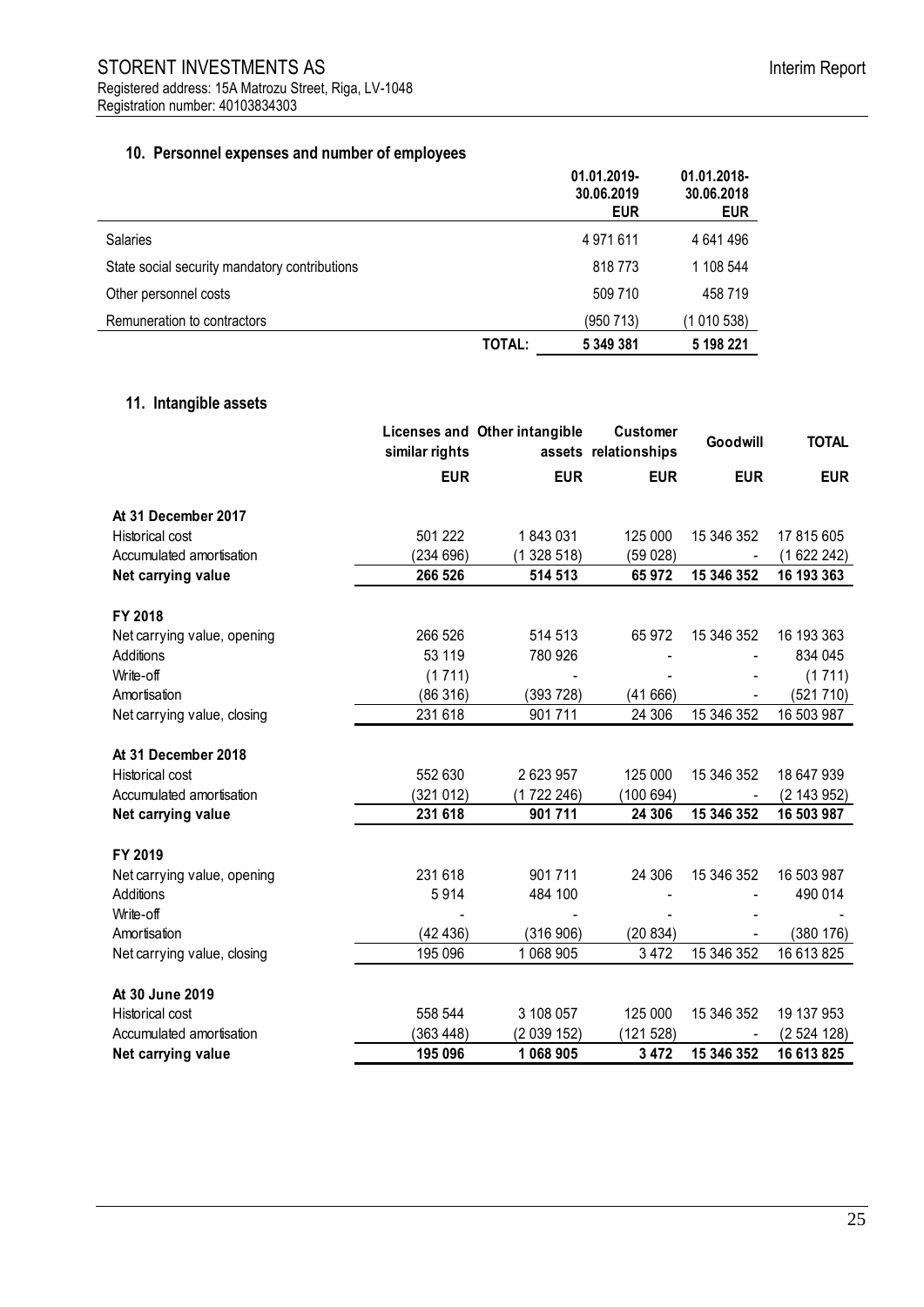### **12. Property, plant and equipment**

|                        | <b>Land and</b><br>buildings<br><b>EUR</b> | Leasehold<br>improvements<br><b>EUR</b> | <b>Plant and</b><br>equipment<br><b>EUR</b> | assets<br><b>EUR</b> | Other fixed Construction in Rights to use<br>progress<br><b>EUR</b> | assets<br><b>EUR</b> | <b>TOTAL</b><br><b>EUR</b> |
|------------------------|--------------------------------------------|-----------------------------------------|---------------------------------------------|----------------------|---------------------------------------------------------------------|----------------------|----------------------------|
|                        |                                            |                                         |                                             |                      |                                                                     |                      |                            |
| at 31 December 2017    |                                            |                                         |                                             |                      |                                                                     |                      |                            |
| <b>Historical cost</b> | 306 883                                    | 273 035                                 | 93 168 597                                  | 3 683 077            | 686 962                                                             |                      | 98 118 554                 |
| Accumulated            |                                            |                                         |                                             |                      |                                                                     |                      |                            |
| depreciation           | (42688)                                    | (147 189)                               | (39940361)                                  | (1795654)            |                                                                     |                      | (41925892)                 |
| Net carrying           |                                            |                                         |                                             |                      |                                                                     |                      |                            |
| value                  | 264 195                                    | 125 846                                 | 53 228 236                                  | 1887423              | 686 962                                                             |                      | 56 192 662                 |
| FY 2018                |                                            |                                         |                                             |                      |                                                                     |                      |                            |
| Net carrying value,    |                                            |                                         |                                             |                      |                                                                     |                      |                            |
| opening                | 264 195                                    | 125 846                                 | 53 228 236                                  | 1887423              | 686 962                                                             |                      | 56 192 662                 |
| Additions              |                                            | 26 369                                  | 6 502 979                                   | 738 083              | 36 782                                                              |                      | 7 304 213                  |
| Transfered             |                                            |                                         | 371 000                                     |                      | (371000)                                                            |                      |                            |
| Value increase*        |                                            |                                         | 140 006                                     |                      |                                                                     |                      | 140 006                    |
| Disposals, net         |                                            | (1606)                                  | (387 039)                                   | (115 382)            |                                                                     |                      | (504 026)                  |
| Depreciation           | (15093)                                    | (43680)                                 | (9891772)                                   | (692 672)            |                                                                     | $\blacksquare$       | (10643217)                 |
| Net carrying value,    |                                            |                                         |                                             |                      |                                                                     |                      |                            |
| closing                | 249 102                                    | 106 929                                 | 49 963 410                                  | 1817452              | 352 744                                                             |                      | 52 489 638                 |
| at 31 December 2018    |                                            |                                         |                                             |                      |                                                                     |                      |                            |
| Historical cost        | 306 883                                    | 297 799                                 | 99 263 641                                  | 4 305 778            | 352 744                                                             |                      | 104 526 845                |
| Accumulated            |                                            |                                         |                                             |                      |                                                                     |                      |                            |
| depreciation           | (57 781)                                   | (190 870)                               | (49300231)                                  | (2488326)            |                                                                     |                      | (52 037 208)               |
| Net carrying           |                                            |                                         |                                             |                      |                                                                     |                      |                            |
| value                  | 249 102                                    | 106 929                                 | 49 963 410                                  | 1 817 452            | 352 744                                                             |                      | 52 489 637                 |
| FY 2019                |                                            |                                         |                                             |                      |                                                                     |                      |                            |
| Net carrying value,    |                                            |                                         |                                             |                      |                                                                     |                      |                            |
| opening                | 249 102                                    | 106 929                                 | 49 963 410                                  | 1 817 452            | 352 744                                                             |                      | 52 489 636                 |
| Additions              |                                            | 8 1 1 0                                 | 3 432 954                                   | 315 824              | 9777                                                                | 1 634 510            | 5 401 175                  |
| Transfered             |                                            |                                         | 352 744                                     |                      | (352 744)                                                           |                      |                            |
| Disposals, net         | $\overline{\phantom{a}}$                   | $\frac{1}{2}$                           | (339991)                                    | (597 132)            |                                                                     |                      | (937 123)                  |
| Depreciation           | (7546)                                     | (22 120)                                | (5097357)                                   | (279 559)            |                                                                     | (169 788)            | (5576370)                  |
| Net carrying value,    |                                            |                                         |                                             |                      |                                                                     |                      |                            |
| closing                | 241 556                                    | 92 919                                  | 48 311 760                                  | 1 256 585            | 9777                                                                | 1 464 722            | 51 377 318                 |
| at 30 June 2019        |                                            |                                         |                                             |                      |                                                                     |                      |                            |
| <b>Historical cost</b> | 306 883                                    | 305 909                                 | 102 709 348                                 | 4 0 24 4 70          | 9777                                                                | 1 634 510            | 108 990 897                |
| Accumulated            |                                            |                                         |                                             |                      |                                                                     |                      |                            |
| depreciation           | (65327)                                    | (212990)                                | (54 397 588)                                | (2767885)            |                                                                     | (169788)             | (57613578)                 |
| Net carrying           |                                            |                                         |                                             |                      |                                                                     |                      |                            |
| value                  | 241 556                                    | 92 919                                  | 48 311 760                                  | 1 256 585            | 9777                                                                | 1 464 722            | 51 377 319                 |

\*Value increase is related to leaseback transactions with fixed assets in 2017 and 2018. Respective increase is also disclosed in deferred income that is amortised over lease term.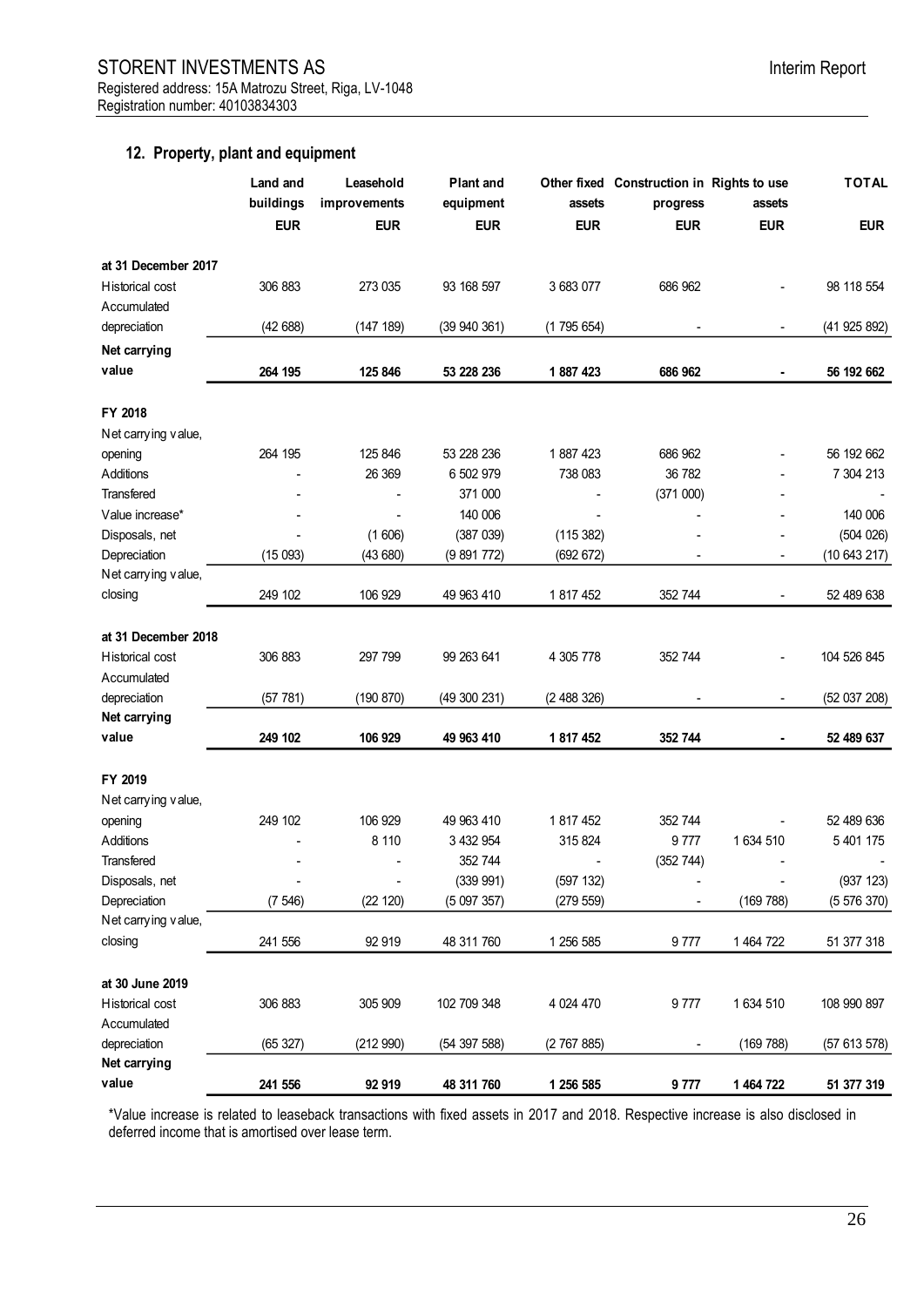### **13. Inventories**

|                          |               | 30.06.2019<br>EUR | 31.12.2018.<br>EUR |
|--------------------------|---------------|-------------------|--------------------|
| Goods for sale (at cost) |               | 1 163 405         | 713 932            |
| Consumables (at cost)    |               | 730 370           | 610 033            |
|                          | <b>TOTAL:</b> | 1893775           | 1 323 965          |

#### **14. Trade receivables**

|                                           |               | 30.06.2019<br><b>EUR</b> | 31.12.2018.<br><b>EUR</b> |
|-------------------------------------------|---------------|--------------------------|---------------------------|
| Trade receivables                         |               | 8958445                  | 7 034 705                 |
| Allowance for doubtful debts (individual) |               | (2325246)                | (2257376)                 |
| Allowance for doubtful debts (collective) |               | (194 827)                | (194 827)                 |
|                                           | <b>TOTAL:</b> | 6438372                  | 4 582 502                 |

Interest is not charged on late payment of receivables. Generally, trade receivables are due within 15 - 45 days. Allowance for doubtful debts is made upon individual assessment of individual balances. In addition to that, a collective provision is calculated. Trade receivables are not secured or collaterized, except customers which use factoring. Trade receivables which use factoring are insured.

| Changes in the allowance for doubtful debts<br>(Individually assessed) |               | 30.06.2019<br><b>EUR</b> | 31.12.2018<br><b>EUR</b> |
|------------------------------------------------------------------------|---------------|--------------------------|--------------------------|
| At the beginning of the year                                           |               | 2 2 5 7 3 7 6            | 2091896                  |
| Allowance increase                                                     |               | 209 877                  | 996 648                  |
| Written-off                                                            |               | (142007)                 | (831 168)                |
|                                                                        | <b>TOTAL:</b> | 2 3 2 5 2 4 6            | 2 2 5 7 3 7 6            |

| Movement in allowance for doubtful debts according IFRS 9<br>(Collectively assessed) |               | 30.06.2019<br><b>EUR</b> | 31.12.2018<br>EUR |
|--------------------------------------------------------------------------------------|---------------|--------------------------|-------------------|
| At the beginning of the year                                                         |               | 194 827                  | 102 109           |
| Allowance increase                                                                   |               |                          | 92 718            |
| Written-off                                                                          |               | $\overline{\phantom{0}}$ |                   |
|                                                                                      | <b>TOTAL:</b> | 194 827                  | 194 827           |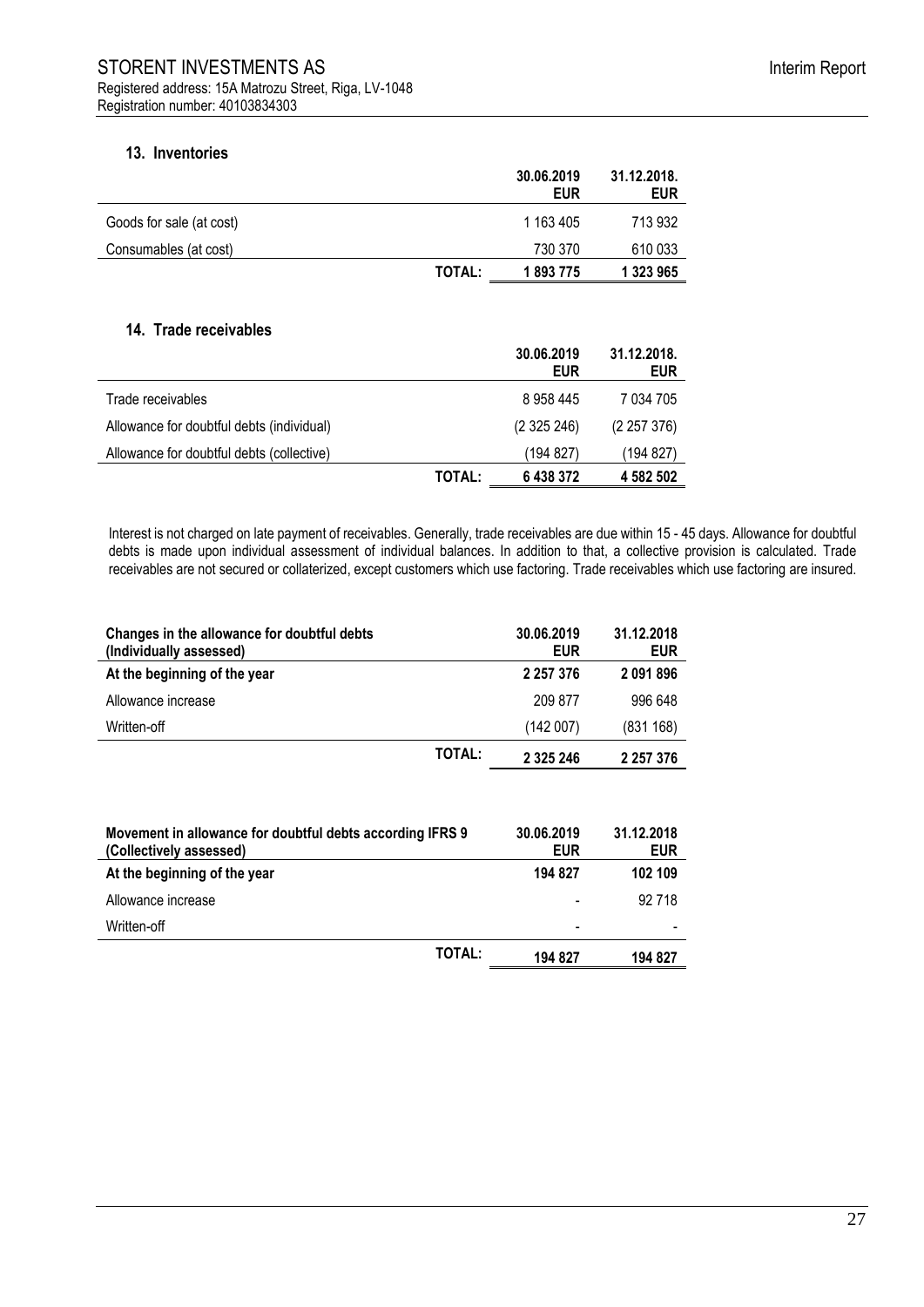|                            |        | 30.06.2019.<br><b>EUR</b> | 31.12.2018.<br><b>EUR</b> |
|----------------------------|--------|---------------------------|---------------------------|
| Refundable value-added tax |        | 163 376                   | 115 957                   |
| Guarantee deposit          |        | 157 291                   | 92 703                    |
| Advances made to suppliers |        | 213 104                   | 64 002                    |
| Accrued earnings           |        | 34 286                    | 41 114                    |
| Other receivables          |        |                           | 254                       |
| Advances made to employees |        | 5 1 6 7                   | 5 1 2 8                   |
|                            | TOTAL: | 573 224                   | 319 158                   |

# **16. Prepaid expenses**

|                         |        | 30.06.2019.<br><b>EUR</b> | 31.12.2018.<br><b>EUR</b> |
|-------------------------|--------|---------------------------|---------------------------|
| Other deferred expenses |        | 293 437                   | 211 189                   |
|                         | Total: | 293 437                   | 211 189                   |

# **17. Cash and cash equivalents**

|                            |        | 30.06.2019.<br><b>EUR</b> | 31.12.2018.<br><b>EUR</b> |
|----------------------------|--------|---------------------------|---------------------------|
| Cash in bank and cash, EUR |        | 303 778                   | 4 037 189                 |
| Cash in bank and cash, RUB |        | 216 466                   | 162 381                   |
| Cash in bank and cash, SEK |        | 62 766                    | 30 204                    |
| Cash in bank and cash, NOK |        |                           | 620                       |
|                            | TOTAL: | 583 010                   | 4 230 394                 |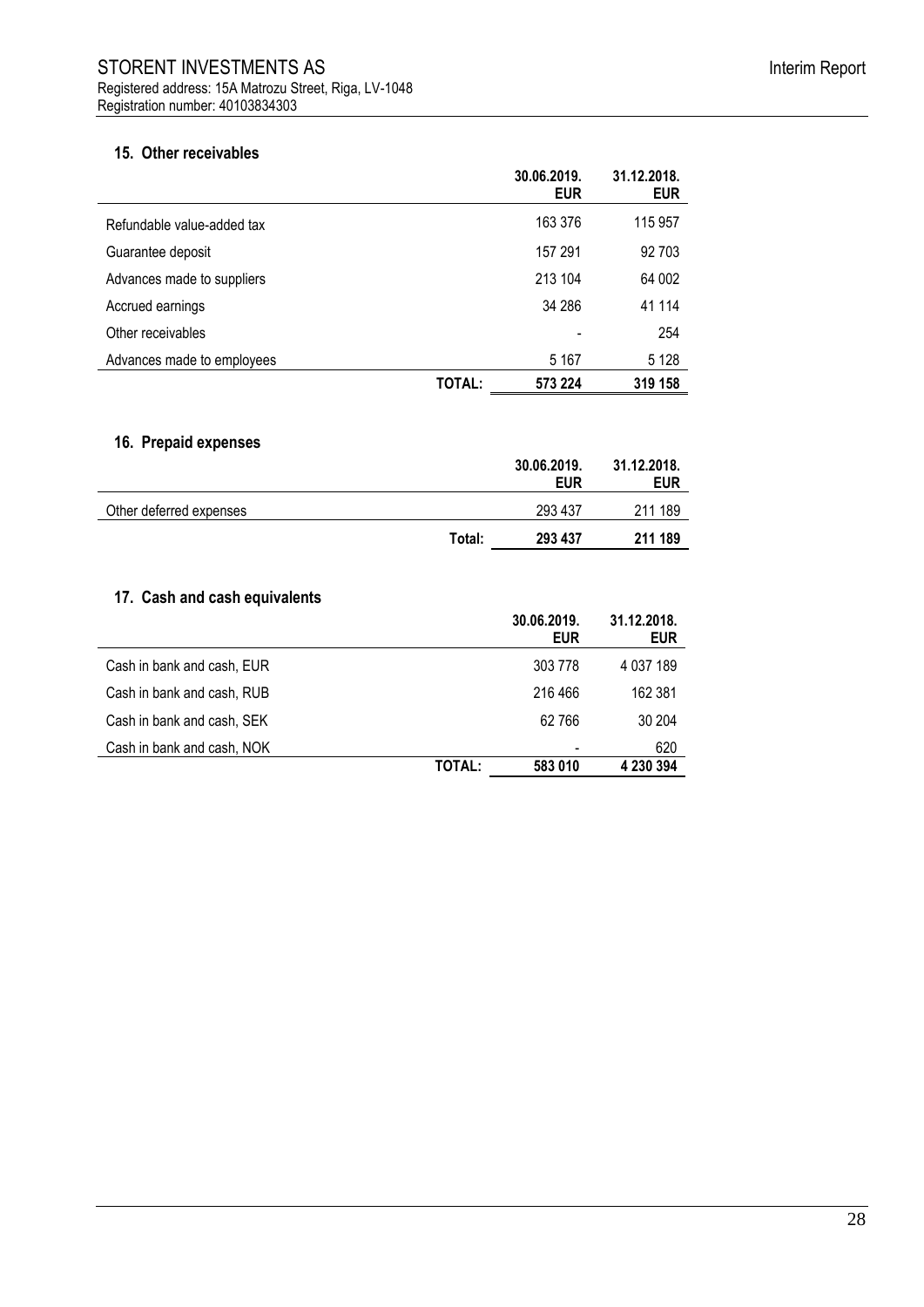### **18. Share capital of the Parent company**

In 2017 share capital was increased by EUR 26 173 420 and the registered share capital of the Group's Parent company on 31.12.2018 and 31.12.2017 is EUR 33 316 278, divided into 33 316 278 shares. The nominal value of a share is EUR 1. All shares have equal voting right and dividend entitlement.

In November 2014 the Company attracted new investor Darby financial investment fund, which issued a significant loan to the Group's Parent company (see Note 29 c). The total costs associated with attracting an investor amounted to EUR 712 140. The Group defined these costs as incremental costs associated with raising funding under IAS 39. These costs are written off progressively over the entire borrowing period. In 2014, by part of the received loan was increased the Group's parent company's share capital, and the amount of additional costs of EUR 167 340, in proportion to the capitalized amount, was attributed to the Group's parent company's equity. In 2017, equity was increased by capitalizing the remaining amount of the loan from the investor, and thus the residual amount of additional costs was written off, increasing the accumulated losses of the Group's Parent company by EUR 388 929.

#### **Parent company's shareholders as of 31 December 2018:**

| <b>Shareholder</b>                       |        | Numbers of<br>shares | Amount<br>EUR | Participating<br>interest (%) |
|------------------------------------------|--------|----------------------|---------------|-------------------------------|
| Levina Investments S.A.R.L. (Luxembourg) |        | 24 320 882           | 24 320 882    | 73%                           |
| "Bomaria" SIA                            |        | 4 497 698            | 4 497 698     | 13.5%                         |
| "Supremo" SIA                            |        | 4 497 698            | 4 497 698     | 13.5%                         |
|                                          | TOTAL: | 33 316 278           | 33 316 278    | 100%                          |

#### **Parent company's shareholders as of 30 June 2019:**

| <b>Shareholder</b>                       |        | Numbers of<br>shares | Amount<br>EUR | Participating<br>interest $(\%)$ |
|------------------------------------------|--------|----------------------|---------------|----------------------------------|
| Levina Investments S.A.R.L. (Luxembourg) |        | 24 320 882           | 24 320 882    | 73%                              |
| "Bomaria" SIA                            |        | 4 497 698            | 4 497 698     | 13.5%                            |
| "Supremo" SIA                            |        | 4 497 698            | 4 497 698     | 13.5%                            |
|                                          | TOTAL: | 33 316 278           | 33 316 278    | 100%                             |

#### **19. Provisions**

|                                                 |        | 30.06.2019.<br><b>EUR</b> | 31.12.2018<br><b>EUR</b> |
|-------------------------------------------------|--------|---------------------------|--------------------------|
| Contingent consideration related to acquisition |        | $\overline{\phantom{a}}$  | 316 661                  |
| Provisions for employee bonuses                 |        | 302 210                   | 711 643                  |
| Other provisions                                |        | 28 975                    | 31 293                   |
|                                                 | Total: | 331 185                   | 1 059 597                |

| <b>Changes in the provisions:</b> |               | 30.06.2019.<br><b>EUR</b> | 31.12.2018.<br><b>EUR</b> |
|-----------------------------------|---------------|---------------------------|---------------------------|
| At the beginning of the year      |               | 1 059 597                 | 1 497 494                 |
| Provision (decrease) / increase   |               | (728 412)                 | (437 897)                 |
|                                   | <b>TOTAL:</b> | 331 185                   | 1 0 59 5 9 7              |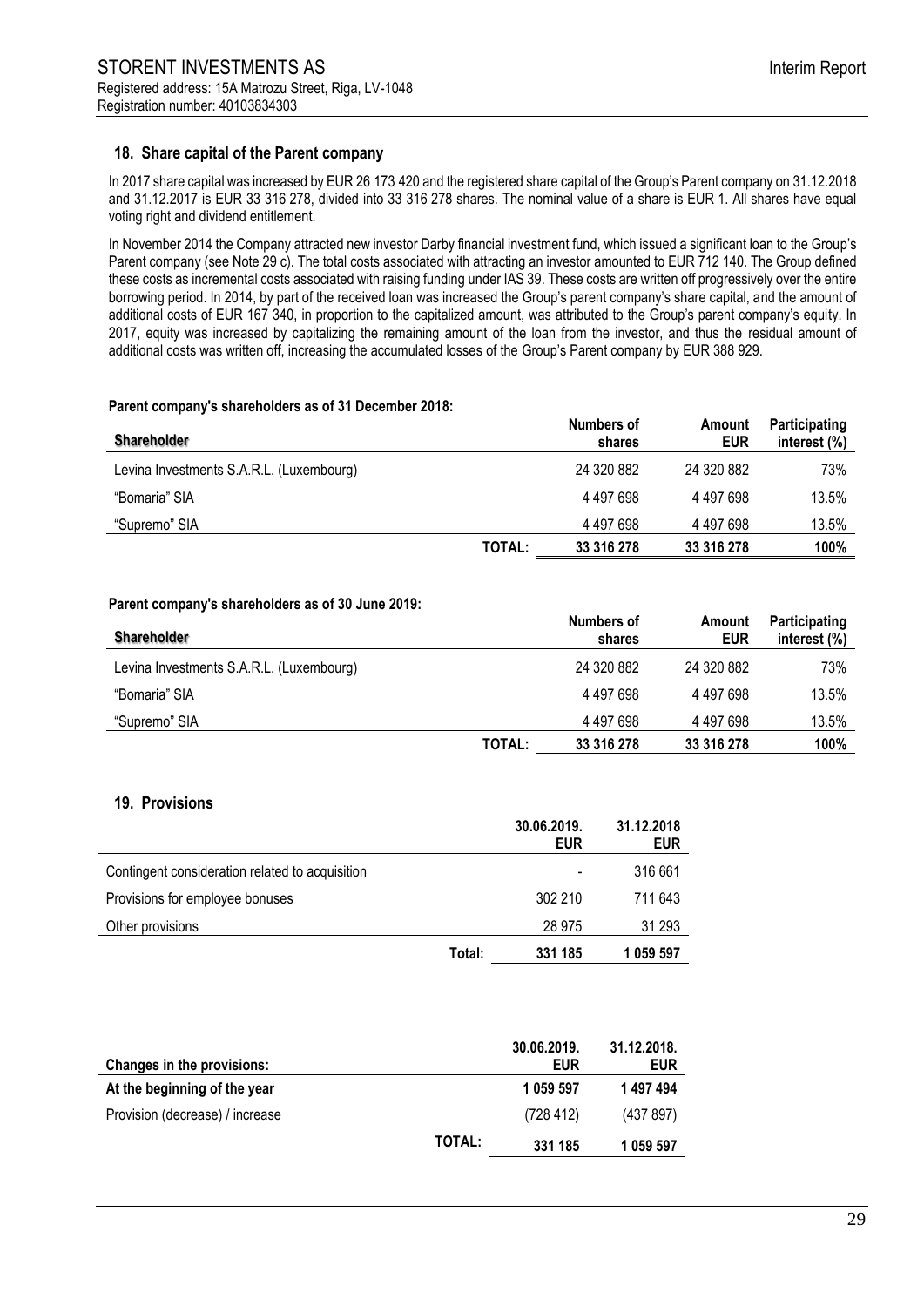## **20. Loans from credit institutions**

In 2016 Leinolift Oy received loan from Danske Bank Oyj

|                 | <b>Maturity</b> | Amount<br><b>EUR</b>                  | <b>Actual interest</b><br>rate $(\%)$ | 30.06.2019.<br><b>EUR</b> | 31.12.2018.<br><b>EUR</b> |
|-----------------|-----------------|---------------------------------------|---------------------------------------|---------------------------|---------------------------|
| Danske Bank Ovi | 31.12.2020.     | 70 000                                | 2.029%                                | 24 500                    | 28 000                    |
|                 |                 | <b>Total Non-current liabilities:</b> |                                       | 10 500                    | 14 000                    |
|                 |                 | <b>Total Current liabilities</b>      |                                       | 14 000                    | 14 000                    |

### **21. Issued bonds**

In 2017 Group issued bonds with maturity date 30.06.2020 and coupon interest rate 8%

|                             | <b>Maturity</b> | Amount<br><b>EUR</b> | Actual<br>interest<br>rate $(\%)$ | 30.06.2019.<br><b>EUR</b> | 31.12.2018.<br><b>EUR</b> |
|-----------------------------|-----------------|----------------------|-----------------------------------|---------------------------|---------------------------|
| <b>Issued bonds</b>         | 30.06.2020      | 8 245 000            | 8                                 | 10 000 000                | 8 245 000                 |
| Incremental cost allocation |                 | (223 970)            |                                   | (136 659)                 | (153 611)                 |
|                             |                 |                      | Total:                            | 9 863 341                 | 8 091 389                 |

Loans against issued bonds are unsecured. Full amount of loan is repayable upon maturity date.

Total loans origination fees and costs amounted to 223 970 EUR. The Group treated these fees and costs as incremental costs related to attracted finance. These fees and costs are an integral part of the effective interest rate of the loans and are treated as an adjustment to the effective interest rate.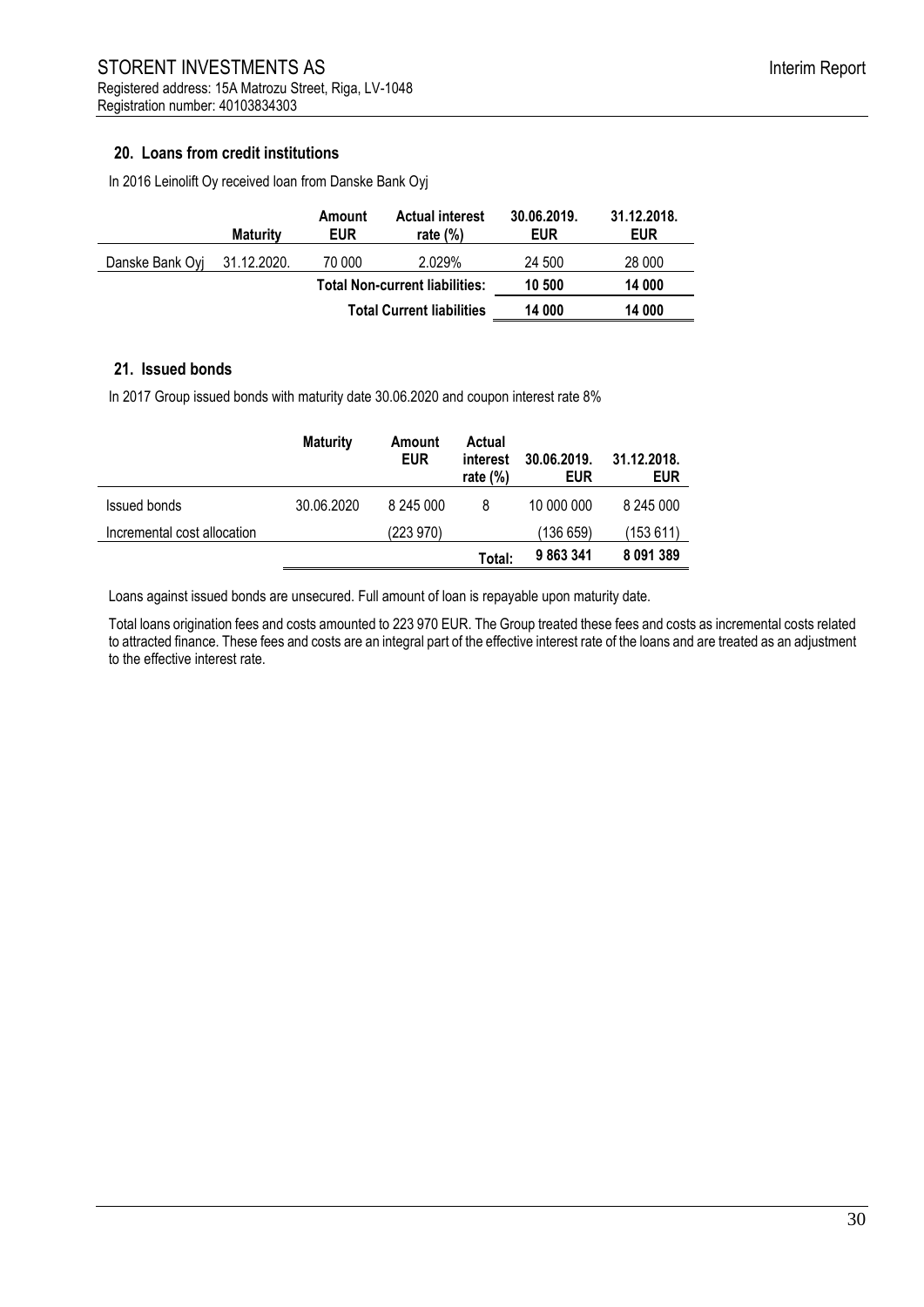# **22. Finance lease liabilities**

| By asset type                                 | <b>Maturity</b>                   | Actual<br>interest<br>rate, $(\%)$   | 30.06.2019.<br><b>EUR</b> | 31.12.2018<br><b>EUR</b> | <b>Balance sheet</b><br>value of leased<br>assets on<br>30.06.2019<br><b>EUR</b> |
|-----------------------------------------------|-----------------------------------|--------------------------------------|---------------------------|--------------------------|----------------------------------------------------------------------------------|
| Leasing companies<br>(various asset types)    | Various<br>(2019 -<br>2022)       | $1.8 - 5.5\% + 3$<br><b>MEURIBOR</b> | 20 210 877                | 21 837 378               | 66 225 914                                                                       |
| Redemption contracts<br>(various asset types) | 31.12.2023                        | 1.5%                                 | 1 094 706                 | 1 337 612                | 4 025 036                                                                        |
| Supplier funding<br>(various asset types)     | 28.07.2021                        | 2%-8,67%                             | 1 531 510                 | 2 049 700                | 8 227 360                                                                        |
|                                               |                                   | Total:                               | 22 837 093                | 25 224 690               | 78 478 310                                                                       |
|                                               |                                   | Total Non-current liabilities:       | 14 288 010                | 15 766 471               |                                                                                  |
|                                               | <b>Total Current liabilities:</b> |                                      | 8 549 083                 | 9458219                  |                                                                                  |

All financial liabilities are denominated in EUR.

The minimum lease payments and the present value of minimum lease payments can be presented as follows:

|                                               |                                                                   | 30.06.2019            | 31.12.2018          |                                     |  |
|-----------------------------------------------|-------------------------------------------------------------------|-----------------------|---------------------|-------------------------------------|--|
|                                               | Current<br><b>Minimum</b><br>value of the<br>payments<br>payments |                       | Minimum<br>payments | Current<br>value of the<br>payments |  |
|                                               | <b>EUR</b>                                                        | <b>EUR</b>            | <b>EUR</b>          | <b>EUR</b>                          |  |
| Within 1 year                                 | 9 324 601                                                         | 8 549 083             | 10 445 821          | 9458219                             |  |
| After 1 year not<br>exceeding 5 years         | 15 189 738                                                        | 14 288 010            |                     | 16 937 556 15 766 471               |  |
| Total minimum lease<br>payments               |                                                                   | 24 514 339 22 837 093 |                     | 27 383 377 25 224 690               |  |
| Less financing costs                          | (1677246)                                                         |                       | (2 158 687)         |                                     |  |
| Present value of<br>minimum lease<br>payments |                                                                   | 22 837 093 22 837 093 | 25 224 690          | 25 224 690                          |  |

\*In 2018 the group has performed a detailed investigation of all lease agreements that it holds and came to a conclusion that certain lease agreements which relate to the lease of cars were previously incorrectly treated as operating leases, while actual facts and circumstances indicate an existence of finance leases as per criteria set out in IAS 17 "Leases". As a result, group has elected to restate prior period balances to reflect its financial position with adjusted lease balances. Please see Note 31.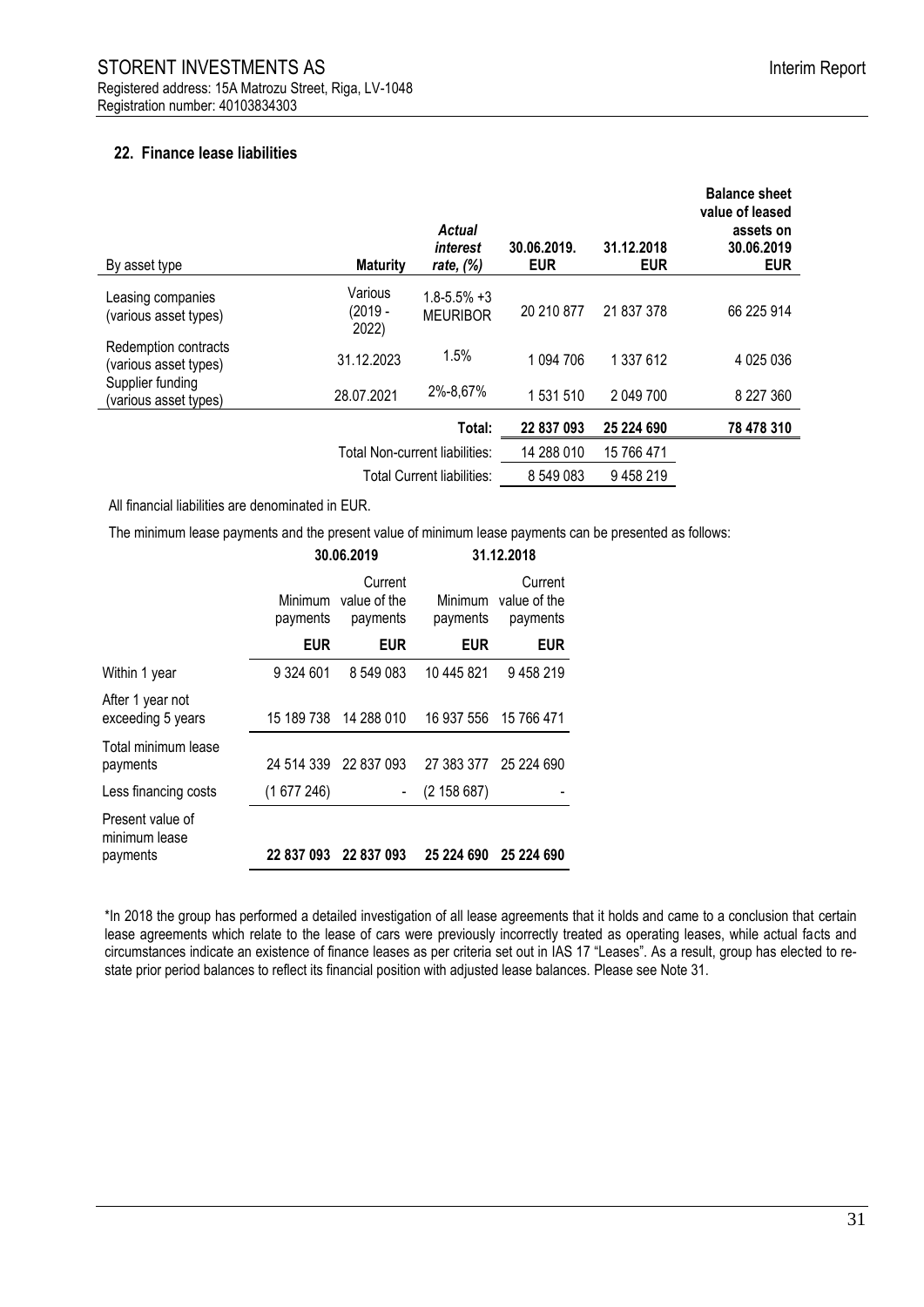### **23. Other borrowings**

In 2014 the Group received second supplier credit from Haulotte Group AB. Total supplier loan amount is EUR 3 605 126 with interest rate per annum 3%. Final due date of the borrowing is 02.12.2019

In 2015 the Group received third loan from Haulotte Group AB. Total loan amounted to EUR 4 966 254 with interest rate 3% per annum. Loan repayment date is 01.10.2020.

In 2017 the Group received new loan from Haulotte Group AB and Yanmar Construction Equipment Europe S.A.S. Total loans amounted to EUR 4 099 953 with interest rate 2% per annum. Loan repayments dates are 01.12.2021 and 01.12.2020.

In 2018 the Group received new loan from Haulotte Group AB and Yanmar Construction Equipment Europe S.A.S. Total loans amounted to EUR 2 080 234 with interest rate 4% per annum. Loan repayments dates are 15.12.2021.

In 2019 the Group received new loan from Yanmar Construction Equipment Europe S.A.S. and SA Maitou BF. Total loans amounted to EUR 2206 768 with interest rate 4% per annum. Loan repayments dates are in 2023.

As collateral for contracts with Haulotte Group AB and Yanmar Construction Equipment Europe S.A.S Group has registered promissory notes for each payment.

|                                                      | <b>Maturity</b> | Amount<br><b>EUR</b>              | Actual<br>interest<br>rate $(\%)$ | 31.12.2018<br><b>EUR</b> | 31.12.2018<br><b>EUR</b> |
|------------------------------------------------------|-----------------|-----------------------------------|-----------------------------------|--------------------------|--------------------------|
| Haulotte Group SA                                    | 04.11.2019      | 3 999 740                         | 3                                 | 362 332                  | 724 605                  |
| Haulotte Group SA                                    | 01.10.2020      | 5 500 000                         | 2.49                              | 1 505 456                | 2 004 450                |
| Haulotte Group SA                                    | 01.12.2021      | 1 003 836                         | 3.94                              | 503 549                  | 604 259                  |
| Haulotte Group SA                                    | 01.12.2021      | 1 994 007                         | 3.94                              | 1 062 659                | 1 275 191                |
| Haulotte Group SA                                    | 01.12.2020      | 1 006 969                         | 4                                 | 404 175                  | 538 840                  |
| Haulotte Group SA<br>Yanmar Construction             | 15.12.2021      | 1 004 278                         | 4                                 | 671750                   | 806 100                  |
| Equipment Europe S.A.S<br><b>Yanmar Construction</b> | 01.12.2020      | 995 703                           | 4                                 | 399 653                  | 532 812                  |
| Equipment Europe S.A.S<br><b>Yanmar Construction</b> | 15.12.2021      | 1075956                           | 4                                 | 719 695                  | 863 635                  |
| Equipment Europe S.A.S                               | 06.11.2023      | 803 768                           | 4                                 | 373 327                  |                          |
| <b>SA Manitou BF</b>                                 | 04.08.2023      | 1 403 000                         | 4                                 | 221 550                  |                          |
| Incremental cost allocation                          |                 | (1058151)                         |                                   | (317765)                 | (305 468)                |
| Aston Baltic SIA                                     | 31.12.2018      | 109 575                           |                                   | 51 511                   | 51 511                   |
|                                                      |                 |                                   | Total:                            | 5957892                  | 7 095 935                |
|                                                      |                 | Total Non-current liabilities:    |                                   | 2 820 554                | 3 892 770                |
|                                                      |                 | <b>Total Current liabilities:</b> | 3 137 338                         | 3 203 165                |                          |

Total loans origination fees and costs amounted to 1 058 151 EUR. The Group treated these fees and costs as incremental costs related to attracted finance under IAS 39. These fees and costs are on integral part of the effective interest rate of the loans and are treated as an adjustment to the effective interest rate.

|  |  |  | Changes in the incremental cost allocation: |  |  |
|--|--|--|---------------------------------------------|--|--|
|--|--|--|---------------------------------------------|--|--|

|                                                      |        | 30.06.2019.<br>EUR | 31.12.2018.<br><b>EUR</b> |
|------------------------------------------------------|--------|--------------------|---------------------------|
| At the beginning of the year                         |        | 305 468            | 550 018                   |
| Incremental cost increase                            |        | 205 713            | 77 500                    |
| Written off as adjustment to effective interest rate |        | (193 416)          | (322 050)                 |
|                                                      | TOTAL: | 317 765            | 305 468                   |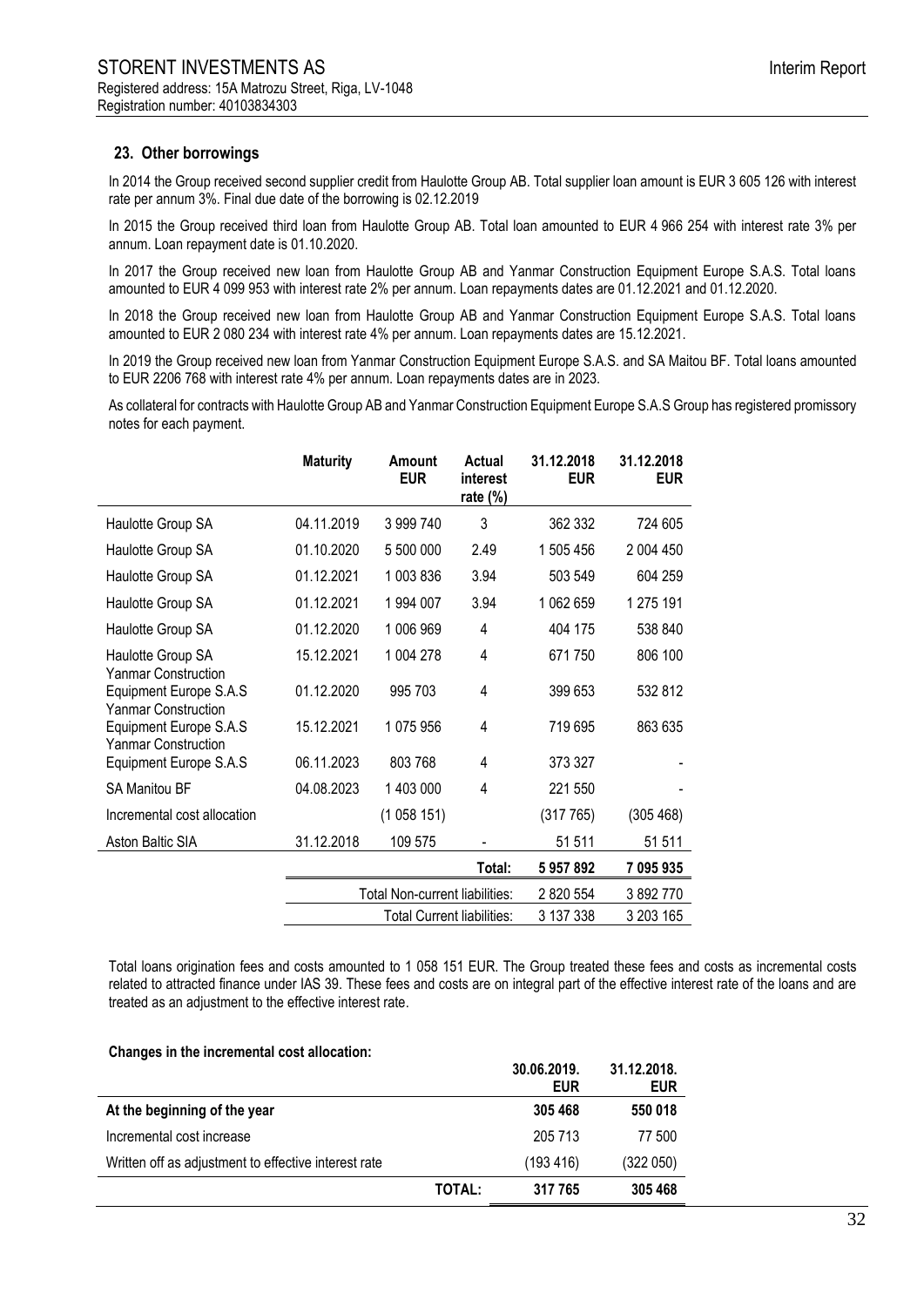# **24. Tax and national social insurance mandatory contributions**

|                                               |        | 30.06.2019.<br><b>EUR</b> | 31.12.2018.<br><b>EUR</b> |
|-----------------------------------------------|--------|---------------------------|---------------------------|
| Personal income tax                           |        | 178 253                   | 172 578                   |
| State social security mandatory contributions |        | 175 652                   | 206 685                   |
| Value added tax                               |        | 497 201                   | 261839                    |
| Risk duty                                     |        | 3 506                     | 3 1 7 4                   |
|                                               | TOTAL: | 854 612                   | 644 276                   |

### **25. Deferred income**

|                                    | 30.06.2019.<br><b>EUR</b> | 31.12.2018.<br><b>EUR</b> |
|------------------------------------|---------------------------|---------------------------|
| Profit from leaseback transactions | 404 226                   | 860 598                   |
| Total:                             | 404 226                   | 860 598                   |
| Total Non-current deferred income: | -                         | 132 412                   |
| Total Current deferred income:     | 404 226                   | 728 186                   |

#### **26. Other liabilities**

|                 |       | 30.06.2019.<br><b>EUR</b> | 31.12.2018.<br><b>EUR</b> |
|-----------------|-------|---------------------------|---------------------------|
| <b>Salaries</b> |       | 308 633                   | 312 371                   |
| Other payables  |       | 198                       | 14 117                    |
|                 | KOPĀ: | 308 831                   | 326 488                   |

### **27. Accrued liabilities**

|                                          |        | 30.06.2019.<br><b>EUR</b> | 31.12.2018.<br><b>EUR</b> |
|------------------------------------------|--------|---------------------------|---------------------------|
| Provisions for unused employee vacations |        | 734 116                   | 750 880                   |
| Other accrued liabilities                |        | 442 386                   | 560 666                   |
|                                          | TOTAL: | 1 176 502                 | 1 311 546                 |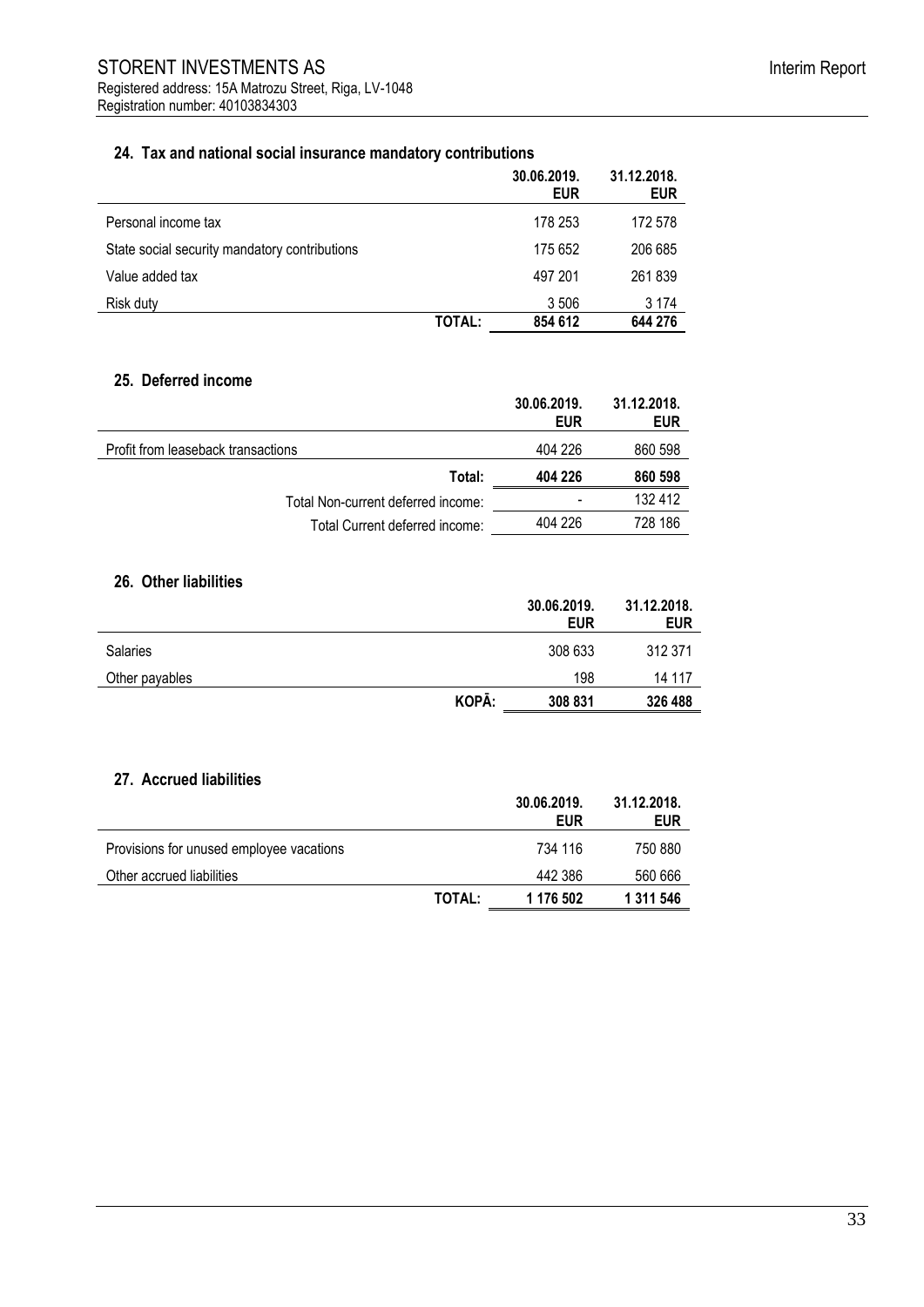### **28. Related party transactions**

Related parties are the subsidiaries and associated companies of the Group's Parent company, and the shareholders of the Group's Parent company that have significant influence or control over the activities of the Group's Parent company, members of the council and board, their close relatives and entities in which the above referred persons have significant influence or control.

From November 2014 the Company is controlled by LEVINA INVESTMENTS S.A.R.L (Luxemburg) and the Group's ultimate Parent company is Darby Converging Europe Fund III (SCS) SICAR (Luxemburg). This investor provided substantial loans to the Parent company. Total costs for new investor attracting amounted to EUR 712 140. The Group treated these costs as incremental costs related to attracted finance under IAS 39. These costs are amortized over loan maturity period. In 2014 part of received loan has been capitalized to share capital of the Parent company and amount of incremental costs related to capitalized amount has been allocated to equity of the Parent company (Note 19). In 2017, equity was increased by capitalizing the remaining amount of the loan from the investor, and thus the residual amount of incremental costs was written off, increasing the accumulated losses of the Group's Parent company by EUR 388 929.

#### **28. (a) Related party transactions**

| <b>Related party</b>                                                   | Year               | Goods and services Payables to related<br>received<br><b>EUR</b> | companies<br><b>EUR</b> |
|------------------------------------------------------------------------|--------------------|------------------------------------------------------------------|-------------------------|
| Companies that have control over the Group's activities:               |                    |                                                                  |                         |
| Levina Investments S.A.R.L                                             | 2018               |                                                                  | (459768)                |
|                                                                        | 2019               |                                                                  | (4921317)               |
| Companies with significant influence over the Group's activities:      |                    |                                                                  |                         |
| Supremo SIA                                                            | 2018               | (19 890)                                                         | (291 117)               |
|                                                                        | 2019               | (9945)                                                           | (299651)                |
| Bomaria SIA                                                            | 2018               | (19 890)                                                         | (291 117)               |
|                                                                        | 2019               | (9945)                                                           | (299651)                |
| The companies controlled by the Group's officers or their relatives: * |                    |                                                                  |                         |
| Meistari ZS                                                            | 2018               | (5192)                                                           | (406)                   |
|                                                                        | 2019               | (2434)                                                           | (406)                   |
|                                                                        | <b>Total 2018:</b> | (44 972)                                                         | (5 180 328)             |
|                                                                        | <b>Total 2019:</b> | (22324)                                                          | (5521025)               |

\* Payables to the companies controlled by the Group's related parties or their relatives are included in the balance sheet item Trade payables, in the amount of EUR 406 at 30 June 2019 (2018: EUR 406).

#### **28. (b) Terms and conditions of transactions with related parties**

The due from and due to amounts outstanding at the end of the reporting year are unsecured and will be settled in cash. No guarantees have been issued or received for the related party due from amounts.

#### **28. (c) Loans from related companies**

|                             | <b>Maturity</b> | Interest rate<br>%                       | 30.06.2019.<br><b>EUR</b> | 31.12.2018.<br><b>EUR</b> |
|-----------------------------|-----------------|------------------------------------------|---------------------------|---------------------------|
| Levina Investments S.A.R.L. | 31.12.2021.     |                                          | 4 9 21 317                | 4 597 688                 |
| Bomaria LTD                 | 31.12.2021.     | 6                                        | 299 651                   | 291 117                   |
| Supremo LTD                 | 31.12.2021.     | 6                                        | 299 651                   | 291 117                   |
|                             |                 | <b>Total Non-current</b><br>liabilities: | 5 5 20 6 19               | 179<br>922                |

Loans are not secured with any collateral. Full amount of loans is repayable upon maturity date.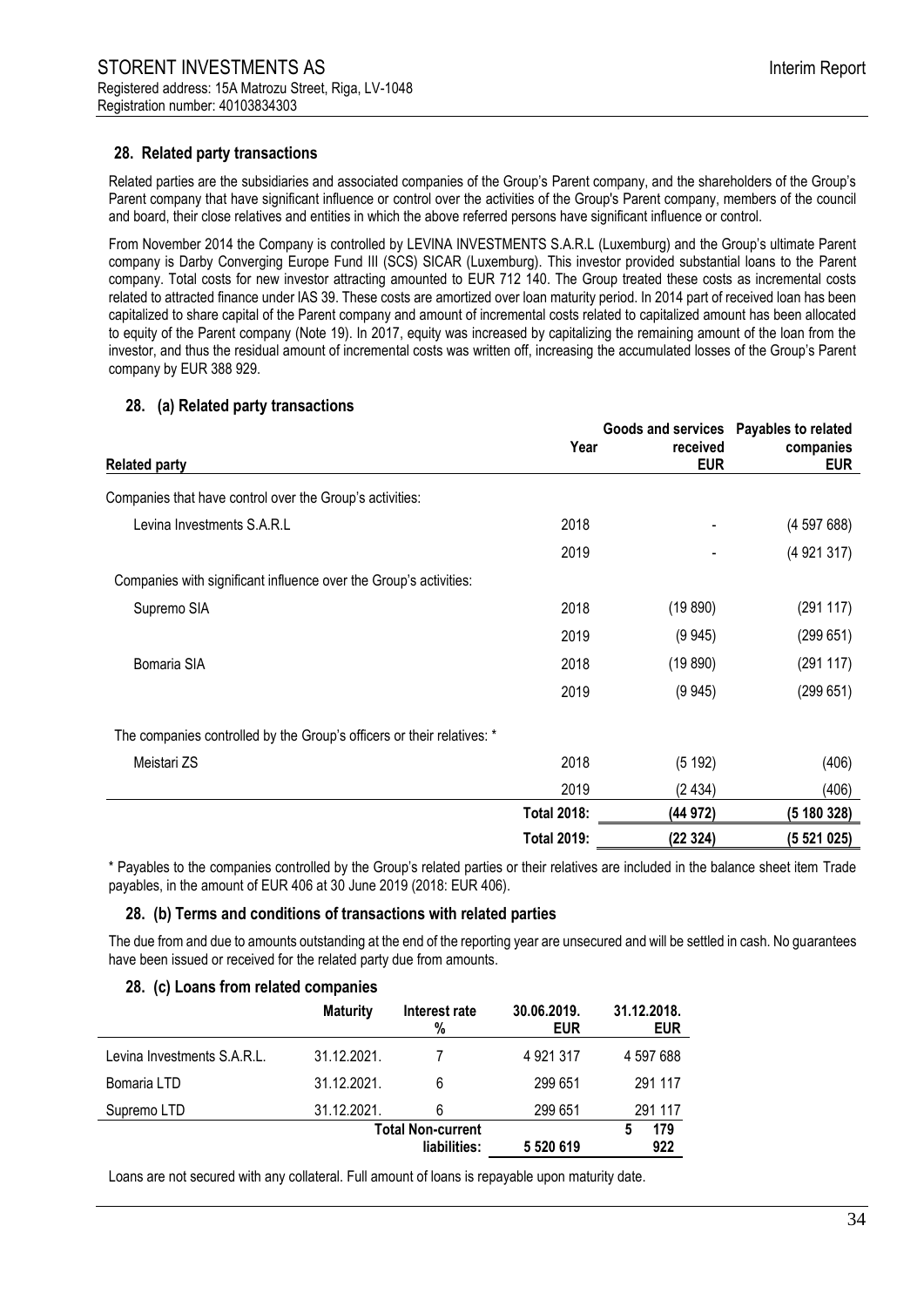### **29. Rights to use assets**

The Group has entered into a number of premises rent agreements nad car rent agreemens as a lessee. At 30 June 2019 the total minimum rental payments pursuant to premises rent agreements may be stated as follows:

|               | <b>Maturity</b>           | <b>Disconte</b><br>rate<br>(%) | 30.06.2019.<br><b>EUR</b> |
|---------------|---------------------------|--------------------------------|---------------------------|
| Premises rent | 31.03.2020;<br>31.12.2020 | 10,3                           | 1 239 988                 |
| Car rent      | different                 | 10,3                           | 240 815                   |
|               |                           |                                | 1480803                   |
|               | Ilgtermiņa saistības:     |                                | 1 161 056                 |
|               |                           | Istermiņa saistības:           | 319 747                   |
|               |                           |                                |                           |

All financial liabilities are denominated in EUR.

The minimum lease payments and the present value of minimum lease payments can be presented as follows:

|                                            | 30.06.2019                                              |            |  |
|--------------------------------------------|---------------------------------------------------------|------------|--|
|                                            | Minimum<br>Current value of<br>the payments<br>payments |            |  |
|                                            | <b>EUR</b>                                              | <b>EUR</b> |  |
| Within 1 year                              | 387 909                                                 | 319747     |  |
| After 1 year not exceeding 5<br>years      | 1678784                                                 | 1 161 056  |  |
| Total minimum lease payments               | 2 066 693                                               | 1480803    |  |
| Less financing costs                       | (585 890)                                               |            |  |
| Present value of minimum lease<br>payments | 1480803                                                 | 1480803    |  |

Premises rent agreements, that can be discontinued by sending letter to premises holder one month before, are not incuded in this calculation.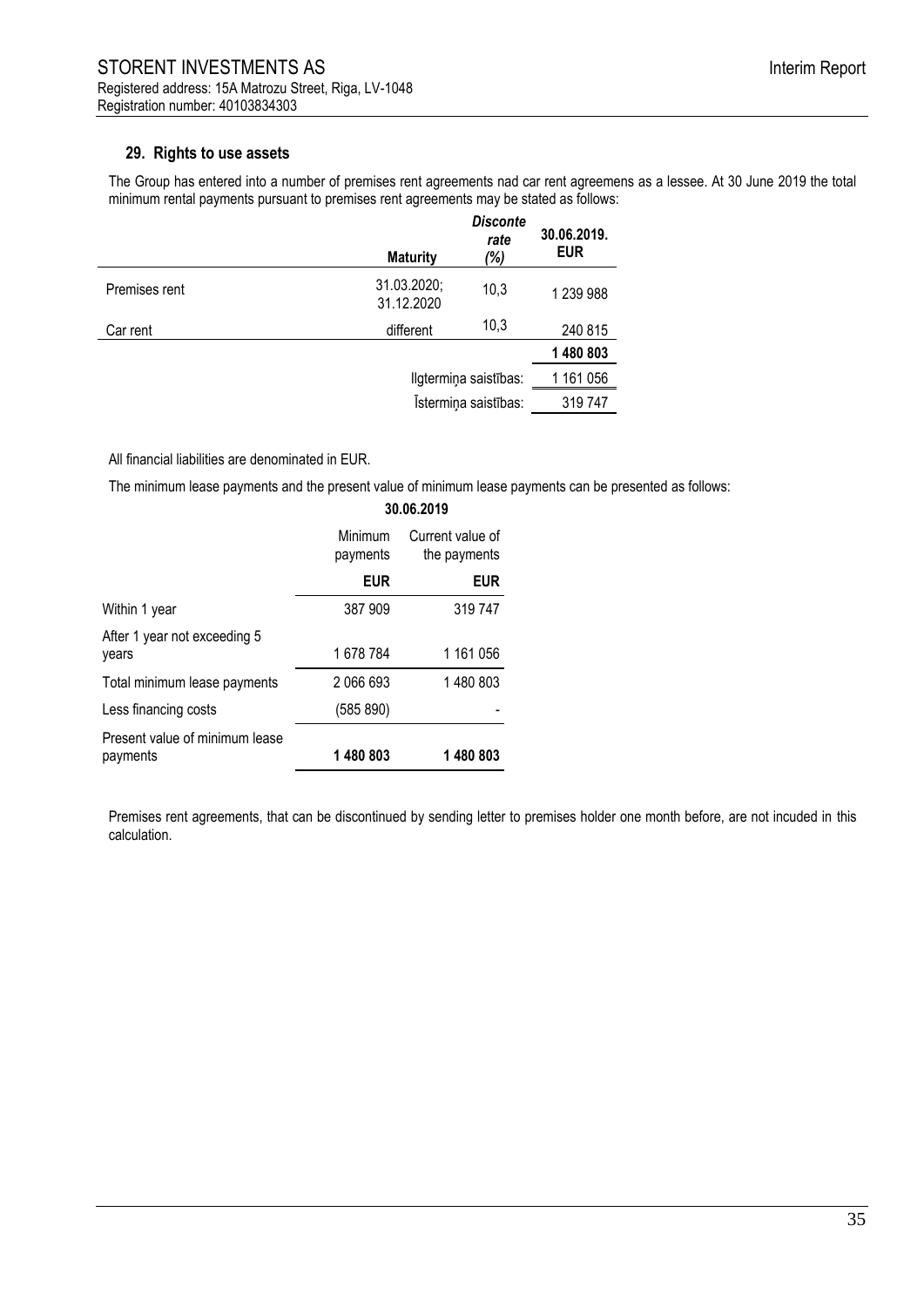# **30. Financial instruments**

Current and non-current loans and borrowings, trade receivables, cash and finance lease are the Group's key financial instruments. The financial instruments are held to finance the operating activities of the Group. The Group handles many other financial instruments, e.g. trade and other receivables, trade and other payables that arise.

| Categories of financial assets and liabilities |                           |                           |
|------------------------------------------------|---------------------------|---------------------------|
| <b>Financial assets</b>                        | 30.06.2019.<br><b>EUR</b> | 31.12.2018.<br><b>EUR</b> |
| Loans and receivables held at amortised cost   |                           |                           |
| - Trade receivables                            | 6438372                   | 4 582 502                 |
| - Other receivables                            | 573 224                   | 319 158                   |
| - Cash and cash equivalents                    | 583 010                   | 4 230 394                 |
| <b>TOTAL financial assets:</b>                 | 7 594 606                 | 9 132 054                 |

| <b>Financial liabilities</b>                 |                                     | 30.06.2019.<br><b>EUR</b> | 31.12.2018.<br><b>EUR</b> |
|----------------------------------------------|-------------------------------------|---------------------------|---------------------------|
| Financial liabilities held at amortized cost |                                     |                           |                           |
| - Loan from credit institution               |                                     | 24 500                    | 28 000                    |
| - Loans against bonds                        |                                     | 9863341                   | 8 0 9 1 3 8 9             |
| - Loans from related companies               |                                     | 5 5 20 6 19               | 5 179 922                 |
| - Finance lease liabilities                  |                                     | 22 837 093                | 25 224 690                |
| - Rights to use assets                       |                                     | 5957893                   | 7 095 935                 |
| - Other borrowings                           |                                     | 1480803                   |                           |
| - Trade payables                             |                                     | 3876042                   | 2 835 312                 |
| - Other payables                             |                                     | 308 831                   | 326 488                   |
|                                              | <b>TOTAL financial liabilities:</b> | 49 869 122                | 48 781 736                |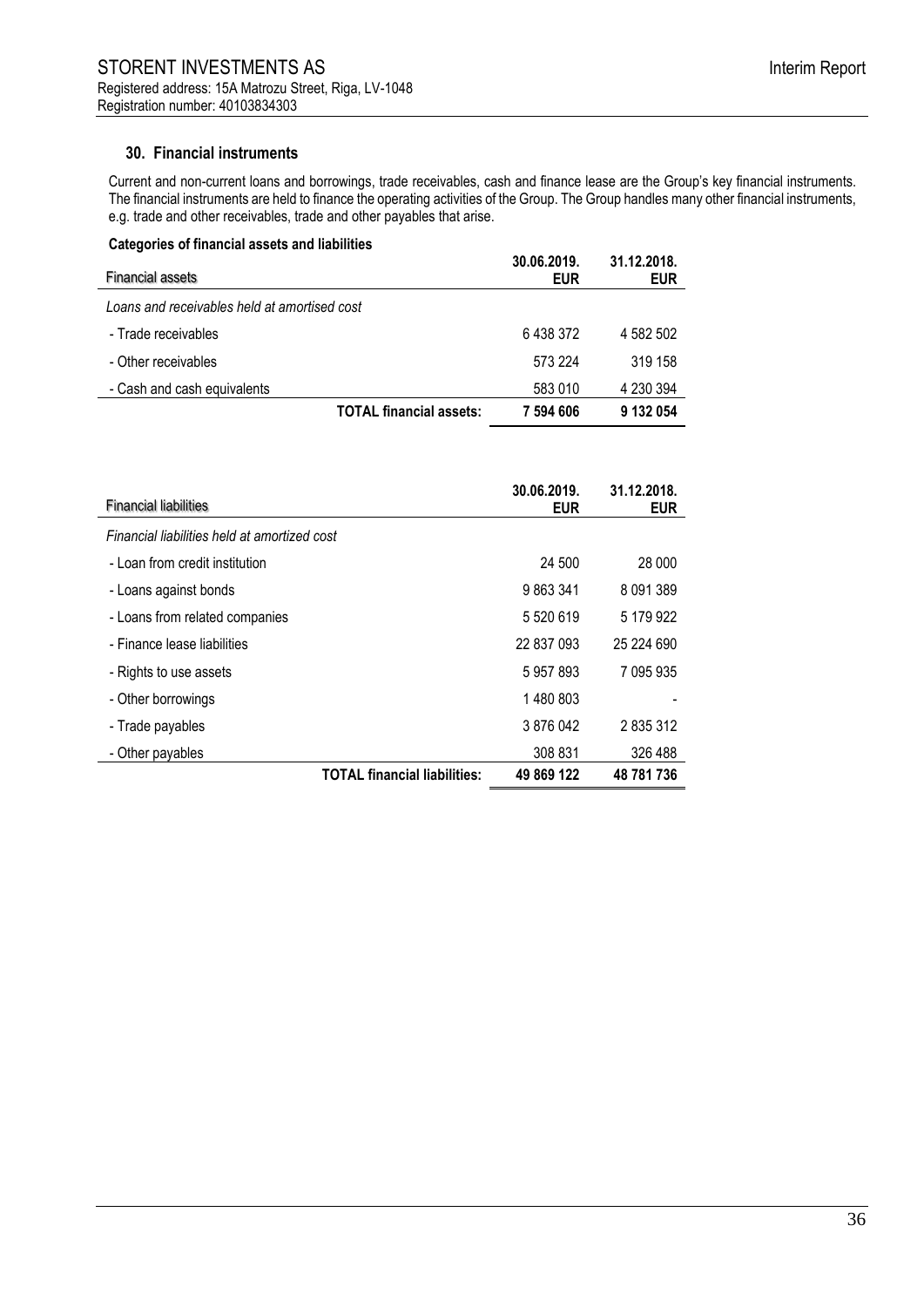### **31. Financial risk management**

The key risks associated with the Group's financial instruments are credit risk, liquidity risk, interest rate risk and currency risk. The management develops risk management policy in respect of each of the risks.

#### *Credit risk*

Credit risk is the risk that the Group incurred a financial loss if counterparty will fail to fulfill their obligations to the Group. The Group has credit risk exposure related to trade receivables, cash and cash equivalents. The Group control their credit risk by closely monitoring the customer payment history and setting separate terms and conditions to individual customers. In addition, the Group closely monitors receivables balances to minimize the possibility of bad debts.

In terms of loans and receivables as at 30 June 2019 and 31 December 2018 the Group did not have a significant credit risk concentration in respect of a single transaction partner or a group of partners of similar transactions.

The Group manages credit risk by independently assessing counterparty credit history and defining acceptable credit limit. The Group regularly monitors the overdue trade receivables. Trade receivables have a carrying amount which is reduced by provisions for bad and doubtful trade receivables (see note 15).

The maximum credit risk exposure at 30 June 2019 was EUR 7 594 607 (31.12.2018: EUR 9 132 054).

#### *Liquidity risk*

Liquidity risk is the risk that the Group will not be able to timely and in full to ensure fulfilling its own commitments. Liquidity risk arises when terms of payments of financial assets and liabilities are not correlating. The Group's liquidity risk management is to maintain adequate cash and cash equivalent amount and provide sufficient financing in order to be able to fulfill its obligations in time. The Group manages its liquidity risk by maintaining adequate cash and cash equivalents, planning payments of trade payables as well as developing and analyzing future cash flows. The budgeting system used by the Group is helpful in the management and control of liquidity risk management.

At 30 June 2019 and 31 December 2018, the maturity of the financial payables of the Group, based on undiscounted payments provided for in the agreements can be disclosed as follows:

| 30.06.2019                                    | < 3 mēnešiem<br><b>EUR</b> | 3 - 12 mēneši<br><b>EUR</b> | $1 - 7$ gadi<br><b>EUR</b> | Kopā<br><b>EUR</b> |
|-----------------------------------------------|----------------------------|-----------------------------|----------------------------|--------------------|
| Loan from credit institution                  | 3675                       | 14 700                      | 7 3 5 0                    | 25725              |
| Issued bonds                                  | 200 000                    | 10 600 000                  |                            | 10 800 000         |
| Borrowings from related parties               |                            | 326 312                     | 5 624 539                  | 5950851            |
| Finance lease liabilities                     | 3 274 734                  | 6 049 867                   | 15 189 738                 | 24 514 339         |
| Other borrowings                              | 1 346 594                  | 2 349 935                   | 5789430                    | 9 485 959          |
| Rigts to use assets liabilities               | 96 977                     | 290 932                     | 1 290 875                  | 1678784            |
| Trade payables                                | 3876042                    |                             |                            | 3876042            |
| Other financial liabilities at amortized cost | 1441065                    |                             |                            | 1 441 065          |
| KOPĀ:                                         | 10 239 087                 | 19 631 746                  | 27 901 932                 | 57 772 765         |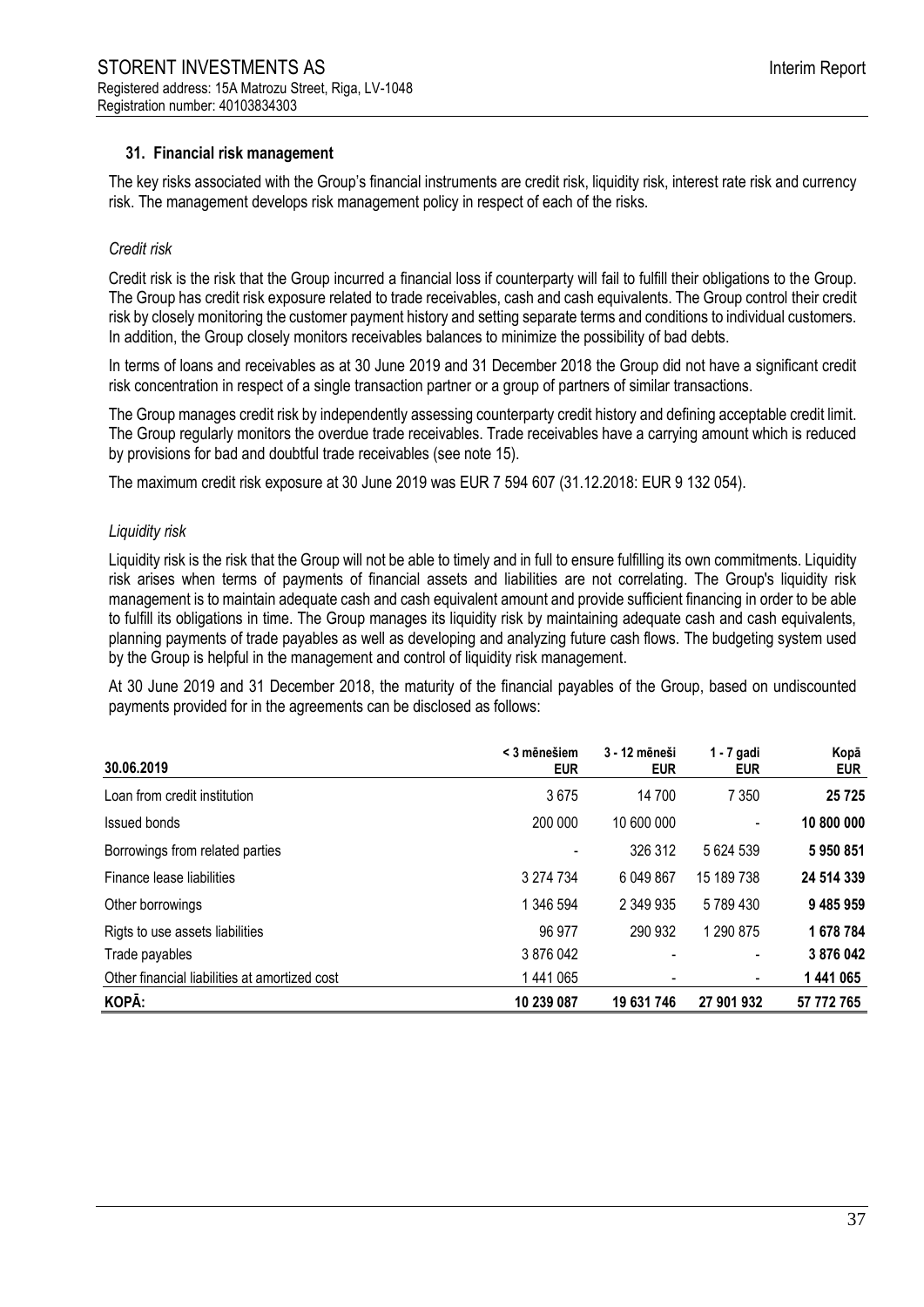## **31. Financial risk management** (cont.)

| 31.12.2018.                                   | $\leq$ 3 months<br><b>EUR</b> | $3 - 12$ months<br><b>EUR</b> | $1 - 7$ years<br><b>EUR</b> | Total<br><b>EUR</b> |
|-----------------------------------------------|-------------------------------|-------------------------------|-----------------------------|---------------------|
| Loan from credit institution                  | 3675                          | 14 700                        | 11 0 25                     | 29 400              |
| Issued bonds                                  | 164 900                       | 494 700                       | 8 574 800                   | 9 234 400           |
| Borrowings from related parties               |                               | 326 312                       | 6 189 612                   | 6 515 924           |
| Finance lease liabilities                     | 1 490 737                     | 9458932                       | 16 433 709                  | 27 383 378          |
| Other borrowings                              | 994 188                       | 2650198                       | 4 0 31 3 87                 | 7675773             |
| Trade payables                                | 2 835 311                     |                               | ٠                           | 2835311             |
| Other financial liabilities at amortized cost | 1 217 698                     |                               | ۰                           | 1 217 698           |
| TOTAL:                                        | 6706509                       | 12 944 842                    | 35 240 533                  | 54 891 884          |

#### *Interest rate risk*

Interest rate risk is the risk of financial losses incurred by the Group due to adverse fluctuations in interest rates. The Group is exposed to interest rate risk mainly related to its current and non-current finance lease liabilities. This exposes the Group to the risk that interest expenses will increase in a situation when interest rates go up. According to the Group's policy it is ensured that fixed rate interest on major part of its liabilities is constant. The average interest rate on the Group's liabilities is disclosed in Notes 20, 21, 22, 23 and 28 c. The Group doesn't use derivative financial instruments to manage its exposure to interest rate risk.

### *Foreign currency risk*

Foreign currency risk is the risk of financial losses incurred by the Group due to adverse fluctuations in foreign currency exchange rates. This risk arises when financial assets denominated in a foreign currency do not match financial liabilities in that currency which results in open currency positions.

The Group does not have any material balances of financial assets and liabilities denominated in currencies other than the Euro. The Group is exposed to foreign currency risk mainly arising from transactions denominated in the Russian rubles (RUB) due to entity operating in Russia Kaliningrad region. Approximately 1% of the Group's revenue during 2019 resulted from contracts denominated in the Russian rubles (RUB) (2018: 1%). Therefore, during the reporting year the Group's exposure to foreign currency risk was not significant.

# **32. Fair value of financial assets and financial liabilities that are not measured at fair value**

The management believes that there are no material differences between the fair values of the financial assets and their book values. The Group has certain financial liabilities with fixed rates. This indicates that the fair value of financial liabilities could be different from book values.